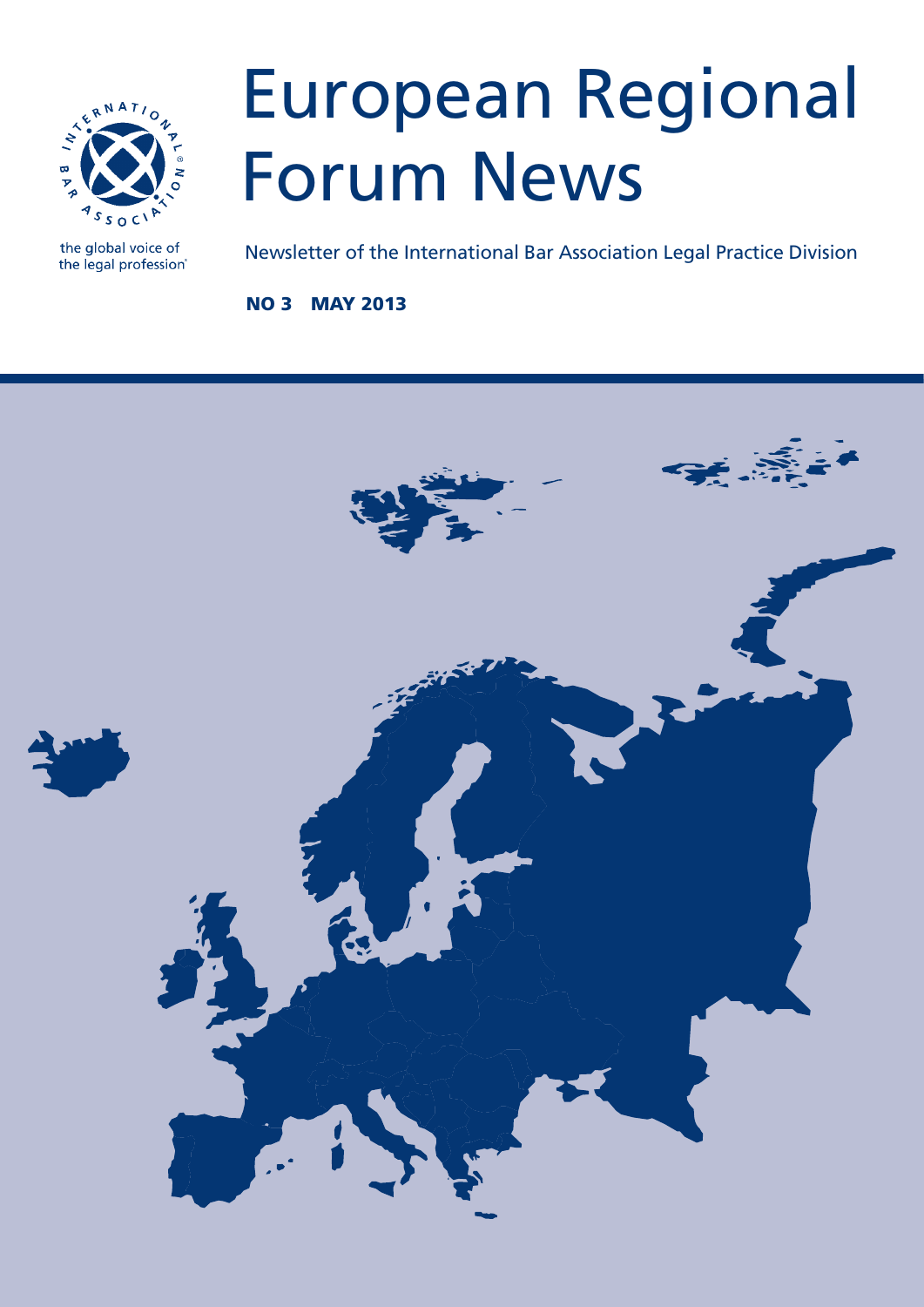international bar association conferences



The IBA Arbitration Committee's 'White Nights' Conference

# international arbitration at a crossroads: is there a coming backlash?

#### **28 June 2013 Taleon Imperial Hotel, St Petersburg, Russia**

A conference presented by the IBA Arbitration Committee, supported by the IBA European Regional Forum

#### Topics will include:

- Is there a need to regulate ethical standards in international arbitration?
- Public policy: old new challenges
- State courts and arbitration: hand in hand forever?

#### Who should attend?

Lawyers in private practice, lawyers in government and public bodies, in-house counsels, SME executives involved in international business activities, and academics.



the legal profession

London **São Paulo** São Paulo Seoul

4th Floor, 10 St Bride Street, London EC4A 4AD, United Kingdom Tel: +44 (0)20 7842 0090 Fax: +44 (0)20 7842 0091 www.ibanet.org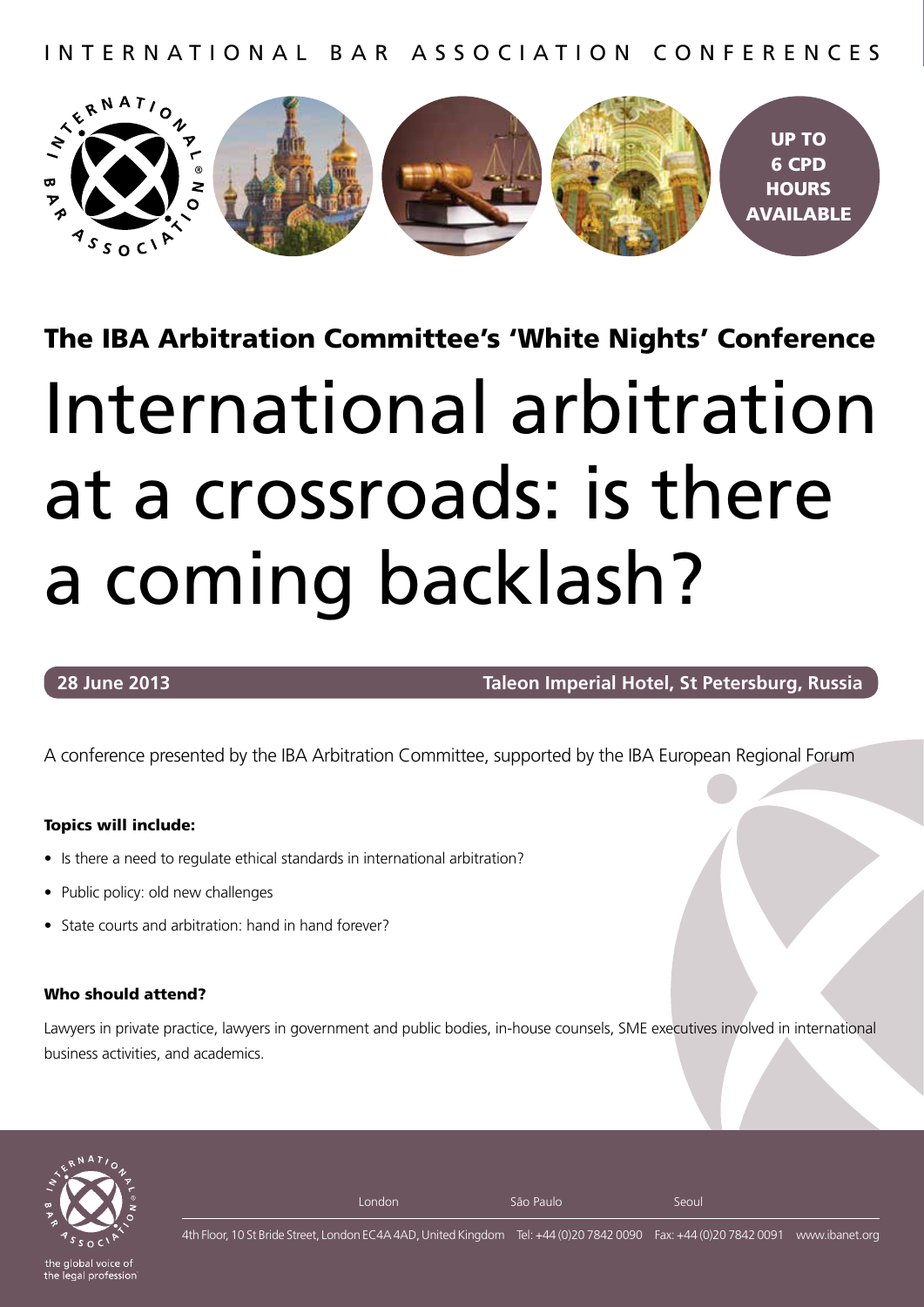#### IN THIS ISSUE

| <b>From the Co-Chairs</b>                                                                                       | 4  |
|-----------------------------------------------------------------------------------------------------------------|----|
| <b>From the Editor</b>                                                                                          | 5  |
| <b>Forum officers</b>                                                                                           | 6  |
| <b>IBA Annual Conference 2013, Boston:</b><br><b>European Regional Forum's sessions</b>                         | 7  |
| Some lessons on the recognition of<br>foreign arbitration awards in Spain                                       | 9  |
| The new regulation on 'innovative'<br>start-ups in Italy                                                        | 11 |
| <b>Tax considerations of the new Dutch</b><br>company law rules on private<br>companies ('Flex BV Act')         | 13 |
| Can the transfer of shares in a German<br><b>GmbH be notarised in Switzerland?</b><br>An on-going discussion!   | 16 |
| <b>Spain protects listed companies:</b><br>recent amendments to takeover bids                                   | 17 |
| Russia adopts good faith principle                                                                              | 19 |
| M&A Insurance makes headway into<br>the Finnish market: an analysis of<br>market practice and prevailing trends | 21 |
| <b>Company restructuring in Italy and</b><br>the Fornero Reform                                                 | 24 |
| The era of strikes: Finnish industrial action<br>prohibited by threat of fine of €2.8m                          | 25 |
| <b>UK High Court makes landmark patent</b><br>ruling which may open the door to<br>'forum shopping'             | 27 |
| <b>Mediation becomes law in Germany</b>                                                                         | 28 |
| An emerging market perspective on<br>the convention on cybercrime: cyber                                        |    |
| laws and Turkey's progress                                                                                      | 30 |
| Labour immigration in Kazakhstan                                                                                | 32 |
|                                                                                                                 |    |

**Contributions** to this newsletter are always welcome and should be sent to the Newsletter Editor, Andreea Poenaru, at andreea.poenaru@wolftheiss.com.

#### Terms and Conditions for submission of articles

- 1. Articles for inclusion in the newsletter should be sent to the Newsletter Editor. 2. The article must be the original work of the author, must not have been previously published, and must not currently be under consideration by another journal. If it contains material which is someone else's copyright, the unrestricted permission of the copyright owner must be obtained and evidence of this submitted with the article and the material should be clearly identified and acknowledged within the text. The article shall not, to the best of the author's knowledge, contain anything which is libellous, illegal, or infringes anyone's copyright or other rights.
- 3. Copyright shall be assigned to the IBA and the IBA will have the exclusive right to first publication, both to reproduce and/or distribute an article (including the abstract) ourselves throughout the world in printed, electronic or any other medium, and to authorise others (including Reproduction Rights Organisations such as the Copyright Licensing Agency and the Copyright Clearance Center) to do the same. Following first publication, such publishing rights shall be non-exclusive, except that publication in another journal will require permission from and acknowledgment of the IBA. Such permission may be obtained from the Director of Content at editor@int-bar.org.
- 4. The rights of the author will be respected, the name of the author will always be clearly associated with the article and, except for necessary editorial changes, no substantial alteration to the article will be made without consulting the author.

#### International Bar Association

4th Floor, 10 St Bride Street London EC4A 4AD, United Kingdom Tel: +44 (0)20 7842 0090 Fax: +44 (0)20 7842 0091 www.ibanet.org © International Bar Association 2013. All rights reserved. No part of this publication may be reproduced or

transmitted in any form or by any means, or stored in any retrieval system of any nature without the prior permission of the copyright holder. Application for permission should be made to the Director of Content at the IBA address.

#### Advertising

Should you wish to advertise in the next issue of the European Regional Forum newsletter please contact the IBA Advertising Department. advertising@int-bar.org

This newsletter is intended to provide general information regarding recent developments in European law. The views expressed are not necessarily those of the International Bar Association.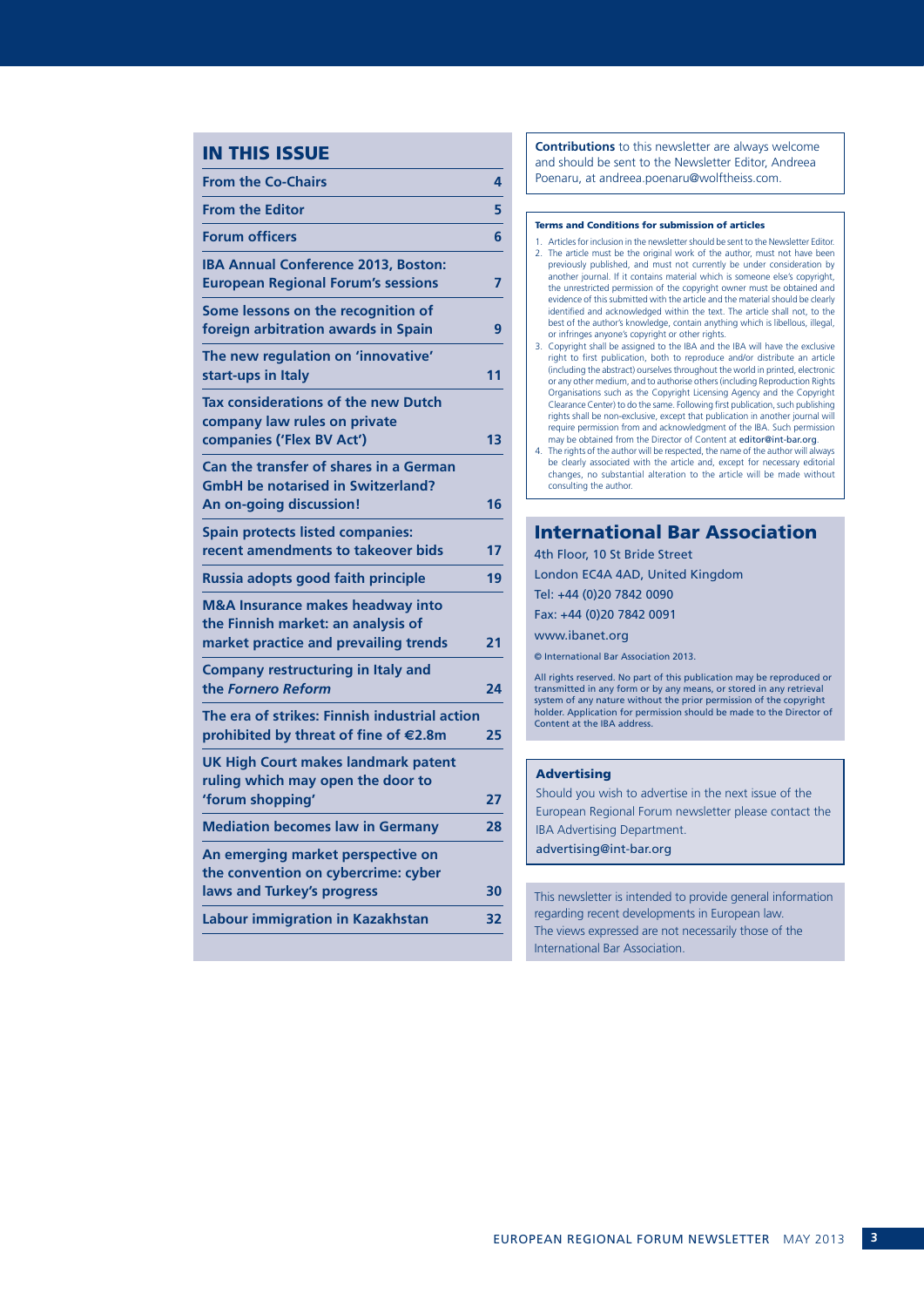#### **from the Co-chairs**

### Looking forward to an eventful year

**W**elcome to the 2013 spring edition of the IBA European Regional Forum's newsletter. For this edition we received a great number of contributions and our editors have selected the ones which we believe will be most interesting to our broad audience. We thank all the contributors and hope the readers will find these materials useful.

#### **Recent events**

Last year was a record one with a number of European Regional Forum events. We have organised six large conferences and six local or bilateral events. All of the events were well attended and this sets a very high standard for 2013. We are incredibly proud and grateful to all of our officers and council members who have spent so many hours putting together such an ambitious programme.

#### **Upcoming events**

This year we have already contributed to two major events – the European Corporate and Private M&A Conference in Paris (February 2013) and the Investments in BRICS conference in London (February 2013). We are now focusing on the upcoming local and bilateral events taking place in a number of cities across Europe, as well as our annually recurring conferences focused on CIS in Moscow.

Our planning of the 2014 conferences is also well underway. We are preparing a regional Nordic conference in Oslo, the Mediterranean conference in Istanbul, and some more repetitive and new events. We will keep you posted on all the planned events.

The highlight for many of us this year will be the IBA Annual Conference in Boston. The Forum will be hosting a lunch on Monday with a fantastic programme – Chief Justice Myron Steele of the Delaware Supreme Court has accepted to be our guest and keynote speaker.

The European Forum sponsored two sessions in Boston will be the following: **The Nobel for Europe – a Prize for Peace and Reconstruction or a Recipe for Economic Meltdown and Disintegration?**

This will be a continuation of our discussion on the euro and European economy, which we aim to present at the highest level at every IBA Annual Conference. The session will be chaired by Hendrik Haag (Hengeler Mueller) and Claudia Santos Cruz (AVM Advogados).

#### **You can do what? Issues in Transatlantic disputes.**

The session chaired by Jonathan Wood (Reynolds Porter Chamberlain) and Angelo Anglani (NCTM) will focus on juridical nightmares or advantages faced when litigating across the Pond.

Further details of these sessions can be found on page 7 of the newsletter.

We at the European Regional Forum are very happy about the growing membership. We are focused on reaching out to the countries with fewer members, to the young lawyers and, naturally, to our existing members. If you have any ideas for an event or activity of a different format, please contact us directly and we will establish the necessary framework for implementation.

We look forward to seeing you soon at our events!

#### **Dovile Burgiene**

Lawin, Vilnius dovile.burgiene@ lawin.lt

#### **Freek Jonkhart**

Loyens & Loeff, Rotterdam freek.jonkhart@ loyensloeff.com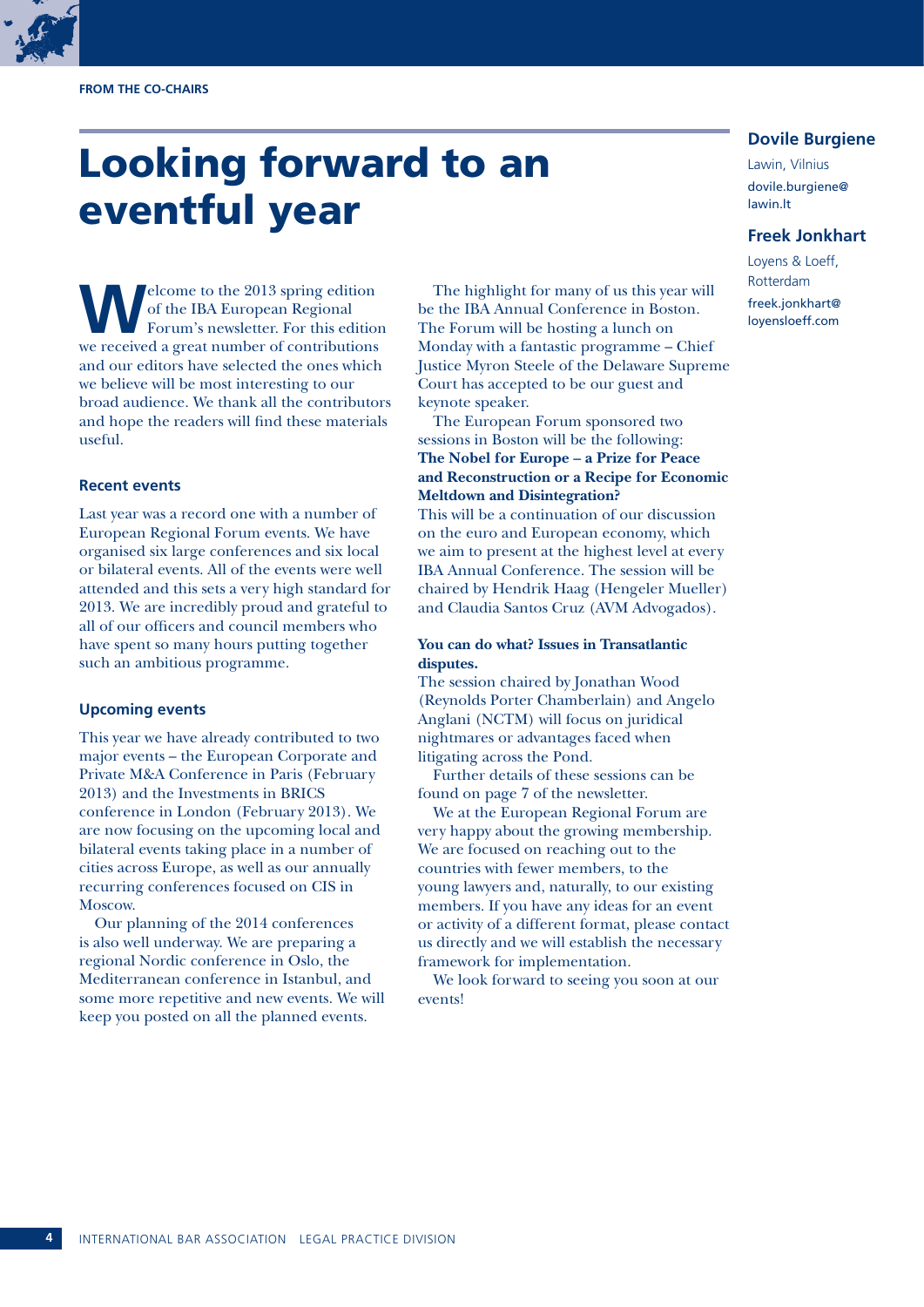#### **Andreea Poenaru**

Wolf Theiss, Bucharest andreea.poenaru@ wolftheiss.com

### First newsletter of 2013

ear readers welcome to the first 2013 edition of the European Regional Forum's newsletter. I am proud to serve as Editor this year. For this Edition we received a wealth of contributions and I would like to avail myself of this opportunity to extend my gratitude to all those who took the time and effort into sharing with us the legal news across various jurisdictions. The selection was difficult given that all articles received were brightly drafted and I am sure each and one of them would be of interest.

The articles in this newsletter focus on a variety of subjects from labour to taxation issues, forum shopping and a synopsis of the case-law on recognition of arbitral awards in Spain. My overall goal was to tackle on a range of topics aimed at providing an overview of the legal changes in various jurisdictions of our IBA members against the current shifty economic background.

Given that the objective of this newsletter is twofold, ie, to keep the European Forum members informed about activities of the Forum as well as about the legal developments around us, you will find details on the day to day events organised by the Forum all over Europe by accessing **www. ibanet.org**, laying out an interesting material of the eventful, engaging year ahead of us.

We at the European Regional Forum are pleased that we have seen growth in our membership numbers and a large number of relevant and professionally organised events offering a wide range of topics for discussion and networking opportunities for members. There is always room for improvement and we hope that 2013 will continue with an uprising trend.



## **11th Annual IBA Anti-Corruption Conference**

#### **12–13 June 2013 OECD Conference Centre, Paris, France**





international bar association conferences

∢  $\alpha$ ⋖ ഹ ⊐ ∢

 $\overline{z}$ 

 $\circ$  $\frac{1}{1}$ ्<br>द  $\overline{z}$  $\sim$ ш  $\overline{z}$ 

SSOCIATIO

S Ш  $\cup$  $\overline{z}$ ш  $\sim$ Ш μ.  $\overline{z}$  $\circ$  $\cup$  $\overline{z}$ 





up to 10.5 cpD/cle **HOURS** aVailable A conference presented by the IBA Anti-Corruption Committee, supported by the Organisation for Economic Co-operation and Development (OECD)

#### Topics include:

- Update on developments in asset recovery in corruption
- Latest trends in investigations and prosecutions: Q&A with law enforcement officials
- Can we talk about this: voluntary disclosure, settlement and plea bargaining in anti-bribery cases
- Media and civil society in the fight against corruption: between denunciation and defamation
- Spotlight on the defence industry: bribes, offsets and national security
- Unsustainable behaviour: bribery in the natural resources sector
- Guidances for anti-bribery compliance help or hindrance?
- Recent developments in the international anti-corruption architecture – roundtable with international organisations

#### Who should attend?

Private practitioners, in-house counsel, compliance officers, auditors, law enforcement officials and representatives

#### Headline sponsor



**International Bar Association London São Paulo Seoul** 4th Floor, 10 St Bride Street, London EC4A 4AD, United Kingdom Tel: +44 (0)20 7842 0090 Fax: +44 (0)20 7842 0091 **www.ibanet.org**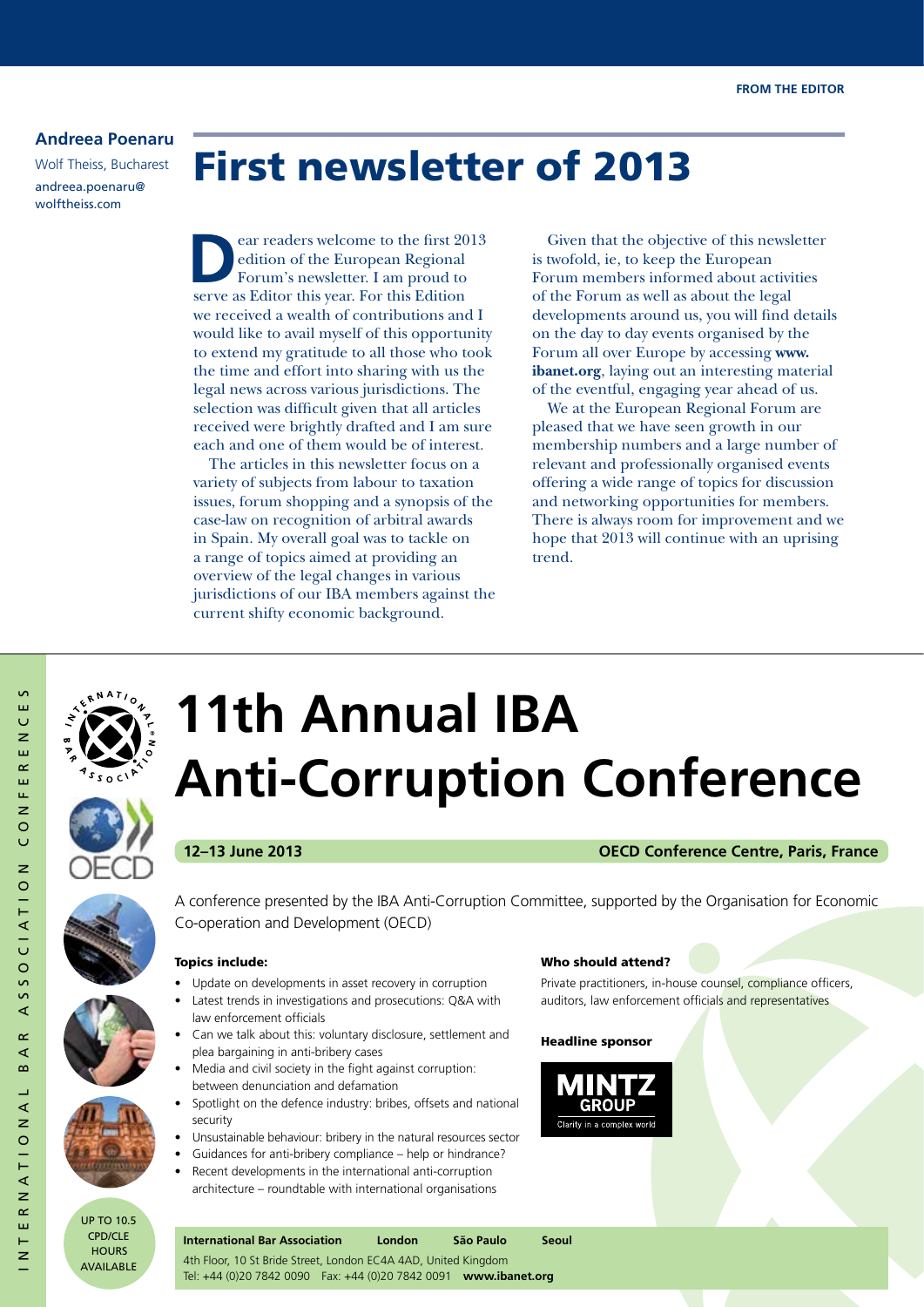

### Committee officers

Co-Chairs Dovile Burgiene Lawin, Vilnius Tel: +370 (5) 268 1805 Fax: +370 (5) 212 5591 dovile.burgiene@lawin.it

Freek Jonkhart Loyens & Loeff, Rotterdam Tel: +31 (10) 224 6699 Fax: +31 (10) 224 6183 freek.jonkhart@loyensloeff.com

#### Senior Vice-Chairs

Claudia Santos Cruz AVM Advogados, Lisbon Tel: +351 (21) 304 501 010 Fax: +351 (21) 304 501 009 claudia.cruz@avm-advogados.com

Jörg Menzer SPRL Menzer & Bachmann – Noerr, Bucharest Tel: +40 (21) 312 5888 Fax: +40 (21) 312 5889 joerg.menzer@noerr.com

#### Vice-Chairs

Alexander Schwarz Gleiss Lutz Law Office, Düsseldorf Tel: +49 (69) 6551 4336 Fax: +49 (69) 9551 4198 alexander.schwarz@gleisslutz.com

Szymon Kubiak Wardyński & Partners, Warsaw Tel: +48 2 2437 8200 szymon.kubiak@wardynski.com.pl

#### Membership Officer

Patricia Gannon Karanovic & Nikolic Accounting Department, Belgrade Tel: +381 (11) 3094 200 Fax: +381 (11) 309 4223 patricia.gannon@karanovic-nikolic.com

#### Newsletter Editor

Andreea Poenaru Wolf Theiss, Bucharest andreea.poenaru@wolftheiss.com

#### Programme Officer

Claudio Doria J&A Garrigues, Barcelona Tel: +34 (93) 253 3700 Fax: +34 (93) 369 3001 claudio.doria@garrigues.com

**Treasurer** Jarle Kvam Wiersholm, Mellbye & Bech, advokatfirma, Oslo Tel: +47 (2) 102 1000 Fax: +47 (2) 102 1001 jkv@wiersholm.no

#### Young Lawyers Liaison Officer Sidika Baysal Hatipoglu B+B Law Office, Istanbul Tel: +90 (212) 219 1630 Fax: +90 (212) 219 1632 sbaysal@bb-legal.com

LPD Administrator Charlotte Evans charlotte.evans@int-bar.org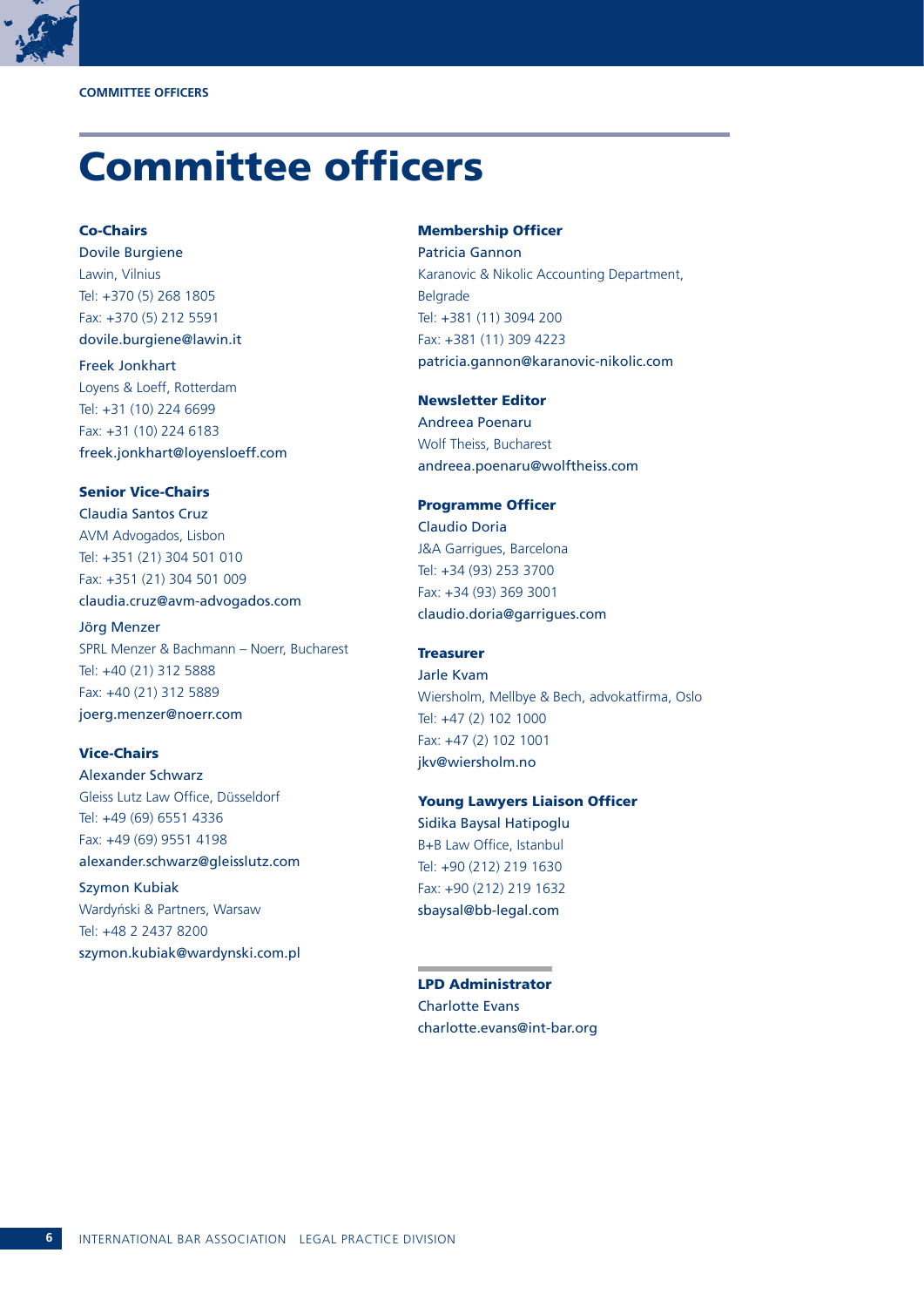



#### European Regional Forum's sessions

#### Monday 0930 – 1230

#### The Boston Tea Party revisited: is it time for the United States to place greater limits on free expression? Or should other nations revisit their limitations?

*Presented by the North American Regional Forum, supported by the African Regional Forum, the Arab Regional Forum, the Asia Pacific Regional Forum, the European Regional Forum and the Latin American Regional Forum*

As far back as the Boston Tea Party, the United States has had a history of very broadly protecting the free expression of ideas. In a rapidly changing world where communications instantly cross borders and can offend the citizens of other countries, even inciting them to violence, is it appropriate for the United States to reconsider its broad protection of free speech? For example, Canada, its neighbour to the North, doesn't permit a citizen the 'free speech' to deny the existence of the Holocaust. France does not permit eBay to sell Nazi paraphernalia. Google substantially altered its search engine capability in its Chinese version, ostensibly to address China's national security concerns. Russia recently jailed pop stars who were critical of Vladimir Putin and has since amended its definition of high treason to include moves against Russia's territorial and state integrity and includes consultative assistance to a foreign state or an international organisation.

This session, supported by all of the IBA Regional Fora, will address 'expression' regimes globally to address how countries in other fora approach 'free speech' with limitations deemed appropriate for their regions.

The session will approach the subject in two formats. The first half will have leaders in the subject matter in the different regions discuss the varying approaches of jurisdictions within their region to limit 'free speech' based on concerns which include the need to protect the reputation and privacy of citizens, to protect against speech which is contrary to accepted 'truth' and to protect against threats to national security. This portion of the session is expected to make full use of video examples, email and Twitter posts, and search engine results, ranging from the 'Pussy Riot' videos that led Russia to bring charges against band members, to the rogue video produced in the US that mocked Mohamed and led to riots against US interests in the Middle East.

After concluding the first part of the session, after the break, the last third of the session will follow on from a very successful North American Regional Forum session in Dublin, in which the attendees broke up into separate tables, with panellists joining different tables to lead discussions of topics addressed by the session in order to attempt to find consensus on what attendees believe should be the appropriate level of 'free speech' limits globally. Young lawyers will be the rapporteurs for each table and will report at the end of the session on what each of the tables had concluded in that regard.

#### Tuesday 0930 – 1230

#### The Nobel for Europe – a prize for peace and reconstruction or a recipe for economic meltdown and disintegration?

#### *Presented by the European Regional Forum*

The European Union is going through its most difficult phase since inception. The introduction of the euro was meant to propel the EU into the next phase of integration but has developed into its biggest problem. Budgets and economies of Member States, which assimilated with the introduction of the common currency, are now drifting further apart than ever and creating fundamental tensions. On the other hand, there is a strong conviction that there is no way back and that the EU must move into the next phase of deeper integration and less nationalism. The instruments going forward, such as the European Stability Mechanism, the bank union and stronger control of national budgets, will present great challenges, politically and legally. Economic and legal experts from inside and outside the European Union will present their views of what lies ahead for Europe.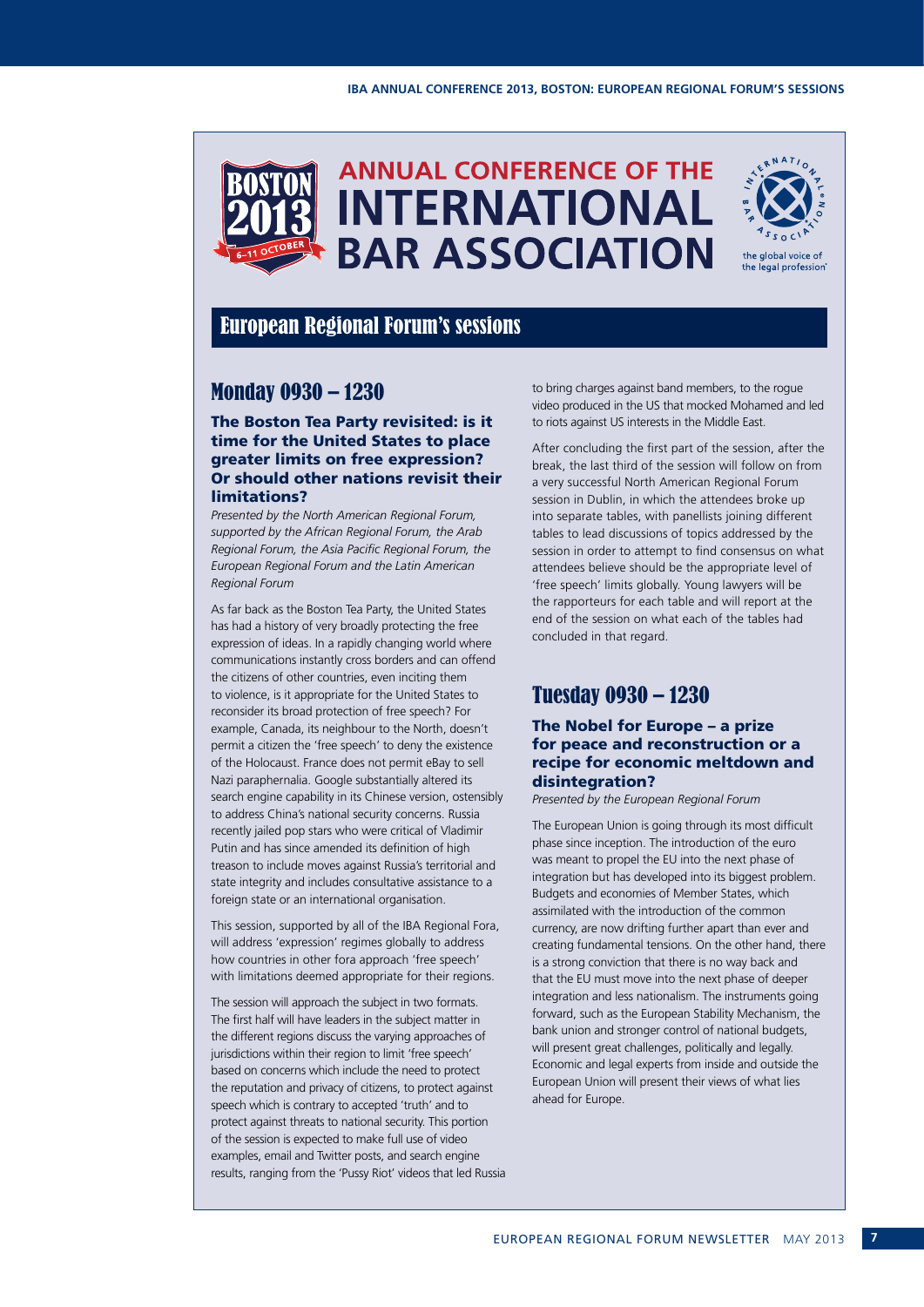

#### European Regional Forum's sessions – continued

#### Wednesday 0930 – 1230

#### What's past is prologue: new rights and obligations in transatlantic trade and sales with Europe

*Presented by the European Regional Forum, the International Sales Committee and the Trade and Customs Law Committee* 

This session will focus on issues unique to trading with European countries, addressing particular EU sales issues, CISG matters, anti-corruption and consumer issues, and disappearing currency issues.

#### Thursday 0930 – 1230

#### You can do what? Issues in transatlantic disputes

*Presented by the Corporate Counsel Forum, the European Regional Forum, the Litigation Committee and the North American Regional Forum* 

A review of the juridical nightmares or advantages faced when litigating across the Pond:

- Long-arm jurisdiction;
- discovery and data protection;
- super injunctions and interim measures;
- class actions:
- punitive damages ;
- enforcement;

and much more besides **I** 

#### Thursday 1430 – 1730

#### Revision of EC Regulation 261 on passenger rights

*Presented by the Aviation Law Committee, the European Regional Forum and the Leisure Industries Section*

Regulation 261, 2004 introduced important new rights for air passengers in the event of being denied boarding, long delays and cancellations. The Regulation took effect in 2005 and sets a minimum level of quality standards which the airlines have to live up to, in order to protect passengers.

Ever since the Regulation came into force, airlines have been seeking juridical redress to avoid it's application with the effect that the European Court of Justice delivered interpretations which were not always considered to be in line with pre-existing law.

The revision process of Regulation 261/2004 began in 2012. Will the EU take the concerns of the industry into consideration and what are these concerns? Will the new Regulation foresee provisions for better enforcement, and why would this be necessary? The panel will try to seek a compromise on these and other questions, or is a compromise just not feasible? Regulation 261/2004 and its revision is not only applicable to EU airlines and passengers but to all airlines and passengers departing from an EU airport regardless of their nationality. Hence, although this is EU legislation, it will have an effect on the industry worldwide and is thus a reason for worldwide opposition.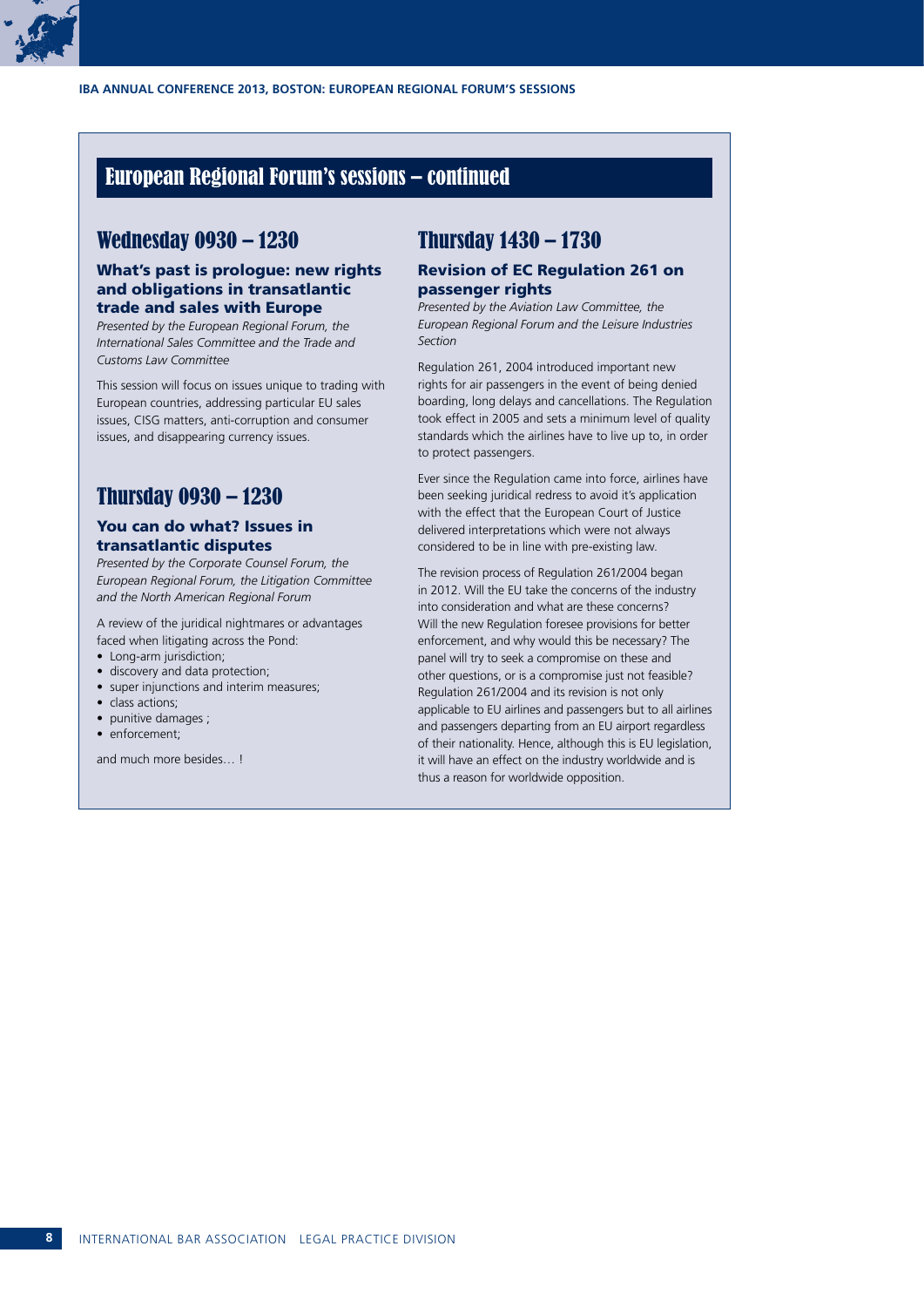#### **Ramon Mullerat, OBE**

President of the Association for the Promotion of Arbitration, Spain ramon.mullerat@ iurisvalls.com

### Some lessons on the recognition of foreign arbitration awards in Spain\*

**I**<br>**I**<br>*i*t t was probably Henry V of England who in the 16th century invented the first passport to facilitate his subjects' travels. This situation has barely changed as even today moving from one country to another requires a passport. Something similar happens to judicial decisions. In a globalised world, it would make sense for judicial decisions to travel unhindered but this is not the case. The world is still fragmented into the 193 member states, each with well-defined borders with their own state powers, including courts, confined in them, so that unless there is some special treaty a judgment of a state cannot be recognised in another, unless with the 'exequatur' or approval of the judgment by the other.

However, it is the arbitration world that has attained a highly efficient system consisting of the New York Convention on the Recognition and Enforcement of Foreign Judgments (Awards) 1958 ('NYC'). The NYC's main effects are twofold: the first is the recognition and enforcement by the contracting states of foreign awards (those made in the territory of another state); and the second is that the courts of a contracting state before which a lawsuit is filed in a case with an arbitration agreement must, at the request of either party, refer to arbitration.

Recognition and enforcement of foreign awards can only be refused if the party requesting the refusal proves:

- incapacity of any party or invalidity of the arbitration agreement under the law to which the parties have subjected it or under the law of the country where the award was rendered;
- lack of notice of the appointment of the arbitrator or of the arbitration proceedings or inability to present the defence;
- the award is different or exceeds the arbitration agreement;
- the composition of the tribunal or the arbitral procedure does not conform to the agreement; or
- the award is not yet binding or has been set aside in the country of origin.

The courts can also deny recognition if they find that, according to the law of the country where recognition is sought, non-arbitrability of the dispute or the award is contrary to public policy (Article V 1).

With the aim to obtain more uniformity, Act 11/2011 of 20 May 2011, which amended the Arbitration Act 60/2003 of 23 December 2003, attributes jurisdiction for the 'exequatur' of foreign awards to the Civil and Penal Chambers of the Supreme Courts of Justice of the Autonomous Communities.

I have examined the following judgments that the Supreme Courts of Catalonia and Valencia have rendered since the promulgation of such reform law with the purpose of taking the temperature on how these courts deal with the request of recognition:

- Superior Court of Justice of Catalonia No 127/2011 of 17 November 2011.
- • Superior Court of Justice of Catalonia No 37/2012 of 15 March 2012.
- Superior Court of Justice of Catalonia No 51/2012 of 29 March 2012.
- • Superior Court of Justice of Catalonia No 97/2012 of 30 May 2012.
- • Superior Court of Justice of Valencia No 13/2012 of 8 June 2012.

All these judgments confirm that the recognition of foreign awards shall be governed by the NYC, discuss the reasons for refusal of Article V NYC, and confirm the jurisdiction of the Civil and Criminal Chambers of the Supreme Courts. Some lessons we can glean from their recitals are:

• Decision13/2012 distinguishes between the approval process (recognition), of a declaratory nature, from the enforcement process once the effectiveness of the foreign award is recognised. In addition, between the two models to determine the effects that a foreign award can be deployed in the host country: the model of equality (similar effects to a national judgment) and the model of extension (foreign judgment only displaying the effects of its home state), Spain takes the second approach.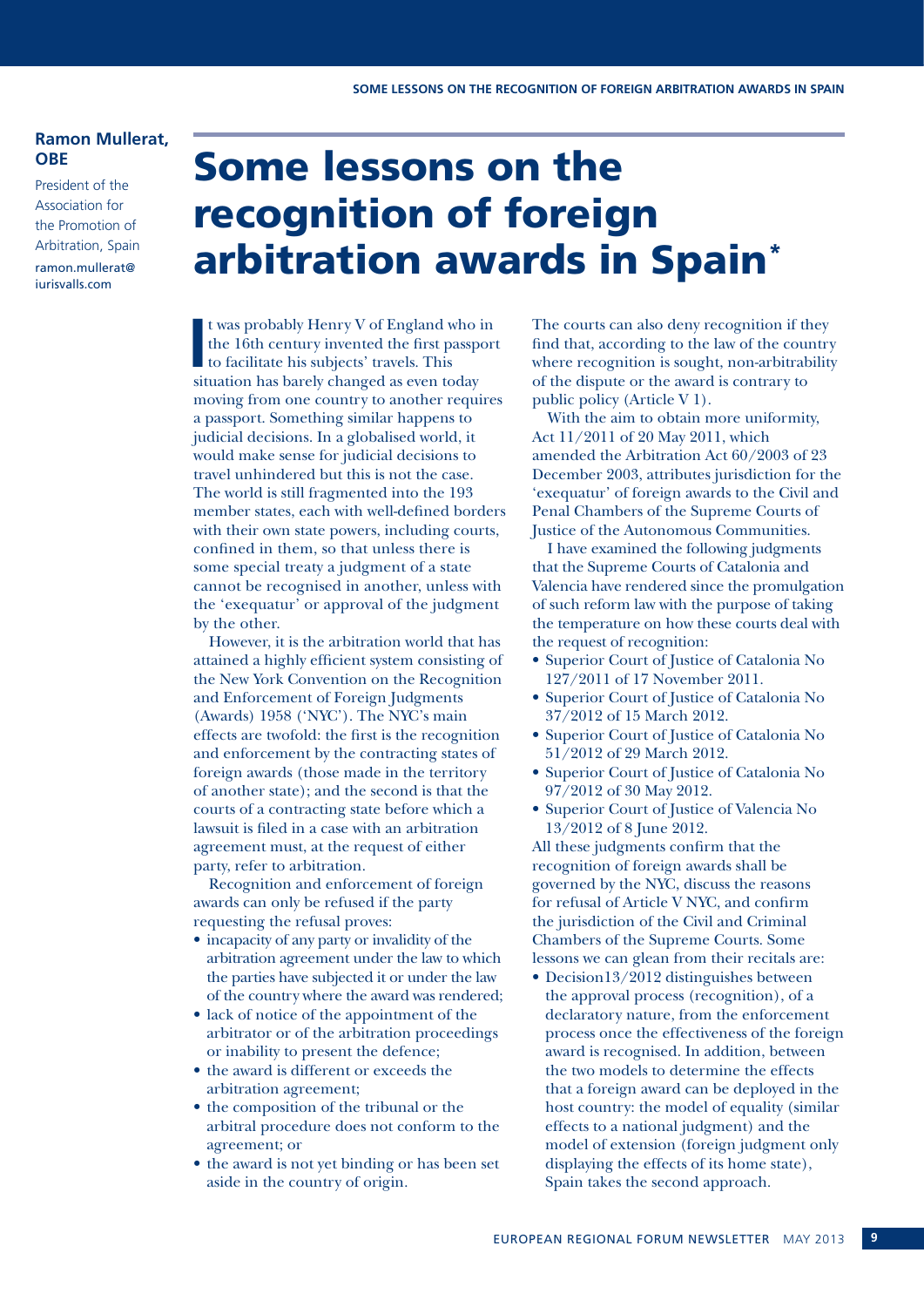#### **Some lessons on the recognition of foreign arbitration awards in Spain**

- Decision 97/2012 echoes a fundamental principle of the 'exequatur'. The NYC subjects obtaining 'exequatur' to the verification of compliance of the awards to a number of formal requirements, but examination of the merits and revision of the substance of the award remains outside such verification.
- Article V NYC, which contains the reasons for opposition to the recognition of foreign awards, distinguishes between the five reasons that can be invoked by the opposing party and the two reasons that the court must apply ex officio. Some of the decisions (37/2012, 97/2012 and 13/2012) confirmed that provision and rejected the opposition pleas because the opponent did not prove the existence of facts substantiating the opposition grounds.
- $\bullet$  In decision 13/2012, the opponents challenged the application for recognition on the grounds that the Supreme Court of Valencia had no jurisdiction to deal with such an application given that the defendant company was domiciled in the island of Malta. The Court rejected the opposition stating that even if the party against whom the recognition was sought was not resident, the directors thereof were resident in Valencia, the possible enforcement of the credit would be on a ship in Valencia and the guarantees had been constituted with the Valencia courts and therefore the jurisdiction of the Valencia court was undisputable.
- $\bullet$  In the case of decision 37/2012, it was alleged that the 'exequatur' would violate the public policy, in particular, the principle of effective judicial protection enshrined in Article 24 of the Constitution excluding the jurisdiction of the courts, since there was no written arbitration agreement. The Court invoked case law where an antiformalist attitude predominates, so that even if the NYC requires a written form, the agreement can be effective through the exchange of letters, telegrams, telex, fax or other modern telecommunications means leaving the necessary record. Therefore the existence of an email in which the parties referred to conditions in previous business relationships with the terms of the charter vessel accepted by the charterers, the alleged ignorance of the arbitration clause could not be considered.
- $\bullet$  Also decision 13/2012 refused the grounds for opposition to the 'exequatur' for an alleged lack of personal notification or

through certified mail of the appointment of the arbitrators and the arbitration procedure in its domicile instead of by fax addressed to a place not previously designated to receive notifications. The Court, having verified that 'the opponent does not deny the reception of the letters communicating the appointment of arbitrators and the subsequent proceedings... that were communicated by fax to two phone numbers in Barcelona. And that he neither denies that such phones did not pertain to the businesses' declared since 'the fax is a usual way to send and receive documents, admitted by art. 155, 5 of the Civil Procedural Law for communications between judicial organs and the parties, the Court cannot endorse allegations based on mere formalities, which do not match with the rapidity and swiftness of commercial traffic'.

- The NYC (Article IV) requires the party applying for recognition and enforcement to supply at the time of application the original arbitration agreement or a duly certified copy thereof. In decision 127/2011, the opponent claimed that this rule had been breached because the party applying for recognition had not supplied the original arbitration agreement or a duly certified copy thereof and provided only a simple copy and did not supply such original until later during the audience. The Court, with laudable flexibility, dismissed the opposition stating that such initial defect could be rectified and did not cause any lack of proper defence to the counterpart since 'the lack of authenticity requirements should be considered rectifiable pursuant to art. 231 of the Civil Procedural Law which allows requirements incompletely or imperfectly fulfilled to be subsequently rectified'.
- In decision  $217/2011$ , the opposing party, who had failed to appear before the arbitral tribunal, alleged that the foreign award affected his right to an impartial judge and a due process of equality of arms since the appointment of arbitrators was imposed on him. The Court, having verified that 'the opponent always had knowledge of the arbitration proceedings and of its development and that he had been convened, not only for the arbitrators' appointment, but also for the development of the audience through different communications', and the fact that the opponent did not make any denunciation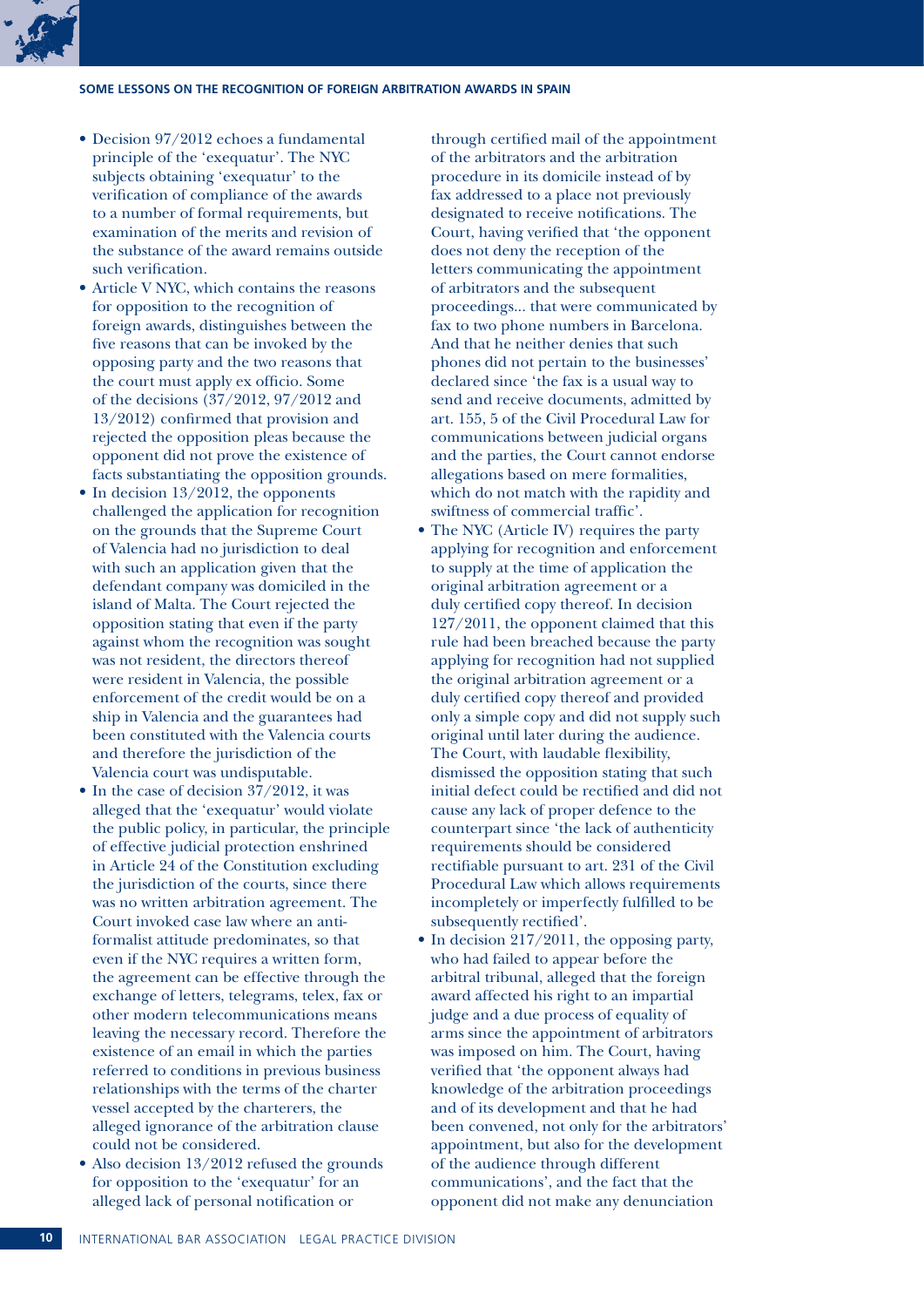during the arbitration procedure nor did he use any annulment means under French law, refused the complaints because the Court concluded that the arbitration proceedings had been adequately substantiated since the opponent had the opportunity to appear and his failure to do so was totally voluntary.

• Another interesting issue was raised in decision 97/ 2012 on the grounds of an alleged 'extra petitum' based on Article V 2 (b) NYC in relation with Article 24 of the Constitution. The Court confirmed the distinction between 'extra petitum' or excess of the award with respect to the arbitration agreement and the 'extra petitum' or excess

of the award with respect to the statement of claim. Finally, the Court accepted the application and granted the recognition because it considered that the award had granted even less than what was claimed. We can conclude that the Superior Courts' activity is plausible because the different grounds for the opposition to the recognition of foreign awards have been dealt with exquisite rigor at the light of the LA, the NYC and the jurisprudence, showing admirable competence and practical and flexible criteria.

#### **Note**

#### **Antonia Verna**

Portolano Cavallo Studio Legale, Milan averna@portolano.it

#### **Luca Gambini**

Portolano Cavallo Studio Legale, Rome lgambini@portolano.it The new regulation on 'innovative' start-ups in Italy

**T** he Italian government has recently enacted a new regulation<sup>1</sup> (the 'Regulation') aimed at encouraging innovation through the creation and development of new companies qualified as 'innovative start-ups'.

Several incentives as well as exceptions to the general rules applicable to enterprises are provided by the Regulation to stimulate investments in innovative start-ups. The key provisions concern:

- the assignment of equity participations or other work for equity instruments to employees, directors and consultants as their remuneration;
- tax incentives for the start-ups, the investors and the employees and consultants who subscribe equity participations or other work for equity instruments;
- public offerings of quotas of start-ups incorporated under the form of limited liabilities companies, also through crowdfunding online portals;
- corporate benefits and exceptions to bankruptcy law provisions;
- cost reduction for the setting up of a new company; and
- the definition of a fixed-term employment contract departing from general labour law.

The provisions on crowdfunding and investors' tax benefits are still not effective as they are subject to the issuance of specific decrees from the Italian public authorities and, with respect to the tax provisions, the authorisation of the EU Commission.

#### **Definition of 'innovative' start-up**

To be 'innovative', a start-up shall:

- • develop, produce and trade innovative goods or services having a high technological value and such activities should represent its exclusive or prevailing core business; and
- meet at least one of the following alternate requirements:
	- the costs allocated to research and development must be equal to or higher than 20 per cent of the higher value between (i) the company's production costs and (ii) the company's production value;
- at least one-third of its work force shall be represented by individuals having a PHD or carrying out a PHD or having a degree and having completed a research programme of three years at public or private research entities in Italy or abroad; or

This is a summary of a longer article to appear at Anuario de Justicia Alternativa.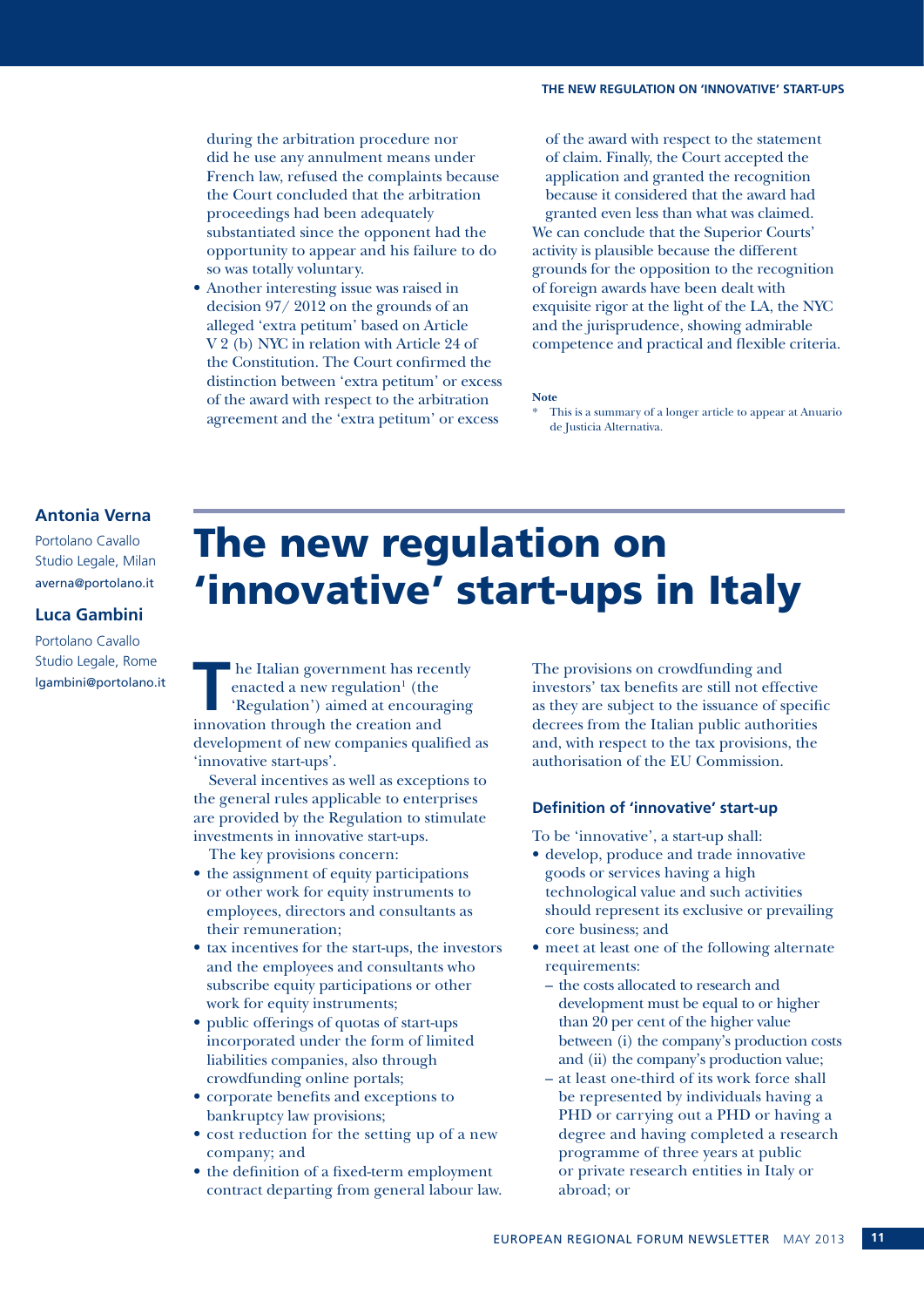#### **The new regulation on 'innovative' start-ups**

- the start-up shall be the owner or assignee, or have applied for the registration with the relevant authorities, of an industrial property right (eg, a patent) related to its core business. In addition to the above, the innovative startup shall also satisfy the following requirements:
- it has to be a private stock company (such as a joint-stock company or a limited liability company<sup>2</sup> or a cooperative) or a societas europaea, not listed and with fiscal residence in Italy;
- it shall have existed for no more than 48 months;
- the majority of the corporate capital and voting rights shall be owned by individuals for the first 24 months following its incorporation;
- the main place of business shall be in Italy;
- it cannot distribute profits;
- starting from its second year, the total value of its activity shall not exceed €5m resulting from its last yearly approved balance sheets; and
- it shall not result from a merger, de-merger or transfer of business or a part thereof.

Generally speaking, the age, nationality or residence or domicile of the founders and investors is not relevant. A start-up will be qualified as 'innovative' upon its enrolment with the special sector of the companies' register of the place where it has its registered office.

On the assumption that all the above law requirements remain unchanged, a start-up is considered 'innovative' only for the first four years following its incorporation. A different term, not exceeding six years, will apply in case the start-up has been incorporated before the enactment of the Regulation.

#### **Main corporate benefits**

Special advantages are provided for startups incorporated under the form of limited liability companies. Such companies will be entitled to:

- create and issue categories of quotas granting special patrimonial and management rights to its quota-holders;
- offer its quotas to the public, also through crowdfunding online portals;
- • issue financial instruments ('*strumenti finanziari partecipativi*') also against the contribution of work and services from its quota-holders or third parties;
- perform transactions on its own quotas (eg, purchase its own quotas or accept

them as guarantee, etc) provided that such transactions are aimed at implementing incentive plans in favour of employees, directors and consultants.

Regardless of the type of company, any innovative start-up will have:

- in case of losses, the company will have longer to adopt the necessary remedies departing from the general corporate law;
- the possibility to raise funds by using crowdfunding portals under a specific and simplified procedure that the public authority responsible for the Italian securities market will implement in the next few months;
- the possibility to remunerate its directors, employees or consultants by assigning work for equity instruments which shall not be taken into account in determining the taxable income of the assignees; and
- the opportunity to save some costs, such as the stamp duty ('*imposta di bollo'* ), the administration fees ('*diritti di segreteria'* ) and the annual fee for the enrolment with the relevant chamber of commerce ('*diritto annuale'* ).

#### **Main tax incentives**

Individuals or legal entities investing in innovative start-ups in the years 2013–2015 will be entitled to get some tax relief under certain terms and conditions.

Individuals subject to personal tax ('IRPEF') may benefit from a tax credit ('*detrazione d'imposta*') equal to 19 per cent of the amount they have invested (either directly or indirectly, for example through an investment fund) in the corporate capital of innovative start-ups. The tax credit may not exceed €500,000 for each fiscal year. The amount in excess may be carried forward in the subsequent three fiscal years.

Companies and other entities subject to corporate tax ('IRES'), other than innovative start-ups, are entitled to a deduction ('*deduzione*') from the corporate taxable base equal to 20 per cent of the amount they have invested (either directly or indirectly, for example through an investment fund or other companies investing mainly in innovative start-ups) in the corporate capital of innovative start-ups. The tax deduction may not exceed €1.8m for each fiscal year.

Investors shall keep their equity participation in the innovative start-up for at least for two consecutive fiscal years, otherwise they will lose any tax benefit.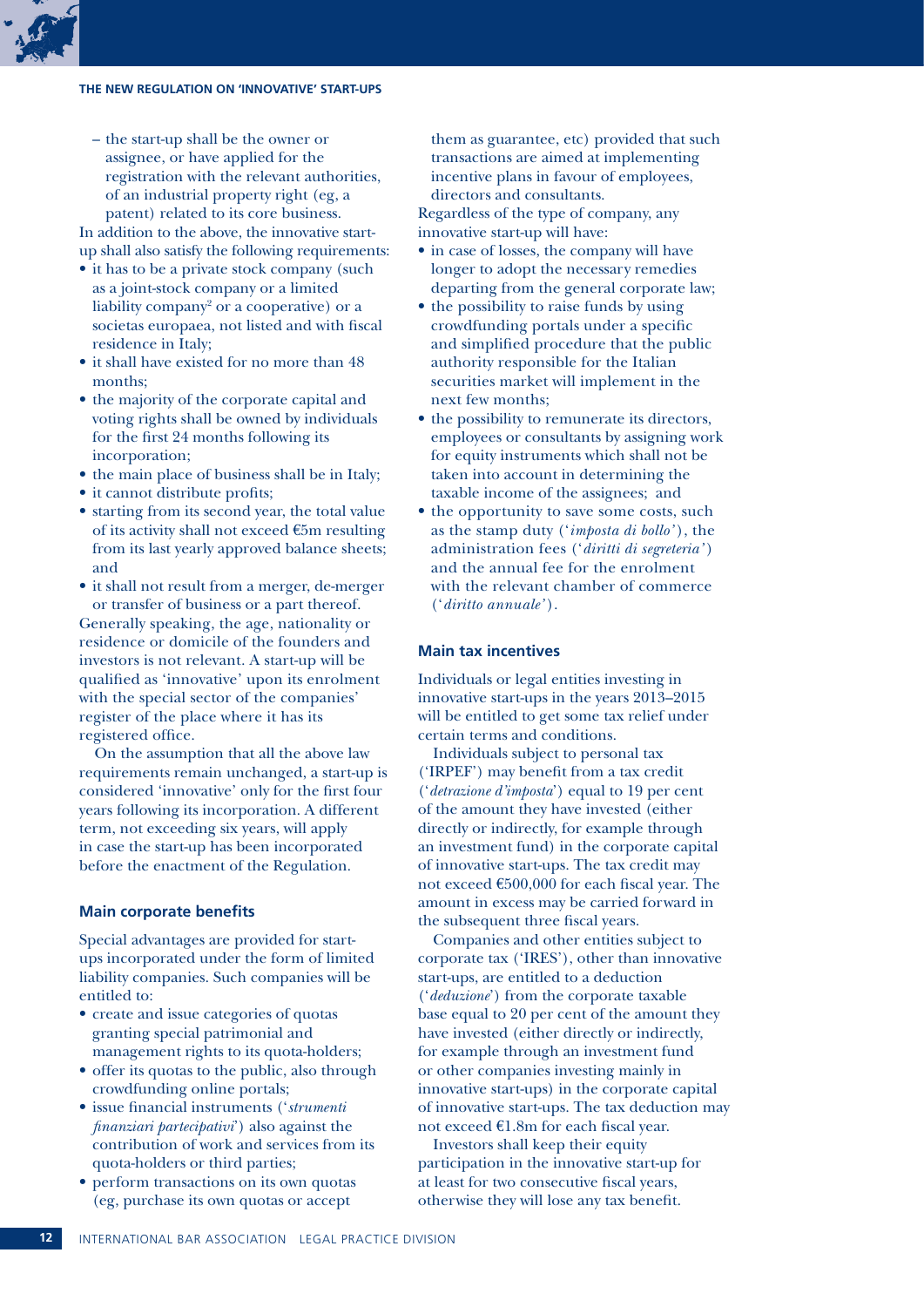#### **Tax considerations of the new Dutch company law rules on private companies ('Flex BV Act')**

As already said, such incentives are not currently effective since they are subject to (i) the authorisation of the EU Commission aimed at ascertaining that they are not 'state aids' in breach of the EU law and (ii) the issuance of a decree by the Ministry of Economy and Finance. We hope that such a decree will also clarify several doubts that have been raised regarding the scope and perimeter of the above tax incentives, absent any official interpretation of the Regulation.3

In addition to the above, under certain terms and conditions, innovative start-ups might benefit from a tax credit equal to 35 per cent of the costs incurred in case of hiring highly qualified employees through openended employment contracts.4

Finally, innovative start-ups will not be subject to the tax treatment provided for the so-called 'shell and dormant companies' which have to pay taxes on a minimum taxable income which is determined on a presumptive basis without taking into account the income or losses effectively reported by the company.<sup>5</sup>

#### **Notes**

- 1 Legislative Decree No 179 of 18 October 2012, converted in Law No 221 of 13 December 2012.
- 2 The category of the limited liability company also includes the simplified limited liability company ('*società a responsabilità limitata semplificata*') and the limited liability company with reduced share capital ('*società a responsabilità limitata a capitale ridotto*') which could be set up with a symbolic corporate capital of  $€1$ .
- By way of example, according to a literal interpretation of the Regulation, tax incentives should apply only to investment made by cash contributions. It seems that contributions in kind ('*conferimenti in natura*') and contribution of work or services ('*conferimento di opera e servizio*') would not be eligible for tax incentives. It is also doubtful whether cash payments made by investors as share/quota premium ('*versamenti a titolo di sovrapprezzo*') or allocated to any other capital reserve, as well as credits waived by share/quota-holders ('*rinuncia dei soci ai crediti*') vis-à-vis the start-up would entitle investors to obtain the relevant tax reliefs. It remains also unclear whether investments made in innovative start-ups by third parties other than share/quota-holders through the subscription of financial instruments could benefit from tax incentives on the assumption that such instruments are recorded as equity.
- Reference is made to Article 27-bis of Law Decree No 179 of 18 October 2012 (converted into Law No 221 of 17 December 2012), Article 24 of Law Decree No 83 of 22 June 2012 (converted into Law No 134 of 7 August 2012) and the Ministerial Decree issues on 22 February 2013.
- 5 Reference is made to the provisions under Law No 724 of 23 December 1994 and Law No 148 of 14 September 2011.

#### **Shie Yee Au Yeung**

Sajet Telting & Partners BV in Amsterdam shie.auyeung@stp.nl

#### **Sarig Shalhav**

Sajet Telting & Partners BV in Amsterdam sarig.shalhav@stp.nl

### Tax considerations of the new Dutch company law rules on private companies ('Flex BV Act')

#### **Introduction**

As per 1 October 2012, new Dutch Company Law on limited liability companies ('*Besloten Vennootschap*' or 'BV') has entered into force (the so-called 'Flex BV Act'). Under these new rules, the incorporation process of Dutch limited liability companies is simplified and many of the existing restrictions and formalities in respect of voting rights, capital contributions, distribution, issuances, repurchases of shares, capital reductions and financial assistance will no longer apply.

Although the introduction of the new Flex BV Act has not led to a direct change in Dutch tax law, the new Flex BV Act has various

implications for the existing Dutch tax rules. From a tax perspective, the most significant change is the possibility of creating different types of shares. More specifically, the Flex BV rules now make it possible to create shares to which only voting or profit rights are attached, and the articles of association may provide for multiple votes on specific shares. These changes may be of particular interest for joint venture structures, business successions and employee participation schemes.

In this article, we will discuss the key aspects of the new Flex BV Act from a Dutch tax perspective. Furthermore, we will discuss the tax opportunities that may arise under these new rules.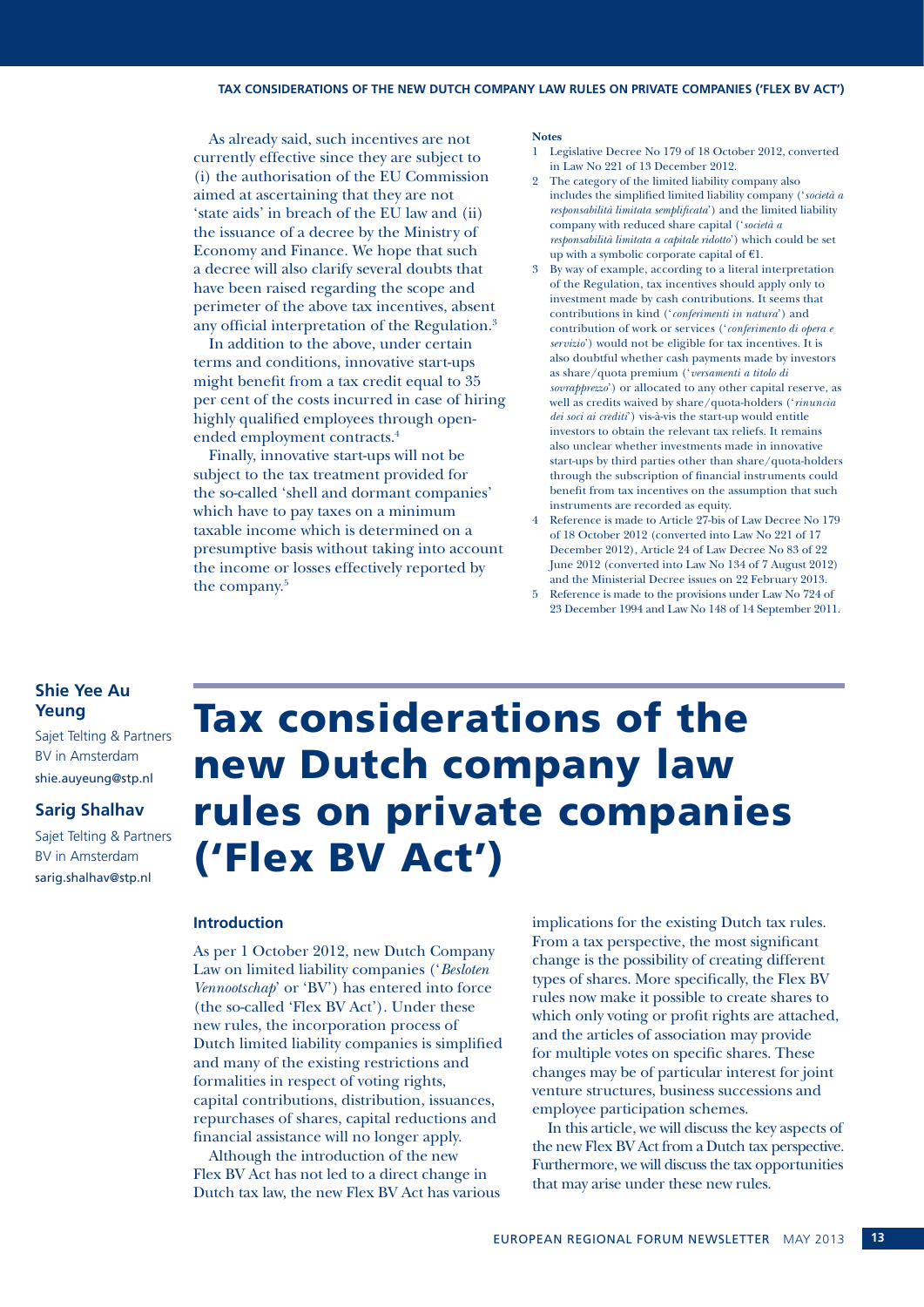

**Tax considerations of the new Dutch company law rules on private companies ('Flex BV Act')**

#### **Dutch tax law aspects of the Flex BV Act**

Many provisions under Dutch tax law are linked to the relationship between individuals and legal entities among themselves in the form of a qualifying share ownership or, more generally, an 'interest' in the legal entity. Hereafter we shall discuss the consequences of the Flex BV Act for matters such as:

- the concept of a 'related entity';
- the concept of 'participating interest', which is used for the purpose of the participation exemption; and
- the concept of 'ownership requirement' for the formation of a fiscal unity for corporate income tax purposes.

The new Flex BV rules also have an impact on the concept of 'substantial interest' as included in the Personal Income Tax Act 2001, the 'requirement of an adequate consideration' when applying various merger facilities and the concept of 'substantial interest' for real estate transfer tax purposes. However, in this article we will not discuss these matters.

For tax purposes, the most important change is the possibility of creating different kinds of shares, that is, it is permitted to issue shares with different types of rights. Accordingly, the following options should be possible:

- shares with both voting rights and profit rights;
- shares with only profit rights; and
- shares with only voting rights.

Given that Dutch tax law refers to Dutch civil law on various aspects, the changes under the Dutch Flex BV Act will also have an impact on the existing Dutch tax rules. Hereafter we will discuss some of the Dutch tax rules that may change as a result of the Flex BV Act.

#### *Fiscal unity*

Based on Dutch tax law, taxpayers can – upon request – form a fiscal unity in the Netherlands for Dutch corporate income tax purposes if certain conditions are met. In this respect, one of the conditions is that a taxpayer ('parent company') must hold the legal and beneficial title of at least 95 per cent of the shares in the par value of the paid-up shares of another taxpayer ('subsidiary'). After the entry into effect of the new Flex BV rules, it will now be possible for a parent company to hold 95 per cent of the shares without voting rights and thus not have control. Consequently, the legislator has already amended the rules regarding fiscal unities in such a way that the parent company

must also hold 95 per cent of the voting rights in the relevant subsidiary.

#### *Dutch participation exemption*

Based on Dutch tax law, the Dutch participation exemption may apply if a company holds an interest in another company of at least five per cent of the nominal paid-up share capital, and certain other conditions are met. With the implementation of the new Flex BV Act, it is now possible to create shares with voting rights and profit rights that can exceed an interest of 100 per cent. However, for the participation exemption rules, it does not matter whether an entity holds shares with solely voting rights or profit rights since both types should count for the five per cent limit. Consequently, it should be possible – for tax purposes – to create a qualifying participation (for a third party) without actually changing the profit or voting interests of the existing shareholders.

#### *Related entities*

Whether or not entities are related is important for various tax regulations in the Netherlands. For example, various interest deduction limitations apply to interest payments made to related entities. Whether there is a 'relation' must be measured from the interest that a company, directly or indirectly, holds in another entity. If such interest is – directly or indirectly – at least one-third, there is a relation for Dutch tax purposes. In this context, the interest of one company in another company is determined by reference not only to shares, but also to voting rights. The interpretation of this interest criterion is fairly simple when control and financial interest are divided proportionally among the outstanding shares. However, more difficulties arise if this is not the case, for example, for shares without voting rights and/or profit sharing rights under the new Flex BV Act. The interpretation of this criterion then depends on the facts and circumstances of each specific case and the mere value of the respective shares is then not decisive.

#### **Opportunities**

The new Flex BV Act provides for various tax planning opportunities, since it is now possible under the Flex BV Act to create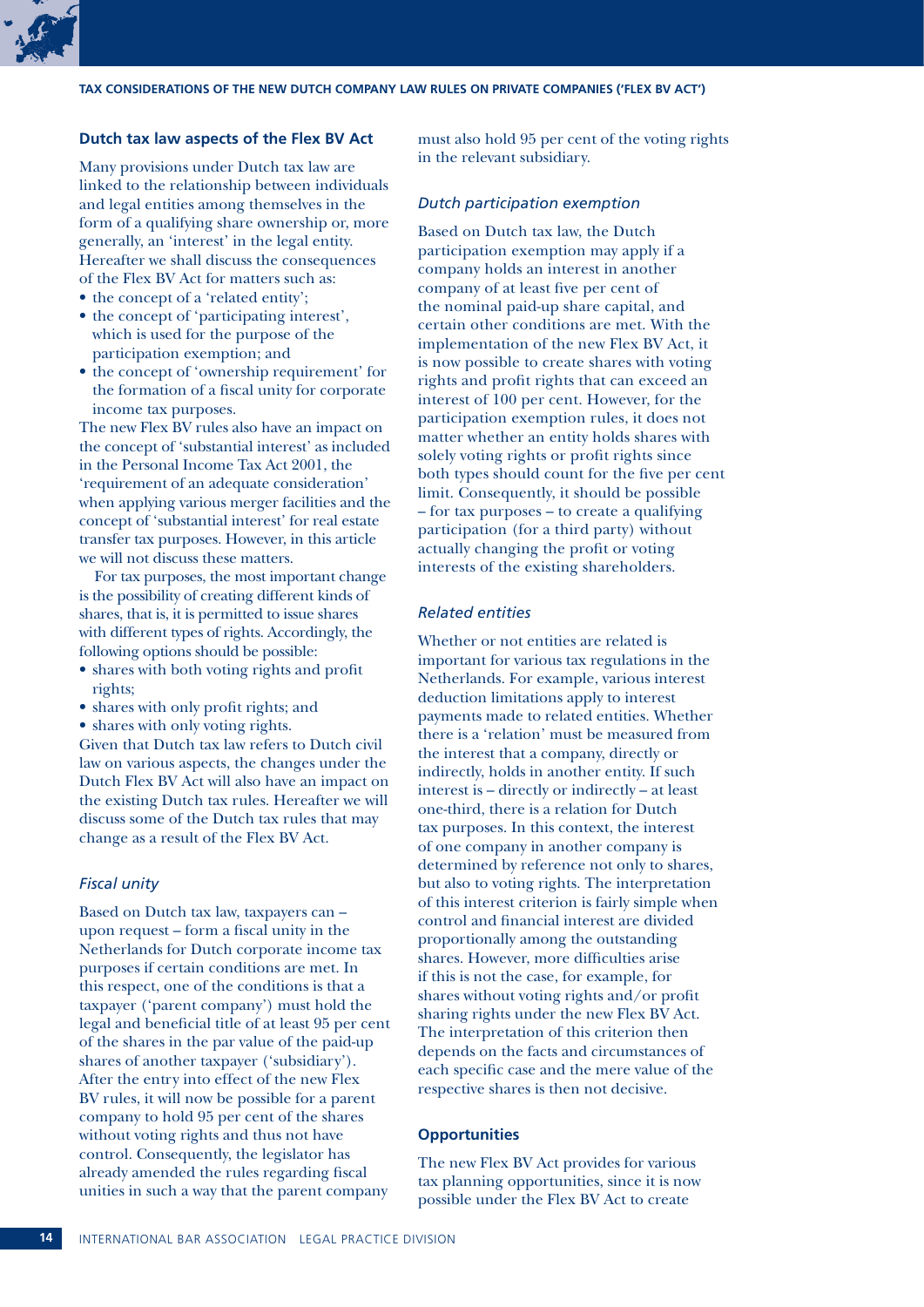different types of shares (eg, shares to which only voting rights are attached and/or profit shares without voting rights and the articles of association may provide for multiple votes on specific shares). The changes may be of particular interest for joint venture structures, business successions and employee participation schemes. Furthermore, the new Flex BV Act could provide for new Dutch dividend withholding tax structuring opportunities. This could be further illustrated by the below example.



**Structure 1:** In this situation a Dutch BV distributes dividends to its 100 per cent shareholder. Based on the bilateral tax treaty concluded between the Netherlands and HoldCo, the Dutch dividend withholding tax rate could – under certain conditions – be lowered to a divident withholding tax rate of 5 per cent.

The above example illustrates the tax efficient use of a Dutch BV under the new Flex BV Act. In structure 1, the dividend distributions from a Dutch BV to a non-EU entity ('HoldCo') would in principle be subject to a reduced Dutch dividend withholding tax rate of five per cent based on the bilateral tax treaty concluded between the Netherlands and the other jurisdiction. In order to further mitigate this taxation, a new Luxembourg entity could be interposed whereby the Luxembourg entity will obtain all of the profit rights in the Dutch BV. HoldCo will remain to hold all the voting rights in the Dutch BV. By separating the voting rights and profit rights of the shares in the Dutch BV, dividend distributions should in principle not be subject to dividend withholding tax and also dividend stripping rules should in principle not apply – provided that certain conditions are met.



**Structure 1:** In this structure, the voting rights and the profit rights in the Dutch BV are separated, whereby HoldCo holds 100 per cent of the voting rights, and a Luxembourg limited liability company holds 100 per cent of the profit rights. Since LuxCo will be the beneficiary of the dividends, the Dutch dividend withholding tax rate could generally be lowered to 0 per cent based on the EU Parent-Subsidiary Directive. Further dividend distributions from LuxCo to HoldCo is − under conditions − exempt from Luxembourg.

#### **Conclusion and recommendations**

The new Flex BV Act aims to abolish inefficient capital maintenance rules and to facilitate the tailoring of the internal structure and organisation of a BV. Hence, it would now be very efficient and the conditions should be very flexible to create a new Dutch BV. The introduction of the Flex BV legislation is another incentive for multinational enterprises to use the Netherlands for their holding, acquisition, licensing and investment activities. Furthermore, the new Flex BV Act creates various tax structuring opportunities, especially with respect to Dutch dividend withholding taxes, Dutch corporate income taxes and Dutch personal income taxes.

Finally, in spite of the absence of a legal obligation to this effect, we strongly recommend to amend existing articles of association since these often contain provisions strictly based on the old legislation.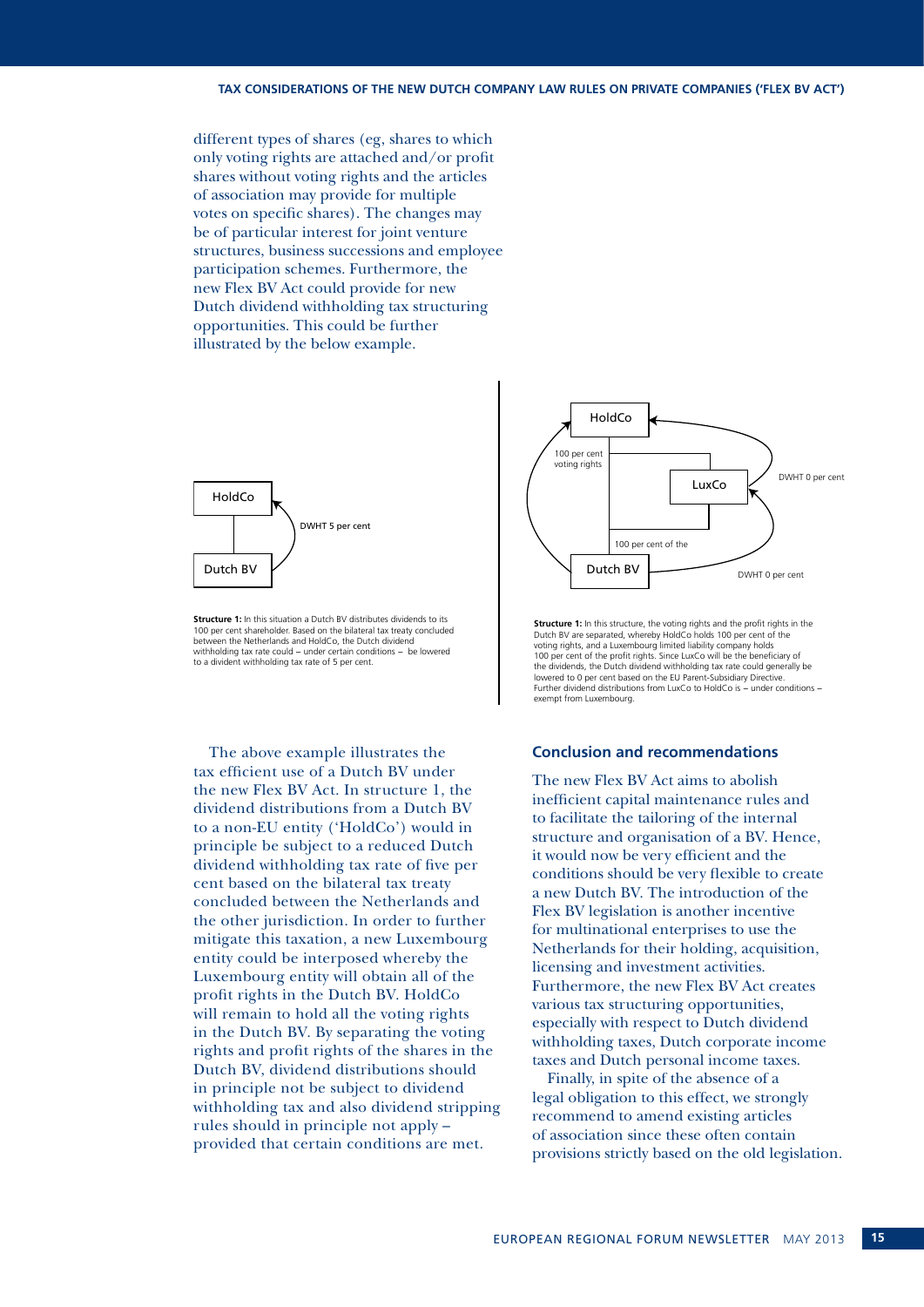

### Can the transfer of shares in a German GmbH be notarised in Switzerland? An on-going discussion!

**Monika Essers**

Busch Essers Rechtsanwälte, Köln m.essers@busch.pro

**T** he transfer of shares in a German GmbH (as well as pledging of shares and changes to the articles of association) is only valid if it has been recorded by notarial deed. Until 2008, it was accepted by the German Federal Court of Justice – the highest appellate court in Germany for civil and criminal cases – that a notarisation carried out by a Swiss notary public in specific cantons is equivalent to a German notarisation and, therefore, valid. Since the notary fees in Switzerland are freely negotiable whereas in Germany there are mandatory cost regulations mainly based on the value of the transaction, in the past few years parties in large M&A deals often travelled to Switzerland in order to reduce transaction costs.

In 2008, due to legislative changes first in Switzerland and then in Germany, the question came up whether this business conduct could still be valid. According to the changes in Switzerland, shares in a Swiss GmbH can now be transferred without notarisation. In Germany, the new law stipulates a duty for German notary publics to submit an updated list of shareholders to the German commercial register. After these changes, the discussion started whether under these changed regulations a notarisation in Switzerland could still be regarded as equivalent to the notarisation in Germany, the condition to accept such notarisation as valid. One of the decisive questions in that regard is whether the Swiss notary public is entitled to sign and submit the list of shareholders to the commercial register. The opponents of the Swiss notarisation argue that the duty stipulated in the German regulations cannot affect notary publics outside of Germany. The supporters, on the other hand, argue that even if the Swiss notary public may not be bound by German law, they are at least entitled to submit the shareholders' list.

In October 2010, the Regional court in Frankfurt (court decision dated 7 October 2009, file reference 3-13 04/06) raised doubts that a notarisation made in Switzerland is equivalent; in March 2011, the High Regional Court in Düsseldorf (court decision dated 2 March 2011, file reference I-3 WX 236/10) ruled that a transfer of shares notarised in Basel is still valid. In this decision, the High Regional Court in Düsseldorf stated that a Swiss notary public is entitled to submit the list of shareholders to the commercial register.

Recently, the High Regional Court in Munich ruled on 6 February 2013 that a registry court is entitled to reject a list of shareholders which has been signed and submitted by a foreign, here Swiss, notary public. It argued that a foreign notary public is not entitled to sign and submit the list of shareholders. Even if the Court has explicitly not answered the question whether the notarisation of a share transfer agreement in Switzerland is valid, this decision has weakened the position that share transfer agreements can still be notarised in Switzerland. This decision is in line with voices in legal literature (see recently Bauer/ Anders in BB 2012, 593) claiming that under the new regulations a notarisation in Switzerland is no longer valid. It should, however, be noted that the decision is not yet final since the Court granted the right to appeal. Therefore, it remains to be seen how this matter will proceed.

#### **Note**

As long as there is no final court decision of the German Federal Court of Justice there is still a high risk that a notarisation carried out in Switzerland will not be regarded as valid. Until such a decision is reached, this risk has to be considered in the cost and risk assessment of a transaction.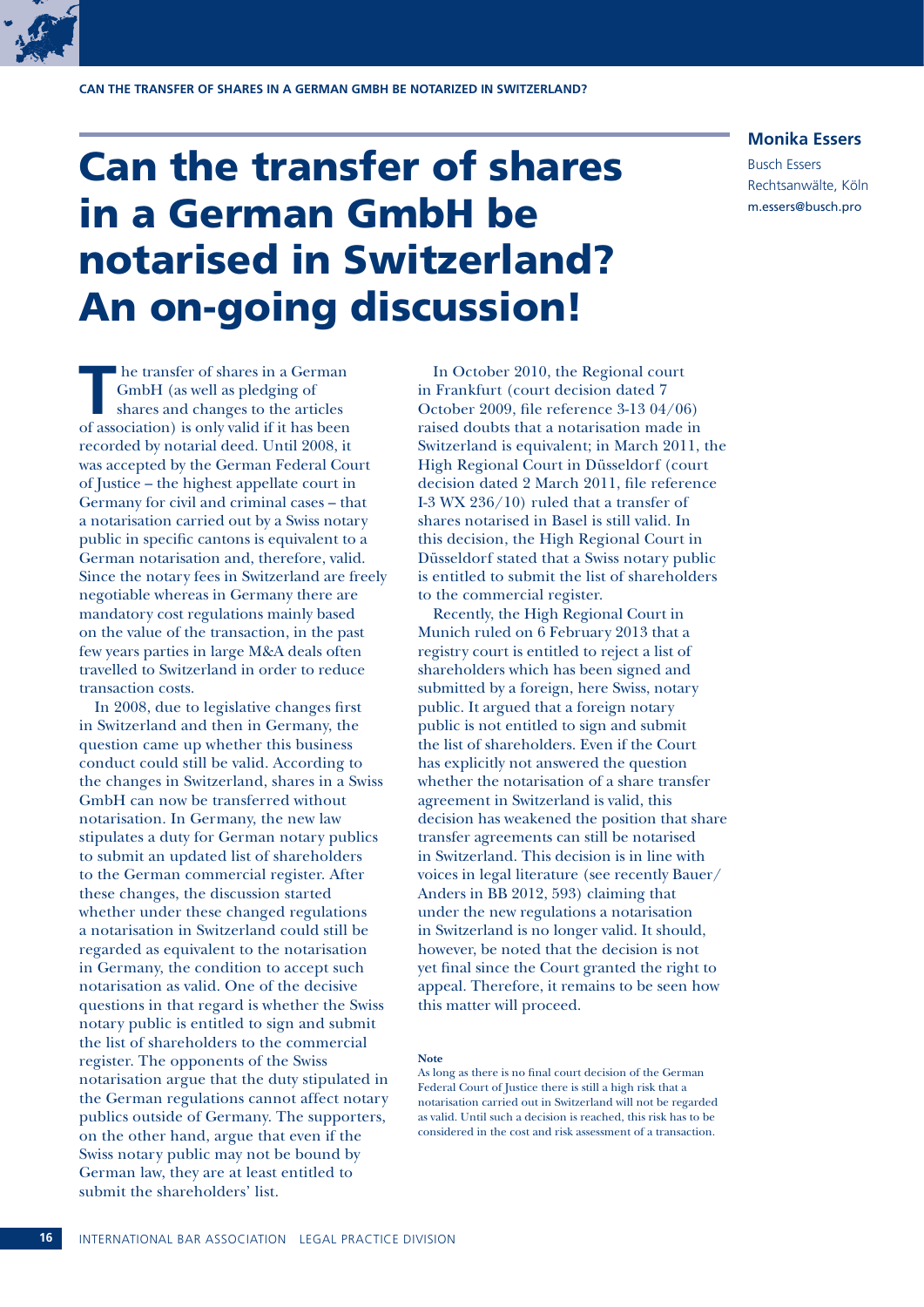#### **Josep Maria Sambeat Sastre\***

Roca Junyent, Barcelona jm.sambeat@ rocajunyent.com

### Spain protects listed companies: recent amendments to takeover bids

**T** he purpose of this article is to point out certain recent amendments introduced in Spain to legal provisions applicable to listed companies and takeorer hide which certain recent amendments introduced to listed companies and takeover bids which seek to protect Spanish companies against hostile takeovers and takeovers at materially low prices.

#### **Introduction**

The Simplification of the documentation and information requirements for mergers and spin-offs of Spanish stock companies Act 1/2012, 22 June 2012 (the 'Act 1/2012') introduced certain amendments applicable to listed companies subject to takeover bids. These amendments seek to protect Spanish companies against hostile and subreptitious takeovers and takeovers at materially low prices.

These amendments:

- allow for the by-laws of Spanish listed companies to include or reinstate provisions limiting the number of votes, and affect also the breakthrough provisions (or neutralisation of preventive measures); and
- protect listed companies whose price has materially decreased due to certain adverse effects from bids at materially low prices.

#### **Preventive measures (limitation upon the number of votes) and neutralisation (breakthrough)**

The main and most effective preventive measure against takeovers that can be contemplated in the by-laws is the limitation upon the number of votes that may be cast at the general shareholders meeting. Such preventive measures have been traditionally allowed in Spanish corporate and securities laws,<sup>1</sup> but they had been banned by the former Article 515 of the Spanish Companies Act (*Ley de Sociedades de Capital*, 'LSC'). However, the Act1/20123 made possible for a joint stock company's by-laws to establish or reinstate a limitation upon the number of votes that may be cast by a single shareholder, by shareholders belonging to the same group

or –and this is new – shareholders acting in concert. The expression 'shareholders acting in concert' can be construed as natural or legal persons who cooperate on the basis of an agreement, either expressly or tacitly, either orally or written, aimed either at acquiring control of the offeree company or at frustrating the successful outcome of a bid (v Article 2 of the Directive 2004/25/ EC of the European Parliament and of the Council of 21 April 2004 on takeover bids (the 'Directive') *mutatis mutandis*). In fact, this expression widens the possible scope of this preventive measure, in comparison with the former provision of the LSC, which referred only to a single shareholder and shareholders belonging to the same group. This new and unprecise expression can be very significant in protecting listed companies from hostile action and surreptitious takeovers (that is, effective takeovers by a significant shareholder without exceeding 30 per cent of voting rights or appointing within 24 months following acquisition more than one-half of the directors (which constitute the threshold for mandatory takeover bids) and, therefore, without any obligation to launch a takeover bid for 100 per cent).

On the other hand, the 'Report of the High-Level Group of Company Law Experts on Issues Related to Takeover Bids' of 10 January 2002 (hereinafter referred to as the 'HLG Report')<sup>3</sup> recommended that a successful bidder who has acquired a substantial part of the risk bearing capital in a general bid for all the shares of the company should have the ability to breakthrough any mechanisms which frustrate the exercise of proportionate control.4 Following this recommendation, the Directive included breakthrough provisions, although such provisions are not mandatory to member states and, thus, the vast majority of them have not established binding breakthrough provisions. This was the case with Spain. However, Act 1/2012 has introduced a new automatic and mandatory breakthrough provision. Article 527 of the LSC sets forth that the voting limit established in the by-laws shall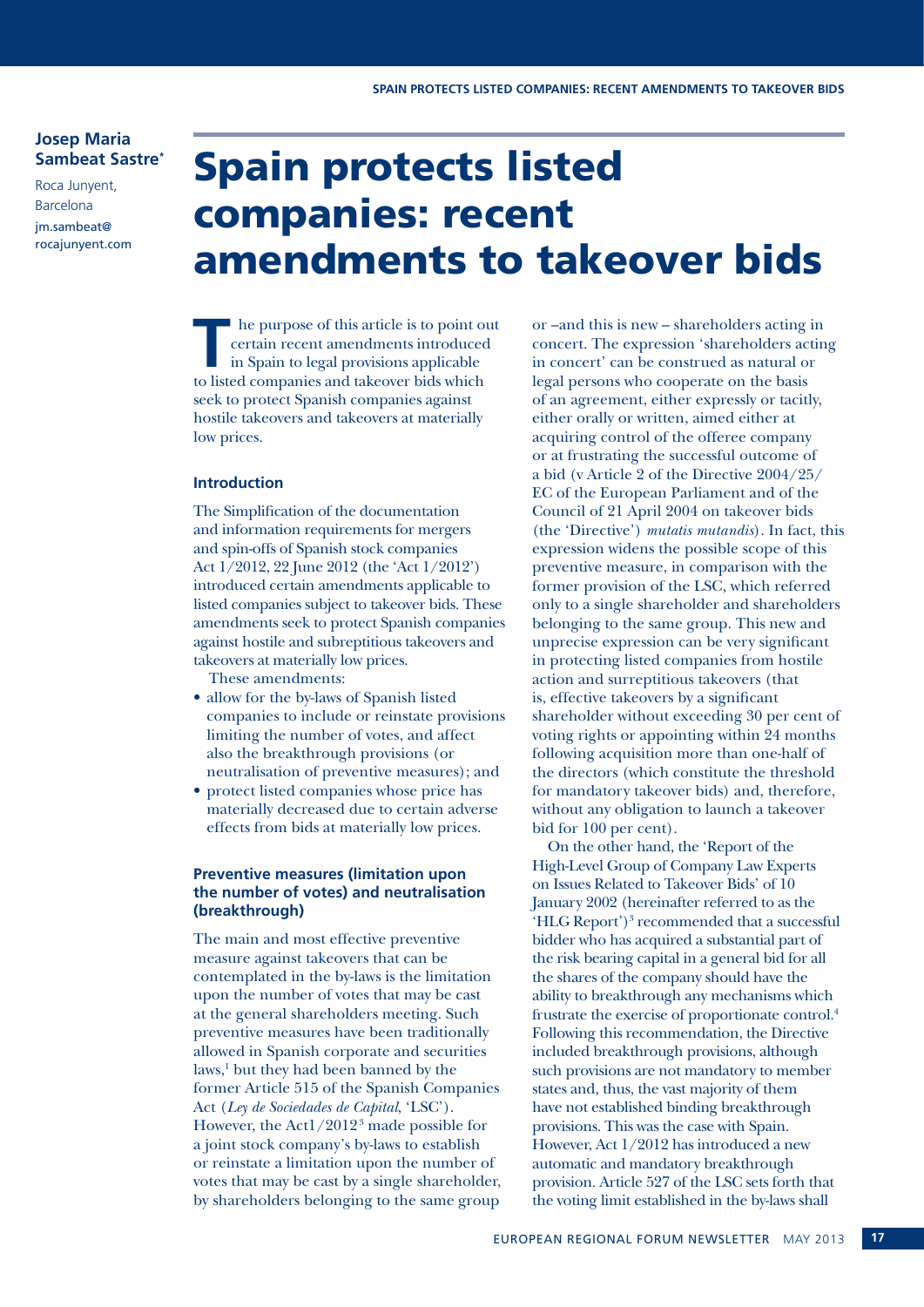

be null and void when, after a takeover bid, the bidder holds 70 per cent or more of the voting share capital, unless such bidder is not bound by an equivalent breakthough rule or fails to adopt neutralisation measures. Article 60 ter of the LMV has been amended accordingly by Act 1/2012. Thus, under Spanish law, both compulsory and optional breakthrough provisions exist.

#### **Special rules in case the target has suffered certain adverse effects within the previous two years**

#### *Protective measures: valuation and consideration*

The other amendments aim to protect listed companies that have suffered certain adverse effects from opportunistic bids at abnormally low prices that do not reflect the value of the company (or could even be below book value), and set forth that:

- $\bullet$  in the event that (irrespective of whether the takeover bid is mandatory or not), within two years prior to the takeover bid announcement, one of the following circumstances has occured:
	- the market price of the shares to which the offer is addressed presents prima facie evidence of manipulation (market abuse);
	- the market prices in general, or of the target company in particular, have been affected by exceptional events such as natural disasters, war or calamity situations or other force majeure events; or
	- the target company has been subject to expropriation, confiscation or other circumstances of the same kind that may significantly alter the real value of its assets.
- the following shall apply:
	- the offered price shall not be less than the higher of the equitable price referred to in Article 60 of the LMV and the one resulting from a report issued by an independent expert;
	- such report shall describe the valuation methods and assessment criteria; and
	- the bids (mandatory or not) that offer shares as consideration shall include, at least as an alternative, a cash consideration that is at least financially equivalent to the value of the exchange offered.

It should be beared in mind that the Spanish legislature passed this amendment after the government of Argentina expropriated the company YPF from the Spanish oil company Repsol.

#### **Conclusion**

The Spanish legislature has reacted to the economic downturn, the risks of expropriations and the decrease in the share prices of listed companies by:

- allowing limits upon the number of votes that can be casted (together with an automatic breakthrough if a bid obtains more than 70 per cent of the voting share capital); and
- limiting the price and consideration when the company has suffered certain adverse effects.

This measures can be an effective protection to listed companies against hostile or surreptitious takeovers but also introduce a regulated takeover/bid price in certain scenarios.

#### **Notes**

- Josep Maria Sambeat specialises in corporate law, corporate governance, mergers and acquisitions, capital markets, project finance and contracts. He has extensive experience in advising listed and non-listed companies in designing, structuring and executing their investments and divestitures through M&A, joint ventures and takeover deals (especially in the infrastructure and banking sectors).
- 1 On April 2010, 13 listed companies of IBEX-35 and the continuous market had limits on the number of votes, most of them ten per cent.
- 2 According to the Spanish Congress website (**www. congreso.es/portal/page/portal/Congreso/Congreso/ SalaPrensa/NotPre?\_piref73\_7706063\_73\_1337373 \_1337373.next\_page=/wc/detalleNotaSalaPrensa&idNota SalaPrensa=6765&anyo=2012&mes=6&pagina=2&mostrar volver=S&movil=null**) the aim of these amendments is to protect the minority shareholders of listed companies. However, their effect is also to protect listed companies against control takeovers below the theoretical threshold that triggers compulsory takeover bids (30 per cent of capital stock or appointing more than one-half of directors) and at unjustifiably low prices. It can be said that two circumstances lead to those changes in the takeover provisions: (i) first, the recent (and surprising) expropriation by the government of Argentina of the company YPF from the Spanish petrol company Repsol, which caused a plunge in its share price and (ii) secondly, as a consequence of the economic downturn, the price per share in the stock markets of several companies has fallen below their book value – most particularly since the negative ratings that the agencies are giving to Spanish debt. Thus, the main reason for these changes is to prevent Spanish listed companies being acquired at low prices and by means of a purchase below the theoretical control threshold (30 per cent of voting capital or more than one-half of directors according to LMV).
- 3 Report of the High-Level Group of Company Law Experts on Issues Related to Takeover Bids of 10 January 2002 (hereinafter referred to as 'HLG Report'), download at: **www.europa.eu.int/comm/internal\_market/en/ company/company/news/hlg01-2002.pdf**.
- 4 'The concept of a break-through rule is the most recent idea to emerge in the long-standing discussion regarding EU takeover regulation. Broadly understood, the term 'break-through rule' refers to any provision that dispenses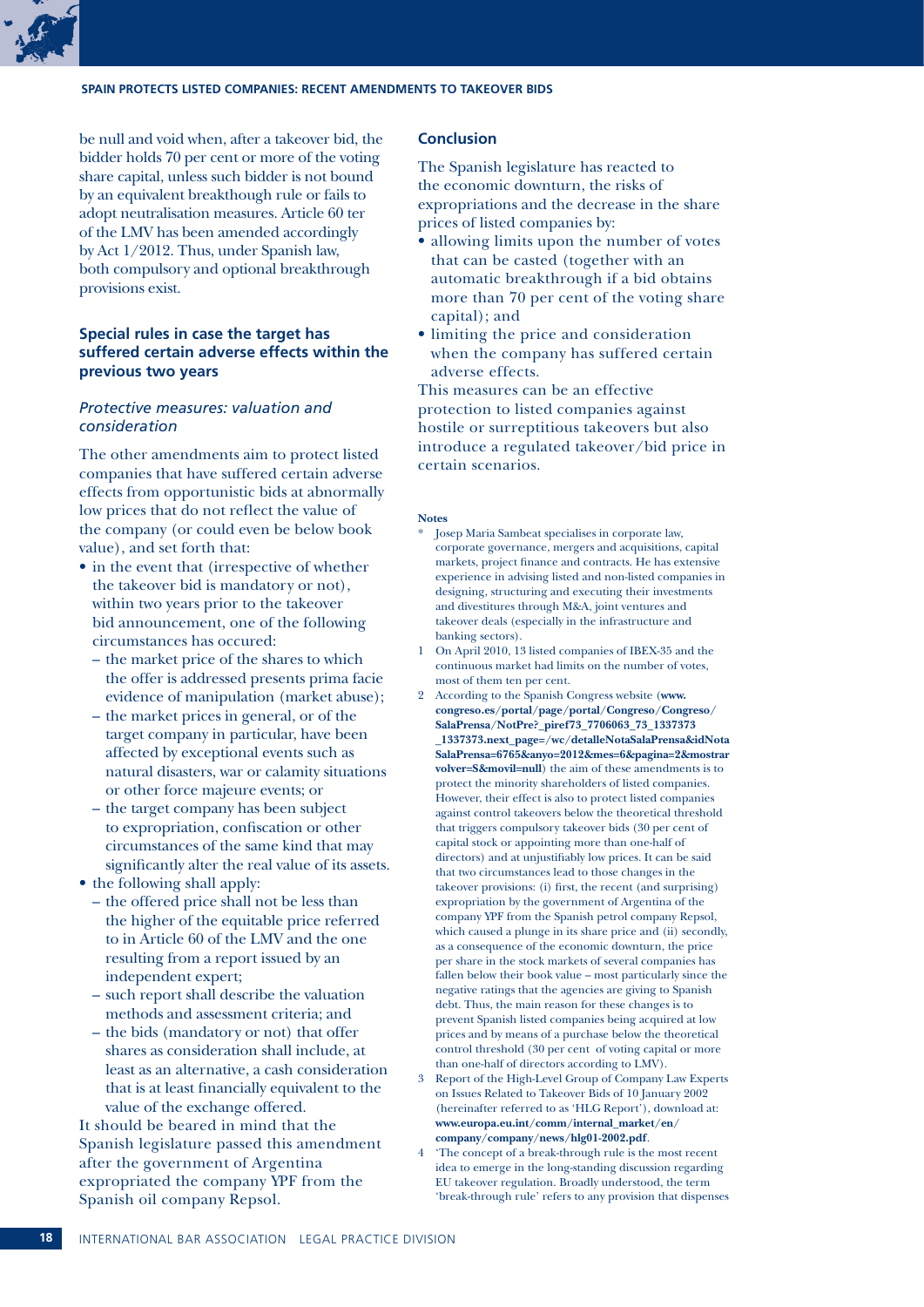with either of two types of impediments to takeovers. The first of these impediments is legal structures and mechanisms that prevent shareholders from reacting to a takeover bid either by tendering their shares to the bidder or by voting on the authorization (or non-authorization) of defensive measures. The second impediment is legal

structures that prevent a bidder from exercising control once he has successfully completed his bid and acquired a nominally controlling position in the firm.' Peter O Mülbert 'Make It or Break It: The Break-Through Rule as a Break-Through for the European Takeover Directive?' ECGI, Law Working Paper No 13/2003, August 2003.

#### **Stanislav Rumyantsev**

Castrén & Snellman, Moscow stanislav.rumyantsev@ castren.ru

#### **Sergey Dyachenko**

Castrén & Snellman, Moscow sergey.dyachenko@ castren.ru

### Russia adopts good faith principle

Franchise in Russian legal history,<br>
The Civil Code of the Russian Federation<br>
distinctly declares the general principle<br>
of good faith offective stating from 1 Marsh the Civil Code of the Russian Federation distinctly declares the general principle of good faith effective starting from 1 March 2013. What will it mean 'to act in good faith' and what do people need to be prepared for? The lawyers are deep in thought.

Before the amendments, the Civil Code merely presumed the legal subjects' fairness and reasonableness and only touched upon the abuse of law concept. The uncertainty of legal provisions led to a situation where contending parties and judges would resort to the application of the good faith doctrine only when no formal legal alternative was available. This situation, in turn, precluded the courts from construing a uniform good faith doctrine. Hence, these latest amendments have been highly anticipated.

The current amendments are viewed to embody a good faith principle that is in line with the doctrine adhered to in countries with more developed legal systems.<sup>1</sup> Nevertheless, the amended Civil Code does not provide a definition of, or general criteria for, good faith. This allows some scholars and legal practitioners to speak of the 'moral law' prescribing the judges to use commonsense when resolving matters based on the good faith principle. Concerns have been voiced, as the tests for fairness are scarce and, therefore, may lead to a vague judicial interpretation.

The essence of the good faith principle is set forth in Article 1(3) of the amended Civil Code. A person must act in good faith in the establishment, performance and protection of civil rights and the fulfilment of civil obligations. Article 10(1) names the deliberately unfair performance of a legal right as the 'abuse of right' and generally

prohibits such behaviour. Without limiting the list of cases relating to the abuse of right, Article 10(1) mentions two cases:

- • 'Performance of a legal right with the sole purpose to harm another person'. This wording derives from the former concept of the abuse of right and unreasonably narrows the purpose of abuse. Indeed, by acting unfairly, certain persons often strive to obtain unlawful gains and advantages without considering third parties' interests. The courts are sometimes reluctant to consider the purposes criterion: even if harm was caused negligently, they rely on the abuse of right ban when the unlawful benefit is the prevailing aim of the action in question.
- • 'Evasion of law with illegal purpose' raises doubts with many experts due to its broad wording.2 In fact, the evasion of law appears to be more complicated than the abuse of right. For example, banks are subject to disclosure obligations under Russian consumer protection and banking regulations which, however, do not touch upon the font size used in consumer contracts. Given that loophole, some banks use small or badly readable print for important consumer contract clauses. Evidently, such financial institutions are acting in bad faith in the fulfilment of their disclosure obligations but not in execution of their rights. Hence, such practices evade the legal rules but cannot be recognised as an abuse of right.

Despite the absence of the relevant statutes before 1 March 2013, Russian court practice considered evasion of law as unacceptable behaviour. For example, the courts banned:

• indirect accrual of the compound interest (interest accrued on interest) in consumer credit contracts;<sup>3</sup>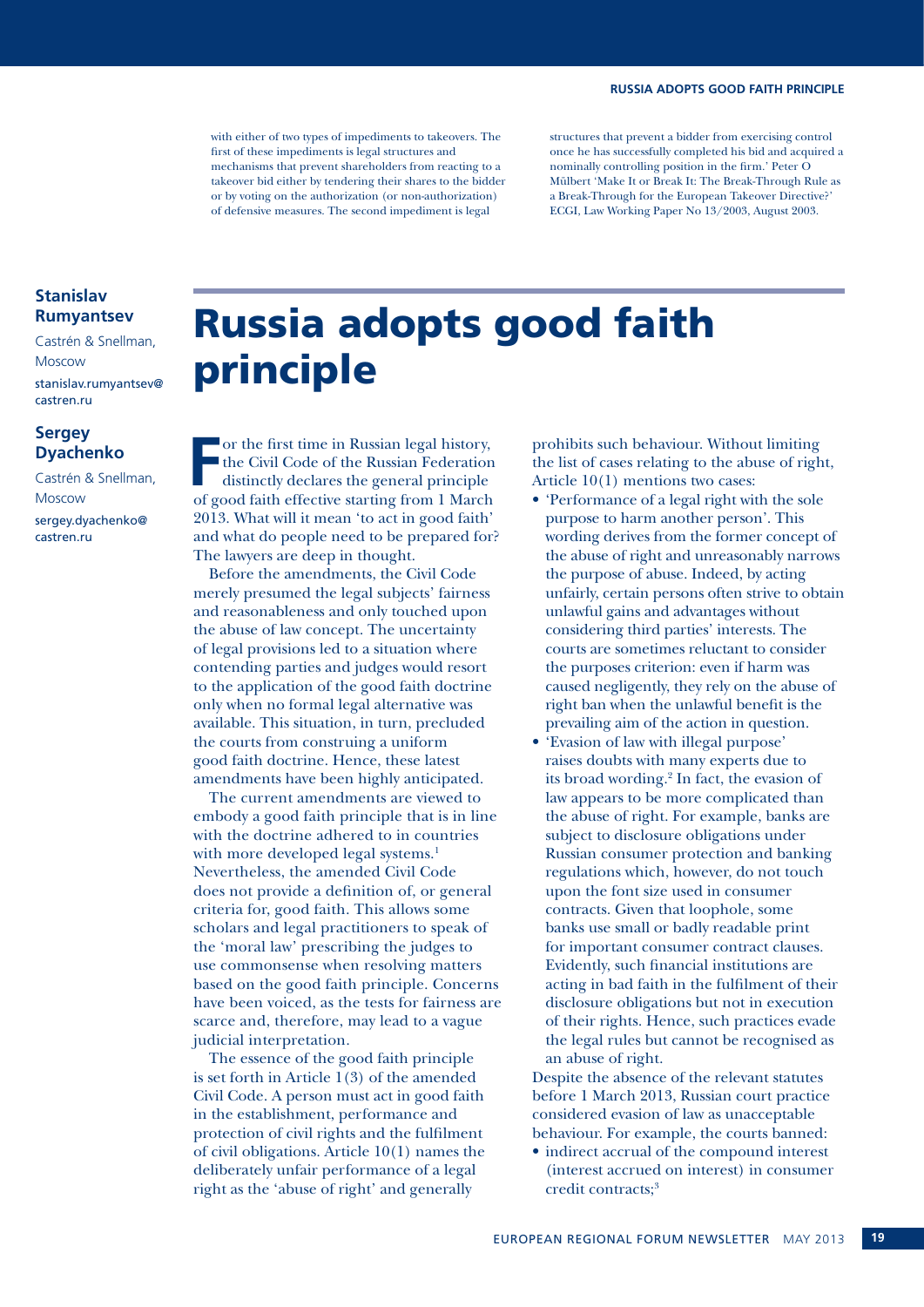#### **Russia adopts good faith principle**

- prevention of levying debts by settling the debtor's property in trust;<sup>4</sup> and
- evasion of corporate approval of relatedparty transactions by acquisition of assets through a straw man with further transfer of the assets to the related company.5

The abuse of right in any form may result in the full or partial loss of remedies relating to that right and in the payment of damages (if any). Other sanctions (such as declaring a transaction null and void) may also apply if prescribed by law. The amended Article 10 of the Civil Code now obliges courts to refuse persons who abused their right, in the protection of the rights belonging to such persons (previously, such refusal was at the courts' discretion). This novelty allows the assumption that the courts shall apply the abuse of right test to the matters under their consideration even in the absence of a motion for such application from either party.

It is noteworthy that Article 1(4) of the amended Civil Code prohibits any benefit that a person may receive from unlawful or unfair behaviour committed by this person. However, this provision allows the assumption that: (i) unfair behaviour always connotes a formal observance of law and (ii) a third party may benefit from someone else's unlawful or unfair behaviour. In view of this provision, it must be noted that intentional violation of law cannot be deemed fair in any respect, and a more restrictive wording would have been preferred.

Further amendments to the Civil Code, which are yet to be adopted by the Russian parliament, are expected to set out good faith criteria applying to certain situations. Some of them are addressed below.

#### **General contract law**

• When permitted by law or contract, a party can only use the right to unilaterally alter the contract within the limits stated by law or the contact, and if no such limits exist, reasonably and fairly (the draft Article 450(5) of the Civil Code). This draft rule emphasises the legal difference between unlawfulness and unfairness, which also appears in Article 1(4), and contrary to the idea of the supremacy of good faith, gives the letter of the contract priority over the principle. Surprisingly, the amendments do not establish any unfair contract terms doctrine (eg, such as established in EU Council Directive 93/13/EEC on unfair terms in consumer contracts) at all.

- • Under draft Article 434.1, pre-contractual negotiations<sup>6</sup> in bad faith may lead to the payment of damages or other sanctions by the party acting unfairly. This article contains a specific good faith test consisting of three non-exceptional criteria:
	- approaching negotiations with no actual intention to come to an agreement;
	- misleading the other party about the nature and contractual terms of the arrangement; and
	- udden and groundless termination of negotiations without prior notice to the other party.
- Under draft Article 166(5), any claim challenging the transaction must have no legal effect when the claimant acts unfairly. In this case, bad faith may include acting in such a manner that gives reasons to the third parties to deem the transaction valid.
- • According to Article 179, if a transaction arose out of a fraud it may be challenged by the aggrieved party. The amendments clarify that fraud includes passing over in silence those circumstances that a fair person must disclose in a view of the existing conditions of trade.

#### **Corporate governance**

The current legislation sets out a general obligation for officers of a company (the CEO, the directors of the board and the members of the management) to act reasonably and fairly under the threat of payment of damages, but it does not establish a fairness test. The draft wording of Article 53.1 of the Civil Code gives only one criterion for reasonableness and fairness: the officers' actions must conform to the civil law based turnover and associated business risks. Additionally, the good faith requirement may be viewed to apply to any person (individual or company) who can de facto control the activity of a legal entity, including by issuing instructions to its officers. If found guilty, such persons can be subject to payment of damages.

Meanwhile, the state Supreme Arbitration Court shall consider in the course of its plenary session ('Plenum') on 14 March 20137 a draft resolution establishing a reasonableness and fairness test for the corporate officers.8 Contrary to the general presumption of good faith (Article 10(5) of the Civil Code), the resolution directs the courts to declare *post factum* a corporate officer's behaviour unreasonable and unfair when such officer:<sup>9</sup>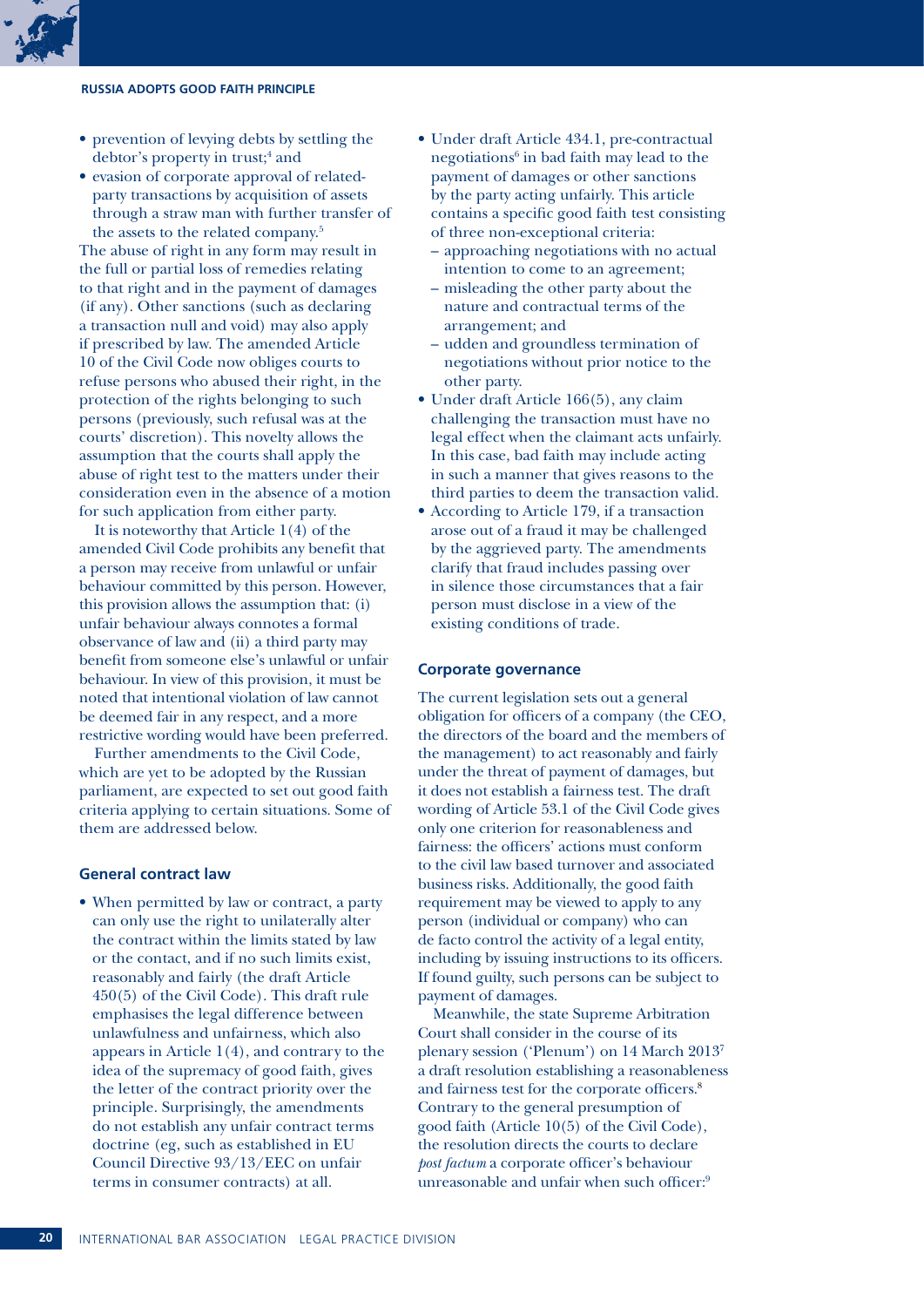- acted in a conflict of interests;
- was or should have been aware that the actions committed by him/her contradicted the company's interests;
- knowingly transacted on disadvantageous conditions (for the his/her company); or
- took a decision either without regard to information he/she was aware of or without taking actions usually undertaken in similar circumstances aimed at obtaining necessary information provided that the officer is not able to prove the contrary.

#### **Conclusions**

The reform of the Civil Code is proceeding hastily and requires careful attention by those doing business in Russia. The good faith doctrine has not yet been fully implemented and references to good faith are not always supported by comprehensive legal tests. Consequently, there is room for interpretation of the application of the good faith principle. This may substantially affect the stability and predictability of Russian legal regulation. Even so, the good faith principle now has a place in the Russian legal system, though its application is still to be explored.

#### **Notes**

- 1 See Explanatory Notes to the Draft Law of the Committee of the State Duma on Civil, Criminal, Arbitration and Procedural Legislation (available in Russian at: **http:// asozd2.duma.gov.ru/main.**
- **nsf/%28Spravka%29?OpenAgent&RN=47538-6**). 2 Rublished at: **www.vedomosti.**
- **ru/newspaper/article/ 259421/vasidetvobhod**.
- 3 Paragraph 3 of the Information Letter of the Presidium of the state Supreme Arbitration Court Nr 146 dated 13 September 2011.
- 4 Paragraph 10 of the Information Letter of the Presidium of the state Supreme Arbitration Court Nr 127 dated 25 November 2008.
- 5 Resolution of the state Federal Arbitration Court Nr 10- 4138/09, dated 11 June 2010, case Nr 14-1864- 2009/64/29.
- 6 Not regulated at all by the current edition of the Civil Code.
- 7 The draft in Russian is available at: **www.arbitr.ru/vas/**
- **presidium/prac/79279.html**. The resolutions of the Plenum of the state Supreme
- Arbitration Court bind all inferior state arbitration courts. 9 This test evolves the provisions set forth in the bill Nr
- 394587-5 on the corporate governance liability, which is under consideration in the Russian parliament now. For more information, please see H Paalanen-Koev and V Kemppainen 'Will Amendments in Legislation Speed Up Development of Russian Corporate Governance?' International In-house Counsel Journal: Nordic Edition, 2012, pp 17–24.

#### **Suvi Tervahartiala**

Krogerus Attorneys Ltd, Helsinki suvi.tervahartiala@ krogerus.com

### M&A Insurance makes headway into the Finnish market: an analysis of market practice and prevailing trends

#### **Introduction**

In the last couple of years, it has become increasingly common in Finland that parties mitigate their risks by obtaining M&A insurance covering some or the majority of the loss arising out of the breach of a seller's warranties. In brief, M&A insurance allows buyers and sellers to shift risks arising out of an acquisition partly or wholly to the insurance company.

The purpose of this article is to describe the circumstances where M&A insurance is typically used in Finland and the characteristic features of M&A insurance policies (including their scope, period and exclusions). Finally, typical reasons and the potential impacts of the use of M&A insurance both in a single transaction and in Finland's mergers and acquisitions market, as a whole, are discussed.

#### **What is M&A insurance?**

Generally speaking, M&A insurance refers to an insurance policy tailored to fit the needs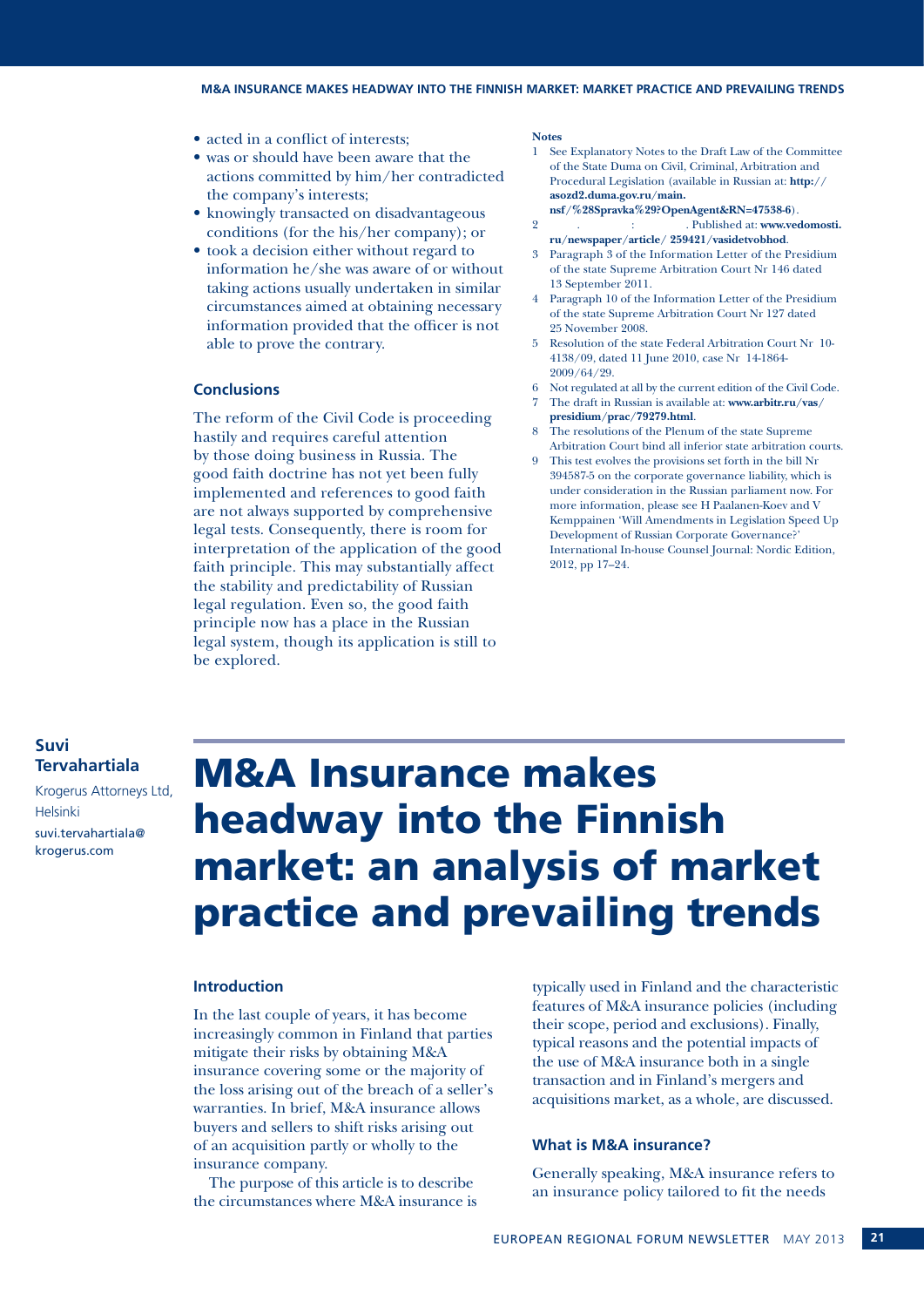

of a seller or purchaser involved in a merger or acquisition. An insurance policy under which a party to a transaction insures a loss that may arise out of the other party's breach of contractual warranties given to the insured, in most cases the purchaser, in the sale and purchase agreement ('SPA') constitutes the most common form of M&A insurance. It is also often referred to as warranty & indemnity (or 'W&I') insurance or representations and warranty insurance. Throughout the article, the focus is on this type of M&A insurance.

#### **Coverage of insurance**

The terms of an M&A insurance policy vary on a case-by-case basis as the insurance policy is customised to suit the individual circumstances involved and the needs of a policyholder with regard to a particular transaction. Some general features are, however, recognisable. Typically, M&A insurance covers the amount of any actual damages or loss to which the insurance holder is entitled as a result of the other party's breach of warranties in accordance with the SPA. In addition to the loss resulting from breach, an insurance policy often also covers defence costs. These refer to costs, fees and expenses incurred from claims and other legal actions taken by third parties as a result of the breach.

Matters in respect of which the resulting damages are indemnified under an M&A insurance policy are typically determined to correspond to the scope of warranties included in the SPA. Otherwise, the insurance policy coverage would have gaps, as the aim is that only damages and losses that arise out of insured warranties are covered. However, an M&A insurance coverage is subject to negotiations and consequently an insurance policy can be tailored to cover some but not all of the warranties. The most typical exclusions are discussed below.

The maximum limit of liability of the insurer and the minimum threshold of claims to be indemnified under the policy are often determined to correspond to what has been agreed upon in the SPA. Also, an M&A insurance policy period is commonly set out to correspond to the relevant time limitations under the SPA. However, the policy period can be negotiated to extend the claim period under the SPA.

#### **Exclusions of coverage**

Damages and losses that result from a breach of warranties and of which the policyholder or its advisors had actual knowledge of prior to entering into the insurance policy are generally excluded from coverage under an M&A insurance policy. Examples of these issues are matters revealed in a disclosure letter or in the purchaser's due diligence report. Further, M&A insurance policies typically exclude coverage for adjustments in the SPA, for example, post-closing adjustments to purchase price. Also, forwardlooking warranties that involve estimates or projections are generally excluded.

#### **Why insure?**

Both the seller and the purchaser can acquire an M&A insurance policy. From the seller's perspective, M&A insurance can be used as a strategic tool for the purposes of safeguarding the minimum sales proceeds received from the deal. As a result, a private equity seller is, for example, able to distribute its funds to investors immediately after the transaction. Further, the seller may be able to offer a higher warranty cap through a seller-side insurance policy.

For a purchaser, M&A insurance might be used in a competitive sales process (such as an auction) for the purposes of making the bid more attractive to the seller and distinguishing it from competitors. This follows, among other things, from the fact that after purchasing an M&A insurance policy, the purchaser can recover losses from the insurance company instead of pursuing the seller in the event of a breach.

M&A insurance may also work as a tool for mitigating concerns relating to the seller's liquidity or reluctance to pay in the event of a purchaser's warranty claim. Further, if the purchaser considers that the maximum amount of indemnification payable by the seller under the SPA in the event of a breach of the warranties is not adequate, the purchaser may be motivated to seek an insurance policy with a higher amount of coverage to top-up the level of protection offered by the seller. Hence, having a tailored M&A insurance might make it more attractive for the purchaser to carry out the transaction.

M&A insurance may also assist the purchaser in seeking finance for the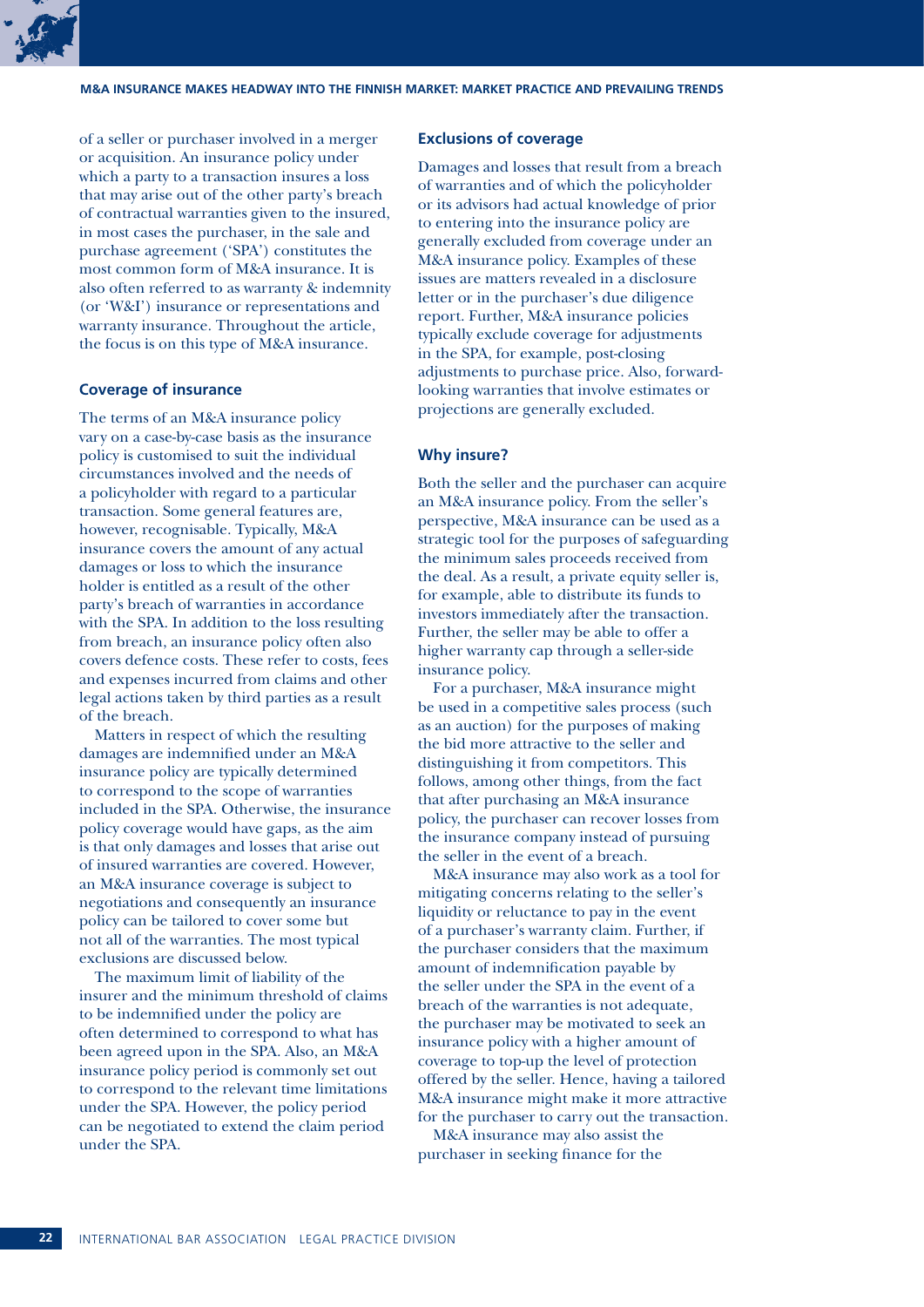transaction, as the existence of M&A insurance is likely to mitigate transactionrelated risks in the eyes of investors, financing institutions and lenders.

Finally, M&A insurance might be a way for both the seller and the purchaser to mitigate concerns with regard to the recovery in crossborder transactions where the counterparty is a foreign company and where concerns over the jurisdiction are involved. In these situations, indemnification from the domestic insurance company might be easier, faster and more readily available than from a foreign company through legal proceedings in a foreign jurisdiction.

#### **Effects and implications in practice**

Since the increased use of M&A insurance is still quite a recent trend in Finland and only a few insurance providers are offering these insurance policies, it can, at this point, only be speculated on what kind of implications and effect it will have on M&A deals in the Finnish market.

First, if the level of use of M&A insurance continues to grow and if the number of insurance providers offering policies starts to increase, this may have some impact on the common practice to use escrow accounts as risk mitigation tools in connection with a merger or acquisition process. When using escrows, a part of the purchase price is placed in an escrow account for the purposes of enabling the purchaser to retrieve recovery in the event that the seller fails to meet certain provisions of the SPA. However, the use of M&A insurance may eliminate the need to tie up funds in an escrow account or at least the insurance policyholder may allow smaller sums to be placed in an escrow account because in the event of a breach, recovery can be sought through an M&A insurance policy.

Secondly, the terms of an M&A insurance policy may have an effect on the negotiation of warranties that will be given in the SPA.

The prospective policyholder may try to negotiate warranties that match the insurance coverage as closely as possible. This may make it more complex to carryout transactionrelated negotiations as the terms of the M&A insurance policy need to be taken into account. At which point an insurance provider gets involved in the transaction varies on a case-by-case basis. Currently, an M&A insurance policy is typically obtained in quite a late phase of the negotiations when the due diligence process has already been completed. Elsewhere in Europe there has been a shift in practice where an insurance provider typically engages in the process at an early stage. This can, to some extent, also be seen in Finland recently.

Thirdly, it can be discussed whether M&A insurance attracts dealmakers to save on transaction costs by setting lighter requirements for a due diligence inspection that will be carried out before entering into a transaction. However, M&A insurance does not replace a thorough and careful due diligence process. Besides, it is more cost effective to try to avoid claims and disputes with regard to inaccuracy and omission in the warranties by carrying out adequate due diligence. If any material findings arise, those should be dealt with in connection with the due diligence process or otherwise in the earliest stage possible, and not afterwards in the form of claims. Besides, insurance providers generally exclude known issues as well as issues that would reasonably lead to a breach from the coverage.

Finally, M&A insurance might increase the level of mergers and acquisitions activity, as it provides incentives to enter into transactions that might not be necessarily carried out in circumstances where there is no M&A insurance that mitigates the related risks.

Time will tell if the M&A insurance business will continue to rise and whether M&A insurance will establish itself in the Finnish market.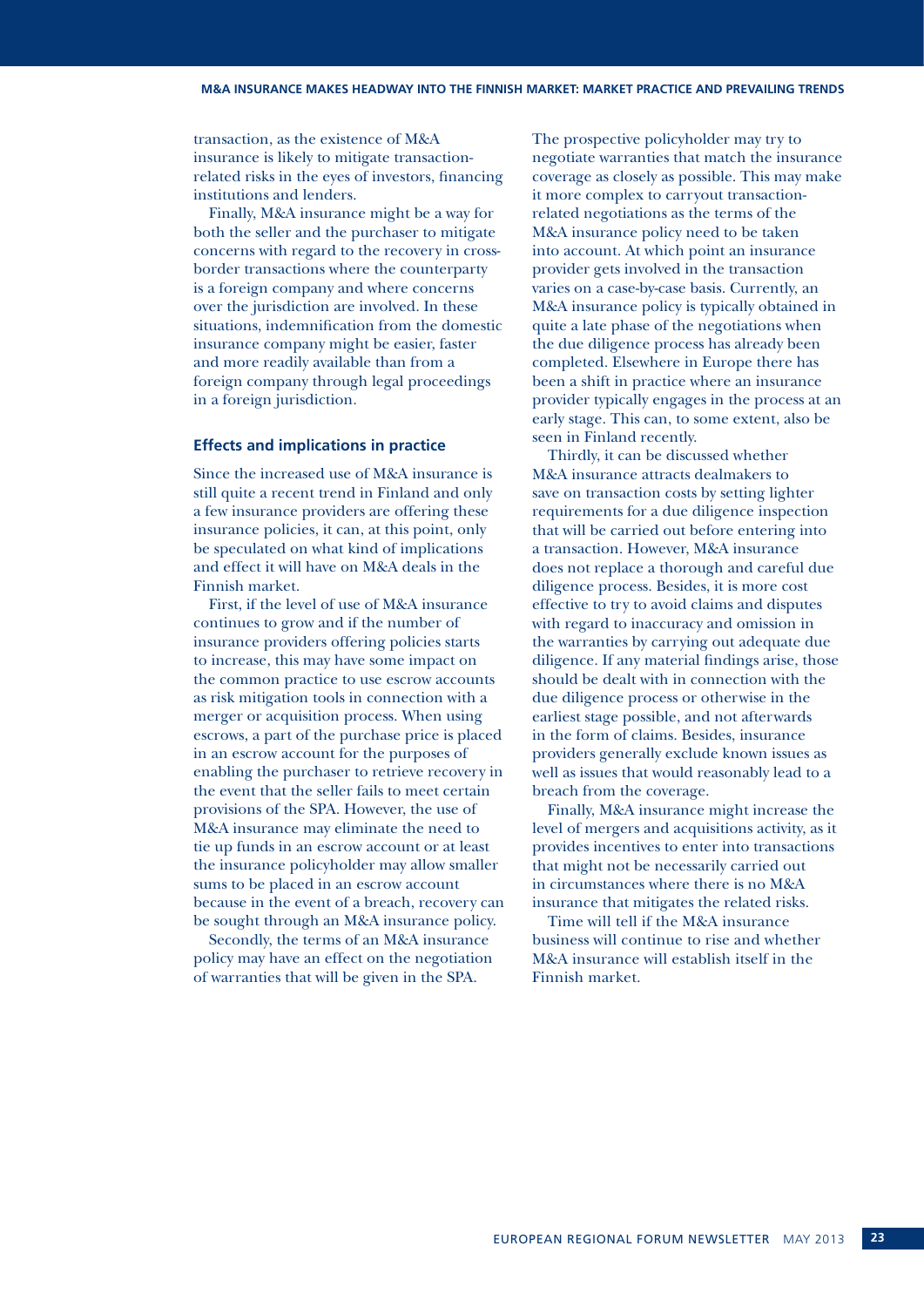### Company restructuring in Italy and the *Fornero Reform*

#### **Sharon Reilly**

LABLAW, Milan s.reilly@lablaw.com

**I** ince the bankruptcy of Lehman Brothers in September 2008 and the resulting global economic downturn, there has been a marked upturn in collective redundancy operations throughout Italy. All types of businesses have been affected but those hit hardest have been in the manufacturing and professional services sectors.

In this context, the Italian legislature has recently passed some reforms to alleviate the situation both for businesses and their workforce. With regard to collective redundancies, the so-called *Fornero Reform* is aimed at simplifying the dismissal process and limiting employers' liability in the case of unlawful dismissal. In particular the reform introduces the following changes:

- union agreements reached in the ambit of a collective redundancy process have the effect of curing any defects in the communications given to the unions;
- new remedies for individual employees dismissed as the result of a collective redundancy process:

if the dismissal was not intimated in writing then the remedy is one of reinstatement and damages; if there was a breach of the procedure as regards the redundancies then the employment is terminated with an award of damages in the region of between 12 and 24 months' salary (depending on the age, size of company and how the parties behaved during the court case); and

in the event that the selection criteria are breached, the remedy is still reinstatement plus an award of damages of up to a maximum of 12 months.

- the list of employees made redundant has to be sent to the competent authorities within seven days of the letter of dismissal, which is done at the end of the procedure (pre-reform it was done at the same time as the letter);
- as regards social measures in place, the main changes concern the introduction of a monthly unemployment payment, as from 1 January 2013 (to be fully operative by January 2017) substituting the present variety of redundancy payments with a single monthly amount; and
- as from 1 January 2013, the state-funded redundancy scheme available to companies in certain sectors is extended to other sectors including: travel and tourism, security services and aviation.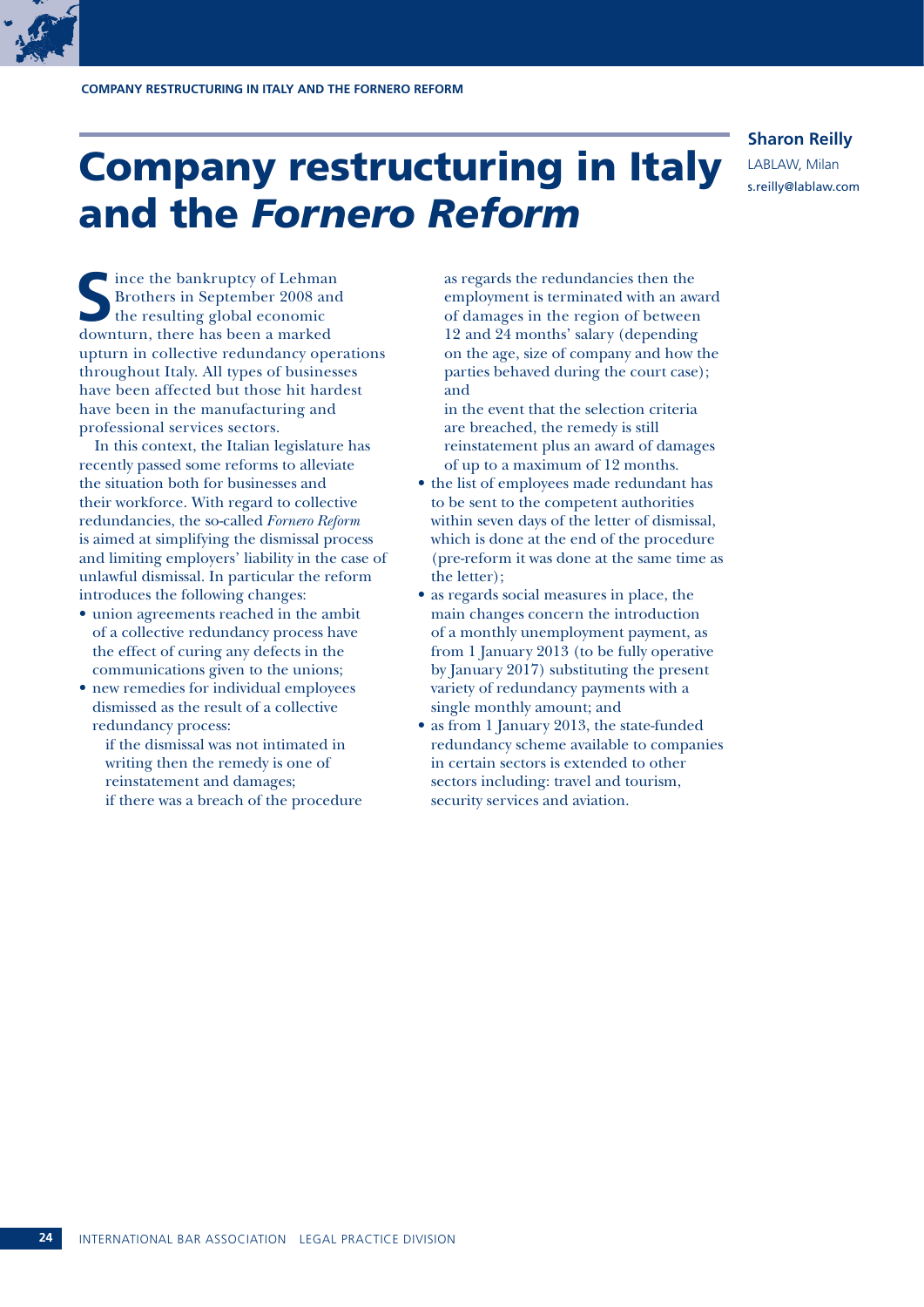#### **Seppo Havia**

Dittmar & Indrenius, Helsinki seppo.havia@dittmar.fi

#### **Jessica Brander**

Dittmar & Indrenius, Helsinki jessica.brander@ dittmar.fi

### The era of strikes: industrial action prohibited by threat of fine of **e**2.8m

#### **Summary**

During the past few years, the legality of industrial actions has been actively debated in Finland. Their number has been growing, especially in the industries of aviation, stowing and postal services. The right to industrial action has been acknowledged in preparatory legal works and in legal literature. However, its position, boundaries and protection are still legally unclear.

The acceptability of industrial actions and thereto related threats of fines have been publicly at issue on several occasions. A recent significant case was in 2012, when employee trade unions of the technical services of the Finnish airline company Finnair initiated a strike. After the court's issuance of a temporary precautionary measure by threat of a  $E2.8m$  fine, public discussions emerged regarding the decision.

#### **Legislation**

A collective agreement binds its parties to refrain from any hostile action directed against the agreement during its validity as a whole or any provisions thereof. Associations bound by the agreement must ensure that their subordinated associations, employers and employees covered by the agreement refrain from any such action and that they do not violate the agreement in any other manner.

The law states that a precautionary measure can be sought, if the applicant demonstrates that it is likely to have an enforceable right by a decision against the opposing party, and that there is a danger that this party hinders or undermines the realisation of this right or essentially decreases its value. In this case, the court may prohibit the deed or action under threat of a fine, empower the applicant to do something or to have something done or order other measures necessary for securing the applicant's right to be undertaken until a final judgment has been given in the matter.

In Finland, disputes relating to collective agreements are handled separately by a special court, the Labour Court. This Court does, however, not grant precautionary measures.

#### **The case of** *Finnair*

The abovementioned case, *Finnair*, has gained a lot of visibility and attention, mainly due to its ambiguous procedural aspects.

In its interim report of April 2012, Finnair announced its plans to outsource its engine and component services. At the same time, Finnair also stated that it would soon initiate cooperation negotiations regarding the personnel of its two technical services subsidiaries. A total of 350 employees were subject to the negotiations, with the estimation of 280 employees under the threat of termination.

After having been notified of Finnair's plans, the members of the employee trade unions affected walked out of the place of work for two days. After returning, the unions required detailed information on, inter alia, the financial situation of the Finnair group and its business, considering that Finnair was violating its cooperative obligations. In May 2012, the unions further required that Finnair extend the statutory maximum negotiation period of two weeks in order to avoid a strike. Finnair consented to this but they were then informed by the unions in June 2012 that if they did not meet certain additional requirements, a strike would be initiated the next day. Finnair was not able to meet the additional demands of the employee unions. Consequently, 1,000 employees of the personnel of the technical services of Finnair initiated a strike in June 2012, intended to last for one week.

In order to prevent the strike, Finnair immediately sought an injunction from the District Court of Helsinki, basing its request on legal provisions and the collective agreements applied between the company and the unions. Later that same day, the Court issued a temporary precautionary measure, forcing the strikers back to work under the total threat of a fine of  $E2.8m$ . The decision was given as urgent without hearing the employee unions,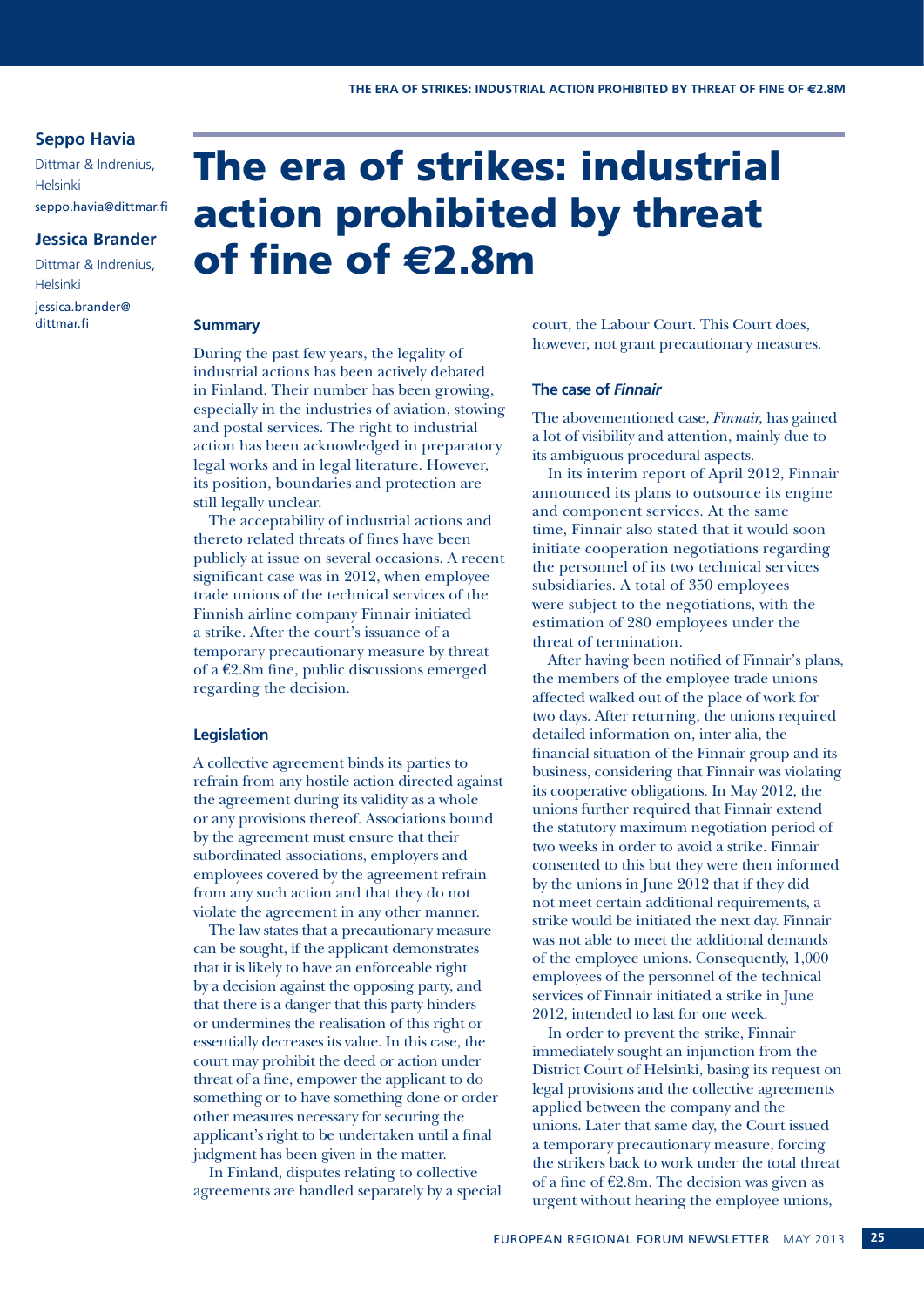as the Court considered that the purpose of the precautionary measure otherwise would have been endangered.

The unions took the matter to the Helsinki Court of Appeal, requesting cancellation of the precautionary measure. However, the Court dismissed the case based on the reasoning that due to the temporary nature of the decision, the matter was still pending at the District Court. The matter was further taken to the Labour Court, which issued its judgment in late June 2012. The Labour Court found the strike undertaken by the employee trade unions illegal and sentenced them to compensatory fines to a total of  $E19,500$ . The Court did, however, not speak out on the legal acceptability of the District Court's issuance of the precautionary measure.

#### **Assessment of the case of** *Finnair* **and industrial actions in general**

The judgment of the district court in *Finnair* gave rise to raging public debates regarding industrial actions. One of the main things discussed, with opinions both for and against, was whether the District Court was legally competent to issue a judgment in the matter.

Legally, deciding on the principal claim, that is, the legality of the strike, falls within the jurisdiction of the Labour Court. Some experts consider that as a general tribunal, the District Court was not legally authorised to intervene in the right to industrial action, which is to be done by the Labour Court. Others, however, found the temporary measure acceptable based on the need for urgent legal protection before a final court decision. Also, as the Labour Court does not recognise a precautionary measures procedure, urgent temporary legal protection must be sought from elsewhere.

Also the significant threat of a fine has been criticised, even more strongly since the District Court did not hear the employee unions prior to its ordering. Based on Finnish law, an association violating its commitment to industrial peace may, instead of damages, be sentenced to a compensatory fine to a maximum of  $E29,500$ . In the case at hand, the number of employee unions as opposing parties was seven, corresponding to a  $\text{\textsterling}400,000$  fine for each party. However, compensatory and threats of fines differ from each other. While a compensatory fine relates to breach of legal provisions, the purpose of a threat of fine is, for one, to make the precautionary measure more effective. The amount of the threat of fine is defined by the applicant and ultimately determined by the court.

The right to undertake industrial actions is

not expressly safeguarded in law. However, it can be derived from the preparatory works of the Finnish Constitution, according to which participation in trade union activity or an industrial action does not constitute an acceptable ground for dismissal or difference in treatment in working life. As a starting point, industrial actions undertaken outside the obligation to retain industrial peace are allowed (ie, when not bound by a collective agreement), while actions during the time of validity of such an obligation are not.

Illegal strikes undertaken by employee unions may cause significant damage to the employer, both financially and from a goodwill perspective. Especially in the logistics sector, the consequences of illegal strikes affect the business as a whole. Moreover, outside parties, such as consumers and cooperation partners, suffer from the consequences of a strike as well.

#### **Conclusion**

Despite a number of recent cases on industrial actions, their assessment and position in Finland is still unclear. The possibility for a general court to issue a precautionary measure in labour disputes has been left open ended. Still, the trend to apply for threats of fines in order to put an end to an initiated or threatening industrial action would seem to be on the increase.

The current system of industrial peace is clearly not effective enough to prevent illegal industrial actions. Cooperative development of a model enabling successful maintenance of industrial peace would therefore benefit all parties involved. At the moment, the amount of the compensatory fine is too small to have a preventive effect on illegal strikes. A preventive effect requires that the sanctions are in correct proportion to the damage caused by the illegal action.

Current debates on problems concerning the regulatory aspects of industrial peace often result in accusations as to the aim to restrict the right to undertake industrial actions. However, one may ask whether the right to industrial action can reasonably entail the right to undertake such actions in situations where they are prohibited based on a provision of law.

A claim regarding annulment of the above judgment of the District Court is currently pending at the Supreme Court, based on a claim for grave procedural error. The decision of the Supreme Court will most likely affect general courts' future possibilities to issue temporary precautionary measures in labour disputes regarding industrial peace.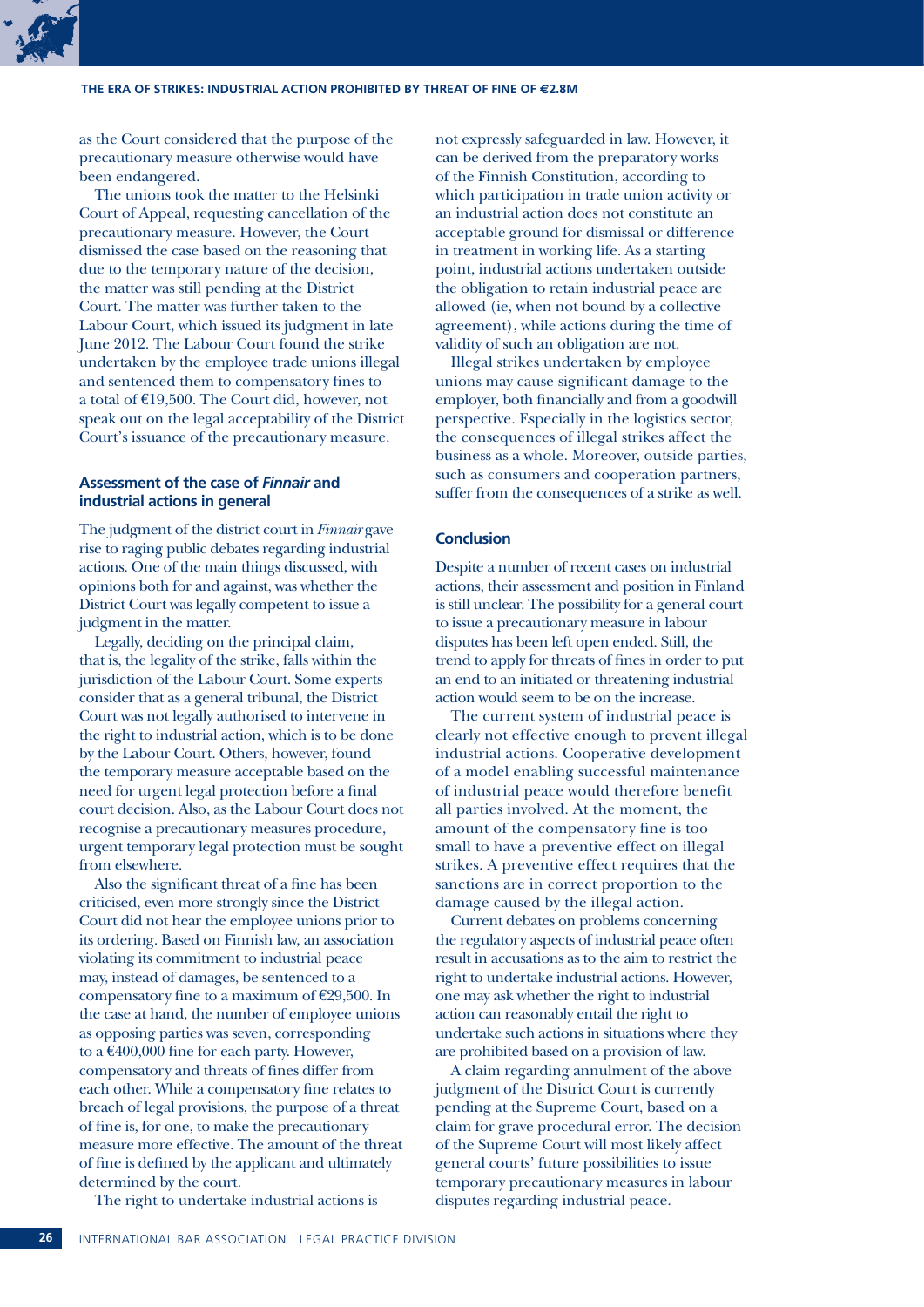#### **Sam Bristow**

Walker Morris Solicitors, Leeds samantha.bristow@ walkermorris.co.uk

### UK High Court makes landmark patent ruling which may open the door to 'forum shopping'

**T** he High Court has held that it has the jurisdiction to hear a claim for a declaration of non-infringement of a natural in regnesive former. the jurisdiction to hear a claim for a patent in respect of French, German, Italian and Spanish, as well as UK, designations of a European patent.

The decision in *Actavis Group v Eli Lilly*<sup>1</sup> could have significant ramifications for pan-European patent litigation now giving potential claimants the flexibility to use the English courts to determine proceedings to seek declarations of non-infringement covering all of a European patent's national designations. This will likely save such claimants, who wish to seek certainty as to whether their use of a product/process infringes an existing patent in multiple jurisdictions, substantial time and money.

#### **Background**

Actavis is the parent company of a pharmaceutical group. The group intends to market a cancer-treating drug upon the expiry of one of Lilly's patents which covers a similar drug. The patent had been extended by a supplementary protection certificate and will expire in December 2015. Lilly also owns a second related patent which will not expire until June 2021. Actavis asserted that dealings in its own drug would not infringe Lilly's second patent and therefore sought a declaration of non-infringement with respect to the French, German, Italian, Spanish and UK designations of the patent.

A large part of the case was concerned with a procedural dispute as to whether the claim form instigating the proceedings had been validly served and whether Lilly had accordingly consented to the jurisdiction of the High Court to hear the claim; to which the Court found in the affirmative on both points. However, the substantive issue before the High Court for our purposes was: if service had been validly affected but there had been no consent to jurisdiction, whether the court should decline to exercise its jurisdiction on *forum non conveniens* grounds

(ie, was there an appropriate and more convenient alternative forum in which to try the action?).

#### **Decision**

The judge accepted that the logic that applied to cases regarding justiciability of copyright infringement also applied to patent infringements and, as such, the principles enunciated by the Supreme Court in *Lucasfilm v* Ainsworth<sup>2</sup> on jurisdiction in copyright cases were equally relevant to patents.

Lilly argued that, despite Actavis only seeking a declaration of non-infringement and not seeking to challenge the validity of the patent, validity was still an issue that would need to be considered because it was relevant to the scope of patent protection in some member states when considering the differing approaches by member states that were subject to Article 69 of the European Patent Convention ('EPC'). Nevertheless, the Court was 'unimpressed by the argument that foreign law is difficult and expensive to prove because it is treated as a question of fact'. Further reflecting the sentiments of *Lucasfilm*, the court added that 'it is increasingly common in intellectual property cases for the courts of this country to apply case law from other EU Member States when deciding questions of European Union law or national law based on European conventions [such as the EPC]'.

Under *Spiliada Maritime Corp v Cansulex Ltd*, <sup>3</sup> the burden is on a party to establish that a foreign forum is clearly or distinctly more suitable than the one being proposed for a hearing. In the current case, the Court ultimately found that had there been a finding that Lilly had not consented to service, it would still not have been appropriate to stay the proceedings on *forum non conveniens* grounds as Lilly had not shown that the courts of another jurisdiction were a more appropriate forum. The Court itself noted that such result would improve consistency in decisions given that there will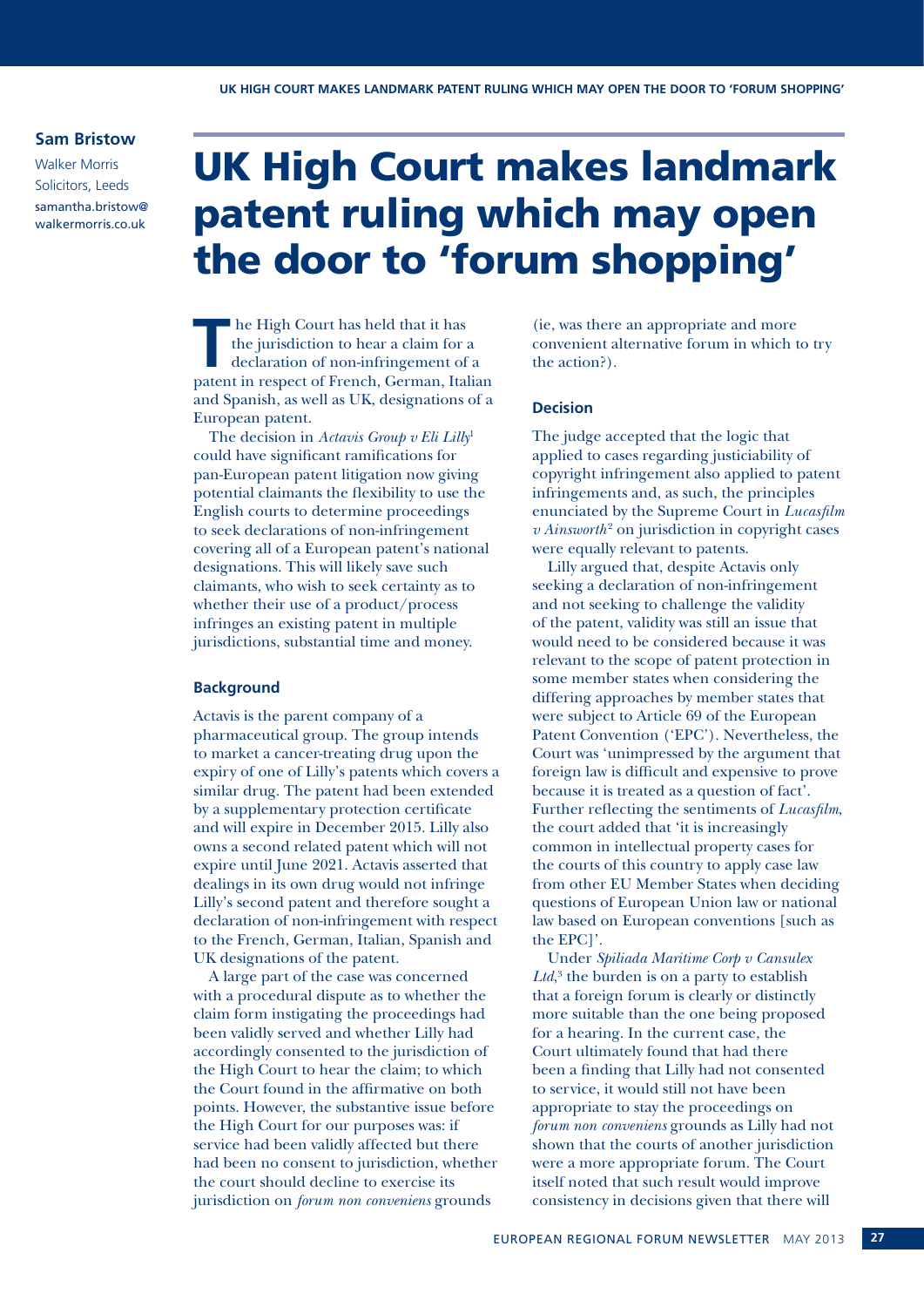be a single hearing and single ruling with any appeal also being dealt with by one court rather than the risk of five different courts presenting inconsistent judgments.

#### **Points to consider**

Significantly, Actavis had not challenged the validity of the patent and had undertaken not to do so, which meant that Article 22(4) of the Brussels I Regulation did not apply (this Regulation confers exclusive jurisdiction over challenges to the validity of registered intellectual property rights on the courts of the states where they are registered). It is therefore important to remember that should validity be contested, the registration state will always be the appropriate forum.

The extensive debate in this case about the validity of service of the proceedings demonstrates the importance of doing this correctly if such action is taken. If consent for service has not been given by the defendant

and the defendant does not have a place of business in the jurisdiction within the meaning of CPR 6.9(2), then it will not be sufficient to simply serve on the address for service given for the UK designation of the patent, in order to effect service upon the non-UK designations of the patent.

Formalities aside, this appears to be an excellent tool for those simply wishing to obtain certainty as to their rights and the scope of a third parties rights, and with the prospect of a single, European Unified Patents Court on the horizon, this decision does demonstrate that, in certain circumstances, a cost-effective and expeditious platform for pan-European cases may already exist in the English courts.

#### **Notes**

- 1 [2012] EWHC 3316 (Pat).
- 2 [2011] UKSC 39.
- 3 [1987] AC 460.

### Mediation becomes law in Germany

#### **Mediation**

Mediation is a process in which the participants voluntarily, with the support of a trained mediator(s), identify and clarify issues in dispute, create and develop options, negotiate those options and reach a full, partial or no agreement. The mediator(s) acts as a third neutral and independent party to assist the participants to reach their agreement.<sup>1</sup>

#### **Mediation becomes law in Germany2**

During the 1990s mediation was practiced in Germany in the form of an extrajudicial dispute resolution mechanism, mainly in the family arena. In 2002, various pilot projects of '*gerichtsinternen*' mediation (*Güterichterkonzept*, part of an internal court process), better to be called conciliation,<sup>3</sup> have been practiced. The method of '*gerichtsinternen*' conciliation was well perceived and developed further without any fundamental legal framework. The new Mediation Law includes the '*gerichtsinterne*' (conciliation) and '*gerichtsnahe*' mediation methods.4 ''*Gerichtsnahe*' mediation is a mediation process which will be conducted during a court process by external mediators (extrajudicial settlement, not part of a court process).

Mediation has developed into an important instrument of dispute settlement in Germany. In compliance with the EU Directive 2008/52/EG, the German legislator created a '*Mediationsgesetz*' in April 2011 that was introduced on 26 July 2012.<sup>5</sup> The Directive's objective is to set up a general framework in order to support mediation and to ensure that parties who engage in a mediation process can rely on a structured framework (paragraph 7 EU Directive 2008/52/EG).

The main issues of the new mediation law are, for example, two fundamental aspects of mediation: voluntary attendance and empowerment of the parties to terminate the mediation process at any time (sections 2 Abs 2 and 5 MediationsG). In addition,

#### **Dr Sarah E Hilmer**

Schwenke & Partner, Hamburg S.Hilmer@ schwenkelaw.com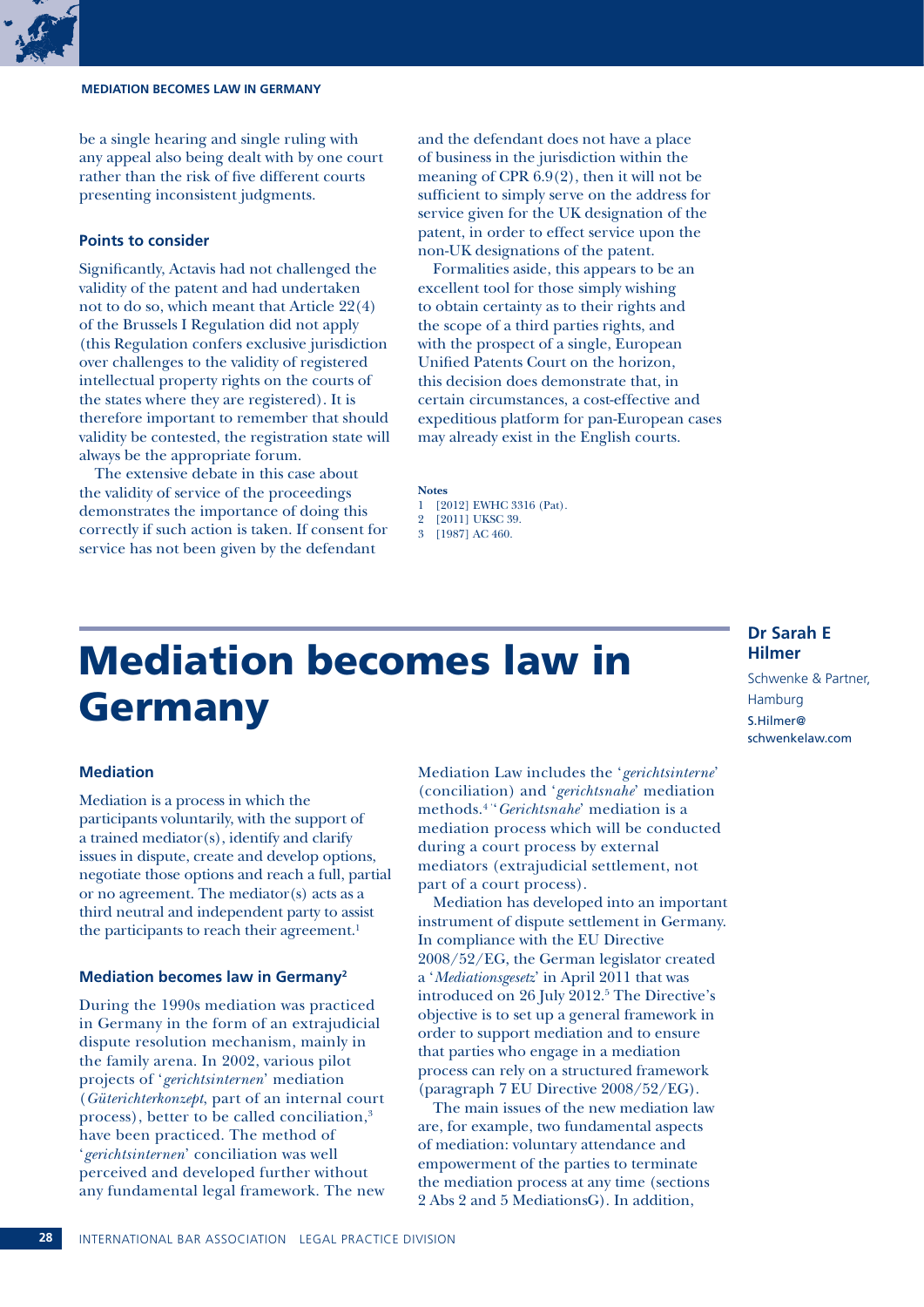the neutral and independent character of the mediator must be given according to section 3 Abs 1 MediationsG). Thus, the mediator must disclose any conflict of interest before the mediation process commences (sections 3 Abs 1, 2 and 3 MediationsG). Another fundamental aspect of mediation is confidentiality, which is now regulated in section 4 MediationsG.

The aim of the mediation law is to strengthen alternative dispute settlements and to relieve the court system's case load. Private and business disputes should be settled by means of a speedy and efficient mode based on a structured mediation framework.

The key values of conducting mediation by meeting the parties' needs are:

- confidentiality;
- voluntariness;
- empowerment;
- neutrality; and
- $\bullet$  a unique solution. $^6$

In addition, mediation can be conducted before or during court proceedings. Based on the new Mediation Law, not only should the legal representatives encourage and advise the client on mediation, but the courts are also very supportive of such a scheme. Courts will ask whether mediation has been attempted before the case proceeds.

All statements of claim should contain details whether an out-of-court settlement has been attempted or why such an attempt has not been approached. Once a complaint is lodged, the court can suggest and encourage mediation (or order conciliation) – or any other mode of an out-of-court settlement – according to section 278(5), section 278a ZPO in conjunction with section 251 ZPO (stay of proceedings).7

The parties can generally select their mediator although an exception is the '*Güterichterkonzept* ', where the presiding judge generally determines a conciliator.8

Resolving disputes out of court by way of mediation appears to be a new legal practice component.

#### **Notes**

- 1 S E Hilmer, *Mediation Theory and Practice*, 2010, p 1; see also Folberg and Taylor, *Mediation: A Comprehensive Guide to Resolving Conflicts Without Litigation*, 1984, p 7; Sir L Street, *Mediation, A Practical Outline*, 2003, p 9; Brown and Marriott, *ADR Principles and ADR Practice*, 1999, p 138, paragraph 7-001
- 2 'Richtlinie 2008/52/EG des Europäischen Parlaments und des Rates über bestimmte Aspekte der Mediation in Zivil-und Handelssachen' v 21 May 2008; ABl. EU L 136, p 3ff, v 24 May 2008.
- 3 Conciliation: An independent third party assists the parties to settle their differences but may, if necessary, delivery an opinion on the dispute and may suggest an outcome; see also S E Hilmer, *Mediation Theory and Practice*, 2010, pp 8–14.
- The recommendation of the BTDruckS 17/8058 v 30 November 2011, however, did not include the '*gerichtsinterne*' conciliation, but the Bundestag recommended including the '*gerichtsinterne*' conciliation that should be called `*Güterichter*`, BT-Drs. 17/10102 v 27 June 2012
- 5 Deutscher Bundestag, Mediationsgesetz, Drucksache 17/5335 v 1 April 2011; Beschlussempfehlung und Bericht BT-Drucksache 17/8058 v 1 December 2012.; however the EU Directive 2008/52/EG had to be enacted by 20 May 2011.
- 6 S E Hilmer, Mediation Theory and Practice, 2010, pp 39–42.
- 7 '*Güterichter*' and the established mode of '*Güteverhandlung*' before court proceedings section 278 Abs 2 ZPO, and section 278 Abs 1 ZPO (*gütliche Streitbeilegung in jeder Verfahrenslage*).
- 8 Section 278(5) ZPO in conjunction with section 251 (stay of proceedings); according to section 278a(2) ZPO, proceedings can be stayed if parties decide to mediate.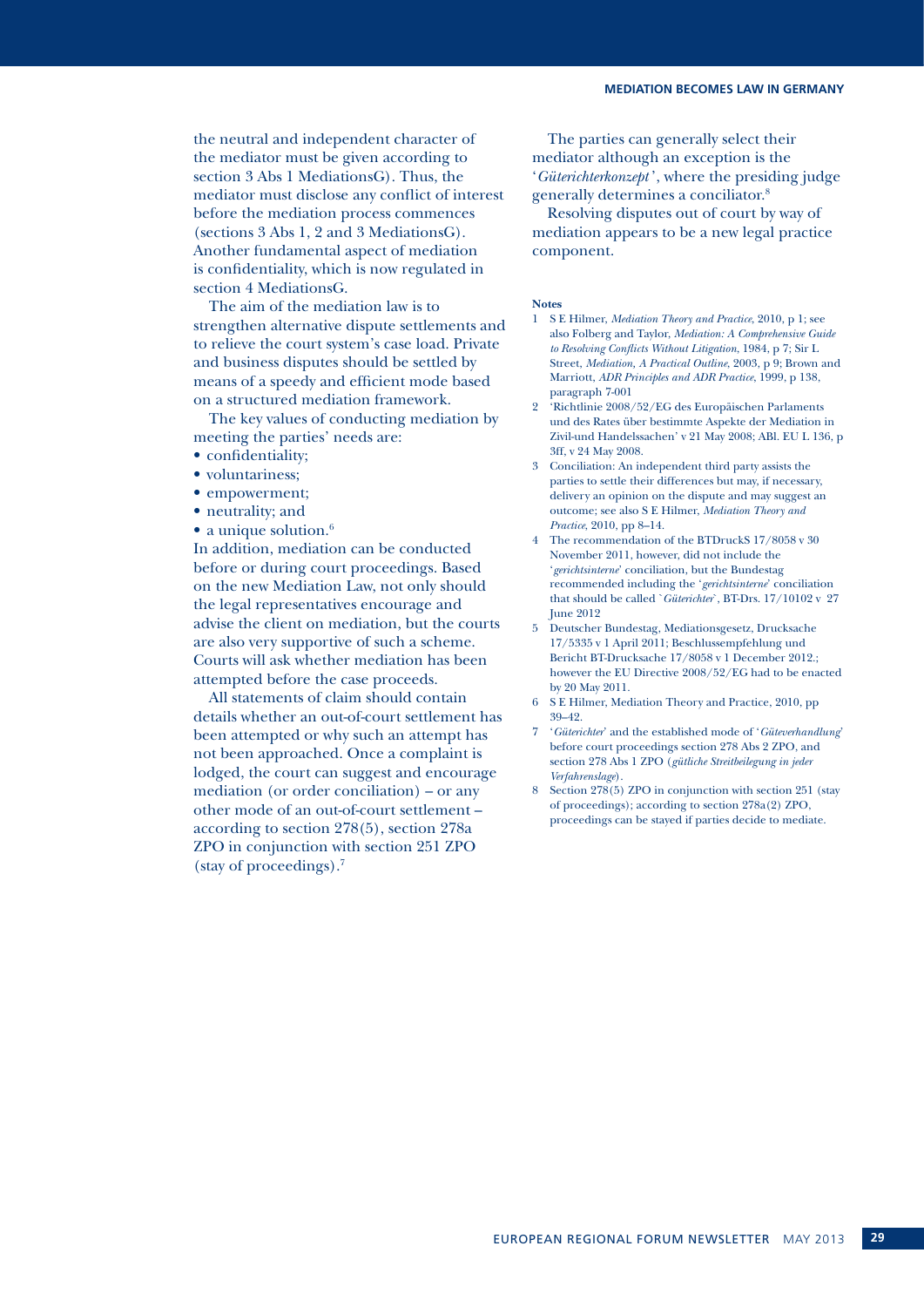### An emerging market perspective on the convention on cybercrime: cyber laws and Turkey's progress

**T** he Convention on Cybercrime of the Council of Europe ('Convention')1 serves as a valuable guidance to many nations whose national legislative framework on cybercrimes require regulatory provisions on legal issues relating to cybercrimes. The Convention's significance has increased over the years, with the internet, as a medium, becoming indispensable, and criminal acts committed online becoming more prevalent.

As of 31 January 2013, 35 member states of the Council of Europe out of the 47 have ratified the Convention, which is a clear indication of the growing need to have effective local regulatory mechanisms to combat online criminal activity. Turkey signed the Convention in 2010, but has not yet ratified it.

The proliferation of computer-related criminal activity requires a transnational, harmonised and technologically acute understanding of implementing local legal rules that are implemented correctly and effectively by local courts as well as enforcement agencies, on the one hand, and aligned with international conventions, on the other.

This article addresses the Convention as it regulates cybercrimes and highlights the current state of play in Turkey on the regulatory architecture of cybercrime.

#### **Cybercrimes and the Convention at a glance**

The term 'cybercrime' has been understood as either a computer crime or as a computerrelated crime.<sup>2</sup> Against this backdrop, the Convention emerged from the rationale of fighting cybercrime as not only a computer crime but also a computer-related crime, and that criminal laws should be sensitive to technological developments which 'offer highly sophisticated opportunities for misusing facilities of the cyber-space and causing damage to legitimate interests'.3 This reasoning accepts the cross-border nature of information networks and sets the ground for the Convention to provide rules on questions of substantive and procedural law, as well as matters that are closely connected with the use of information technology.

The Convention is comprised of four main chapters – 'use of terms', 'measures to be taken at domestic level – substantive law and procedural law', 'international cooperation' and 'final clauses' – under which legal rules provide for the criminalisation of action directed against the confidentiality, integrity and availability of computer systems, networks and computer data as well as the misuse of such systems and networks.<sup>4</sup>

The four types of substantive offences regulated in the Convention and that are prevalent on the internet are:

- offences against the confidentiality, integrity and availability of computer data and systems, comprising interference and misuse of devices;
- computer related offences such as forgery and computer fraud;
- • content related offences, in particular the production, dissemination and possession of child pornography; and

• offences related to infringement of copyright. As to the procedural elements of the Convention, expedited preservation of stored computer and traffic data, search and seizure of stored computer data and real time collection of traffic data are some of the wide reaching powers that are regulated with respect to enforcement authorities that investigate cybercrime.

A final topic of relevance is international cooperation, as regulated in the Convention, between states for all crimes regulated under the Convention and for gathering data and evidence in electronic form with respect to the relevant criminal offence. Given the crossborder nature of cybercrimes, there is a high potential for more than a single state to be

### ELIG, Istanbul

gonenc.gurkaynak@ elig.com

#### **İlay Yılmaz**

**Gönenç Gürkaynak**

ELIG, Istanbul ilay.yilmaz@elig.com

#### **Derya Durlu**

ELIG, Istanbul derya.durlu@elig.com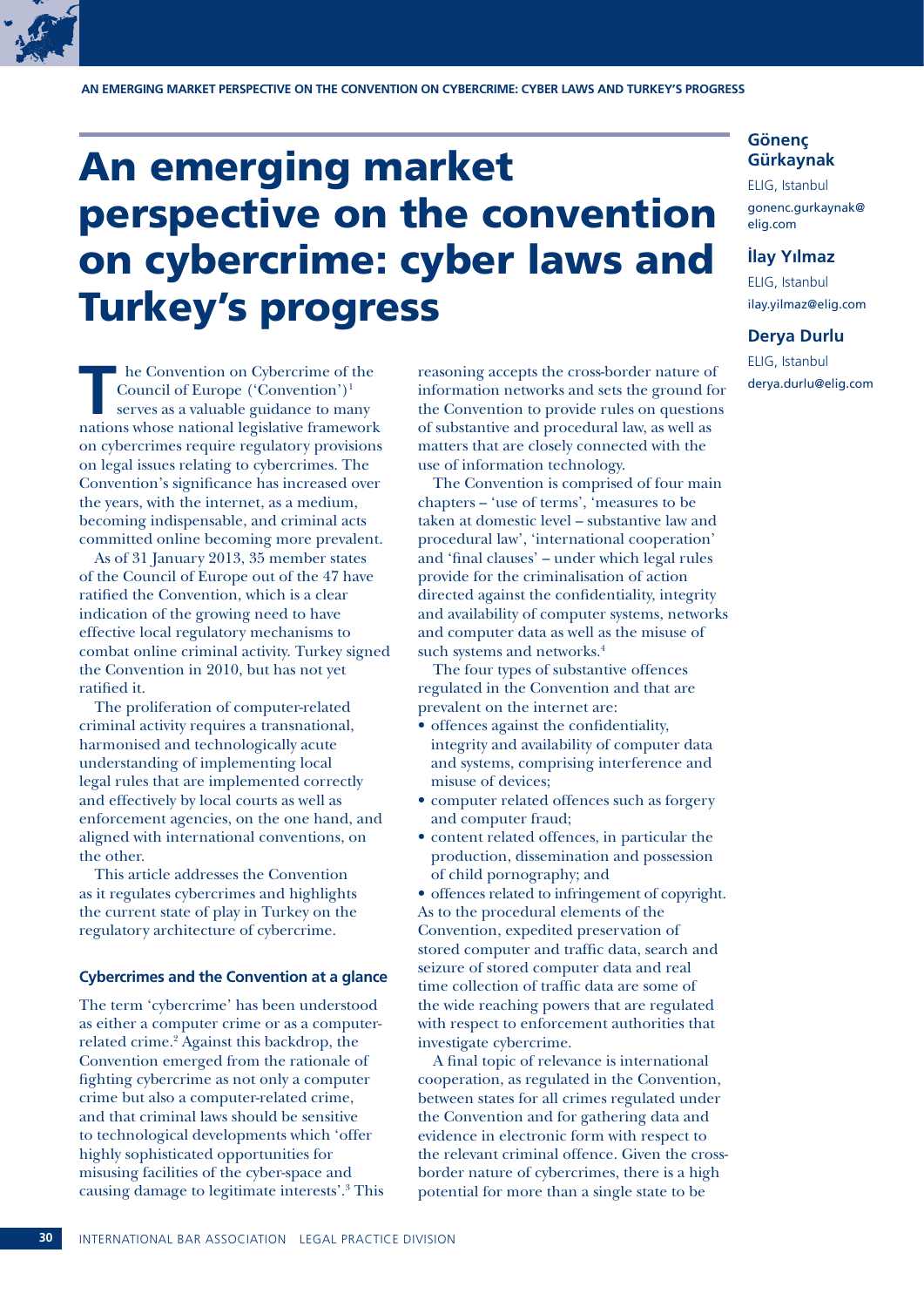involved in the commission of a cybercrime. This brings forth the issue of how and to what extent states are required to cooperate in regards to acts that may have originated in other countries but that ultimately require their judicial and even their law enforcement agencies. Article 23 of the Convention sets out the general principles of mutual legal assistance and the obligations imposed upon members states:

'to cooperate with each other, and through the application of relevant international instruments on international co-operation in criminal matters, arrangements agreed on the basis of uniform or reciprocal legislation, and domestic laws, to the widest extent possible for the purposes of investigations or proceedings concerning criminal offences related to computer systems and data, or for the collection of evidence in

electronic form of a criminal offence.' Where there is no mutual assistance treaty or arrangement on the basis of uniform or reciprocal legislation in force between the respective states, the Convention, under Article 27, establishes mutual rules under paragraphs 2 through 9 that will be applied when the European Convention on Mutual Assistance in Criminal Matters and its Protocol or other similar international conventions do not otherwise oblige the member states with respect to matters on mutual legal assistance.

#### **Cybercrime legislation in Turkey and Turkey's progress**

Turkey has progressed significantly in the past five years in regulating internet law matters in its legislative framework. With the promulgation of Law No 5651 on Regulation of Broadcasts via Internet and Prevention of Crimes Committed through Such Broadcasts ('Law No 5651') in 2007, and Turkey's signature to the Convention in 2010, integration with European and international communities has gained considerable momentum. The Turkish regulatory framework on cybercrimes has been in place since 1991, and these crimes were regulated more specifically when the new Turkish Criminal Law No 5237 ('Turkish Criminal Law') was promulgated as the legal lacuna on cybercrimes was in need of an effective regulation. The regulation of cybercrime, specifically within the Turkish Criminal Law in 2005, was among the first signs of Turkey's

progress in this field and efforts in combating cybercrimes.

While Law No 5651 primarily draws the framework for the principles and procedures with respect to the obligations of content, hosting and access providers and removal of content for certain crimes committed on the internet,<sup>5</sup> the Turkish Criminal Law remains the primary law regulating cybercrimes.6 Needless to say, there are still gaps within the Turkish Criminal Law where the regulation falls short of addressing the four offences as stipulated in the Convention. By ratifying or acceding to the Convention, Turkey will have to ensure that its domestic law (ie, the Turkish criminal law framework) criminalises the conduct described in Article 6 of the Convention (on 'misuse of devices'), as the Turkish Criminal Law does not currently criminalise the intentional commission of illegal behaviour with respect to certain devices that are used to commit offences regulated under the Convention.7

#### **Concluding remarks**

As soon as Turkey ratifies the Convention and it is duly put into effect, the Convention will carry the force of law and will constitute an integral part of the Turkish legislative landscape.8 Given the cross-border nature of the internet, and the accessibility of content that is broadcasted on the internet, local regulations, particularly in emerging market economies, may be susceptible and malleable to the volatile nature of cybercrimes. With its transnational characteristic, the Convention's aim of facilitating harmonisation amongst different jurisdictions may have already borne its fruits with respect to Turkey, as Turkey gradually adapts its cyber law architecture to be on par with international standards.

#### Notes

- 1 European Council Convention on Cybercrime (CETS No 185) (adopted on 23 November 2001 and entered into force on 1 July 2004).
- 2 10th United Nations Congress on the Prevention of Crime and the Treatment of Offenders, Vienna, 10–17 April 2000, 'Crimes Related to Computer Networks: Background Paper for the Workshop on Crimes Related to Computer Network', p 5, available at **www.uncjin.org/Documents/ congr10/10e.pdf** (defining computer crime as 'any illegal behaviour directed by means of electronic operations that targets the security of computer systems and the data processed by them', while defining computer-related crime as 'any illegal behaviour committed by means of, or in relation to, a computer system or network, including such crimes as illegal possession, offering or distributing information by means of a computer system or network';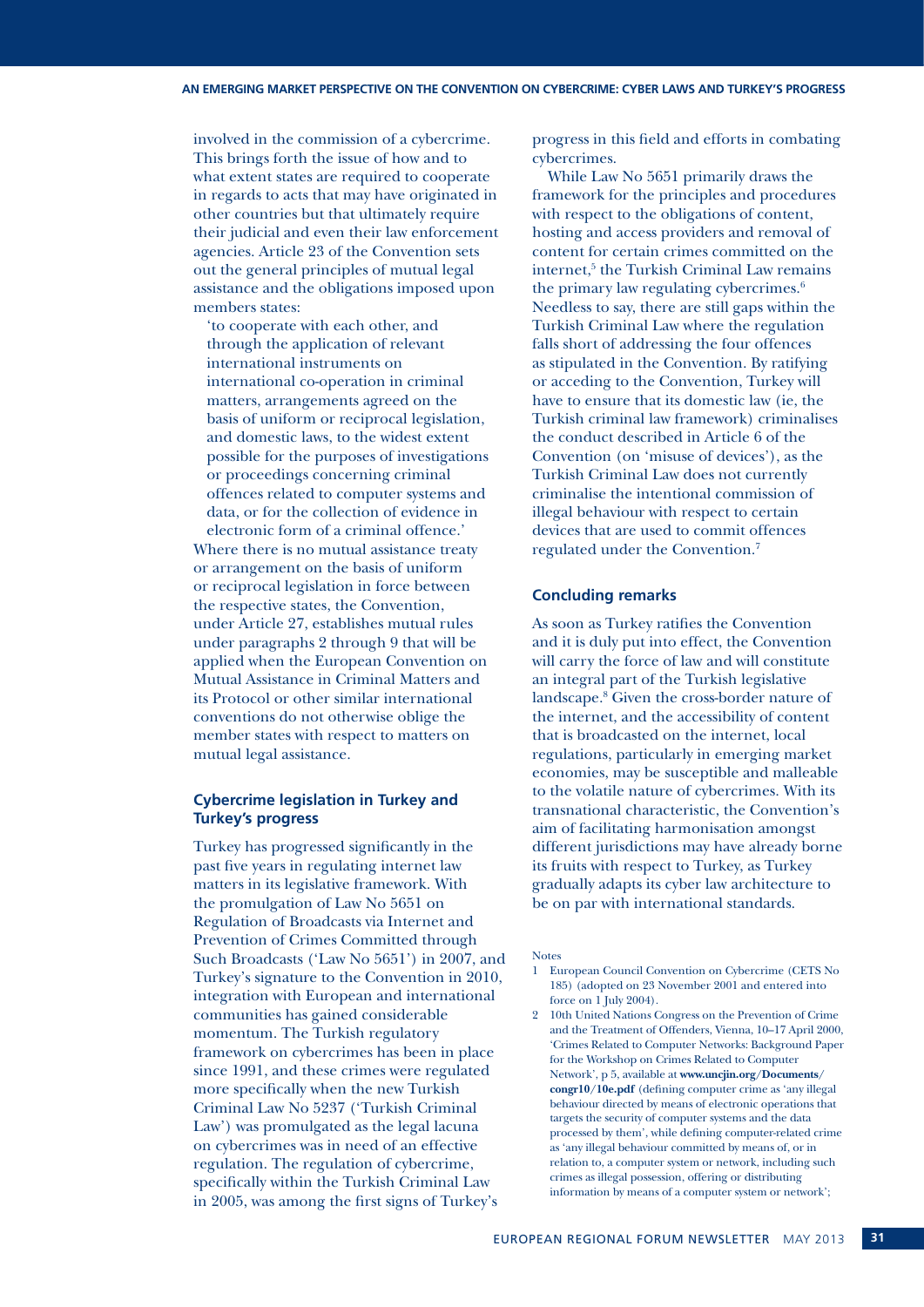#### **Labour immigration in Kazakhstan**



- 3 Council of Europe, Explanatory Report on Convention on Cybercrime (ETS No. 185) (available at **http:// conventions.coe.int/Treaty/en/Reports/Html/185.htm**) (last visited: 30.01.2013)
- 4 Convention, Preamble, paragraph 9.
- 5 Article 1 ('Scope'), Law No 5651.
- 6 Articles 243–246, Turkish Criminal Law.
- 7 See Article 6 of the Convention
- 8 Article 90/4, Turkish Constitution ('*International treaties duly put into effect carry the force of law* – No appeal to the Constitutional Court can be made with regard to these treaties on the ground that they are unconstitutional. In case of a conflict between international treaties in the area of fundamental rights and freedoms duly put into effect and the laws due to differences in provisions on the same matter, the provisions of international treaties shall prevail.') (emphasis added).

### Labour immigration in Kazakhstan

**Kazakhstan, as a young developing<br>
country rich in natural resources and<br>
pursuing foreign investor-favourable<br>
politics is fairly attractive for business** country rich in natural resources and policies, is fairly attractive for business.

According to the World Bank's report, Kazakhstan ranked 49th in the 2012 Doing Business rating, up seven points compared to 2011 and ahead of some of its neighbours, for example, Russia (112th) and Kyrgyzstan (70th). According to the World Economic Forum data, Kazakhstan is ranked 51st in the 2012–2013 Global Competitiveness Index.

Investment activities in Kazakhstan often involve engagement of foreign specialists to supervise and manage foreign investors' business. Still, the local labour immigration policy is designed to protect the domestic labour market and ensure local labour employment, which finds has gained strength (especially over the past five years) in the formation of the qualitatively new directions in the immigration administration.

#### **What one needs to know about foreign labour engagement in Kazakhstan?**

The Kazakh legislation on immigrants (foreign nationals entering Kazakhstan to temporarily or permanently reside there), which was significantly changed in 2012 and has already changed in 2013, provides for various regulations, depending on the purpose of entry. The most common is labour immigration (entry for the purpose of carrying out labour activities), therefore, we will further specifically dwell on the status of labour immigrants (there exist other

categories of immigrants, including business immigrants, oralmans and others, who have a special status and may be the subject of a separate review).

In order to carry out labour activities in Kazakhstan, it is necessary to perform the following key actions:

- obtain a work permit;
- • obtain a visa (working or business); and
- register with the authorised agencies upon arrival into the Kazakhstan territory. The labour immigrant's activities in Kazakhstan (including travel inside its

territory) must strictly conform to the purpose of entry stated when obtaining the visa and specified in the work permit, with no other activities being allowed. Moreover, in the period of stay in the country, it is required to observe the local legislation in order to avoid imposition of sanctions and prohibition on future entries into the country.

#### *General requirements to labour immigrants*

As a prerequisite for foreign nationals to enter Kazakhstan for independent job placement or engagement by employers, they must:

- be of age;
- • present a confirmation of their solvency required to exit the territory of Kazakhstan (in the amount of at least the economy airfare to the nearest airport of the country of the expat's permanent residence plus approximately US\$25 per each day of stay);
- possess education, qualifications and experience necessary to perform their contemplated work;

#### **32** International Bar Association Legal Practice Division

**Chumachenko** AEQUITAS Law Firm, Almaty

**Yulia** 

y.chumachenko@ aequitas.kz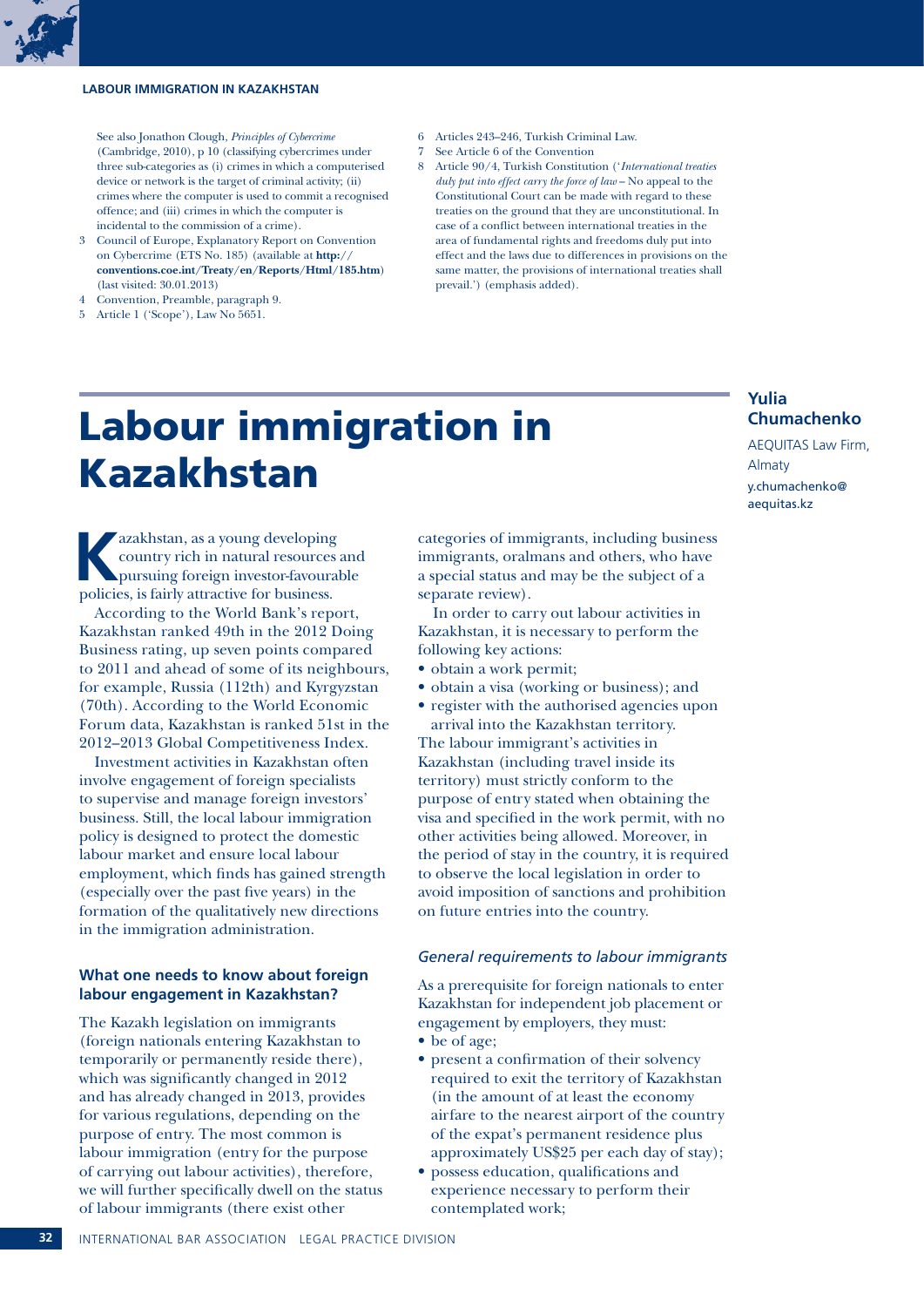- • present confirmation of the existence or absence of a criminal record;
- present a medical certificate confirming absence of illnesses prohibiting entry into Kazakhstan (drug addiction, mental disorders, tuberculosis, leprosy, sexually transmitted diseases and acute infectious diseases); and
- hold medical insurance.

#### *Labour immigrant quotas*

The quantity of foreign labour engaged in Kazakhstan is subject to quotas. The relevant quota is annually established by the government as a percentage to the number of economically active population. Besides, starting in 2012, additionally set are the quotas for priority projects and/ or countries of exit, expressed as absolute numbers. The quota is determined separately for each priority project and sets out the maximum number of foreign employees that the companies implementing the priority project may need (including contractor and subcontractor organisations), as well as subject to the project timeframes and location. The quotas by countries of exit are established provided there are international agreements on cooperation in the sphere of labour migration for the engagement of seasonal foreign workers.

#### *Permit system*

Foreign employees' labour activities in Kazakhstan are subject to a permitting procedure and the following types of work permits currently exist:

- foreign labour engagement permits, which are issued to employers and constitute the basis for entering into employment agreements (for rendering services/ performing work under civil contracts) and which are necessary in order to obtain visas; and
- independent job placement permits, which are issued directly to employees according to the legislatively established list of professions (kinds of work).

Both types of work permits are issued by the local executive authority ('Akimat') within the quota, and an additional criteria for issuing permits to the employer is a lack of opportunity to satisfy the demand for labour from the local labour market resources.

Permits are issued according to employee categories (there are four such categories,

from CEOs and their deputies to skilled workers) for a term from one to three years, with or without the extension option, depending on the employee category.

The legislator also establishes a list of persons who do not require permits (these include the heads of representative offices and branches of foreign companies; nationals of the customs union member states; immigrants entering Kazakhstan for a business trip lasting up to 120 days per year; and others).

The issued permits cannot be transferred to other employers and are effective only in the territory of the relevant administrativeterritorial unit.

#### *Corporate transfer*

The current Kazakh legislation also provides for the so-called 'corporate transfer' which may take place in case an employee is seconded from a foreign legal entity to its branch/representative office or an affiliate company based in the territory of Kazakhstan. The corporate transfer is subject to a permitting procedure, in which case the permit issuance process is simplified.

#### *Visa regime*

In order to enter the Kazakhstan territory, foreign employees must obtain an appropriate visa.

Immigrants coming to Kazakhstan to work based on a work permit and immigrants exempt from work permits by legislation are issued a working visa. Immigrants coming to Kazakhstan on business trips or to render services/perform work under a civil contract must obtain a business visa.

The working and business visas are issued by the Kazakh Ministry of Foreign Affairs and its foreign establishments (Kazakhstan's embassies, permanent establishments, diplomatic missions, consulates general and consular offices abroad) for a term not to exceed three years. The working visa is issued for the effective term of the work permit and, under the general rule, the immigrant's period of stay in the country under a business visa cannot exceed 120 days per year.

#### *Registration*

According to the general rule, immigrants must register within five calendar days after crossing the Kazakhstan state border.